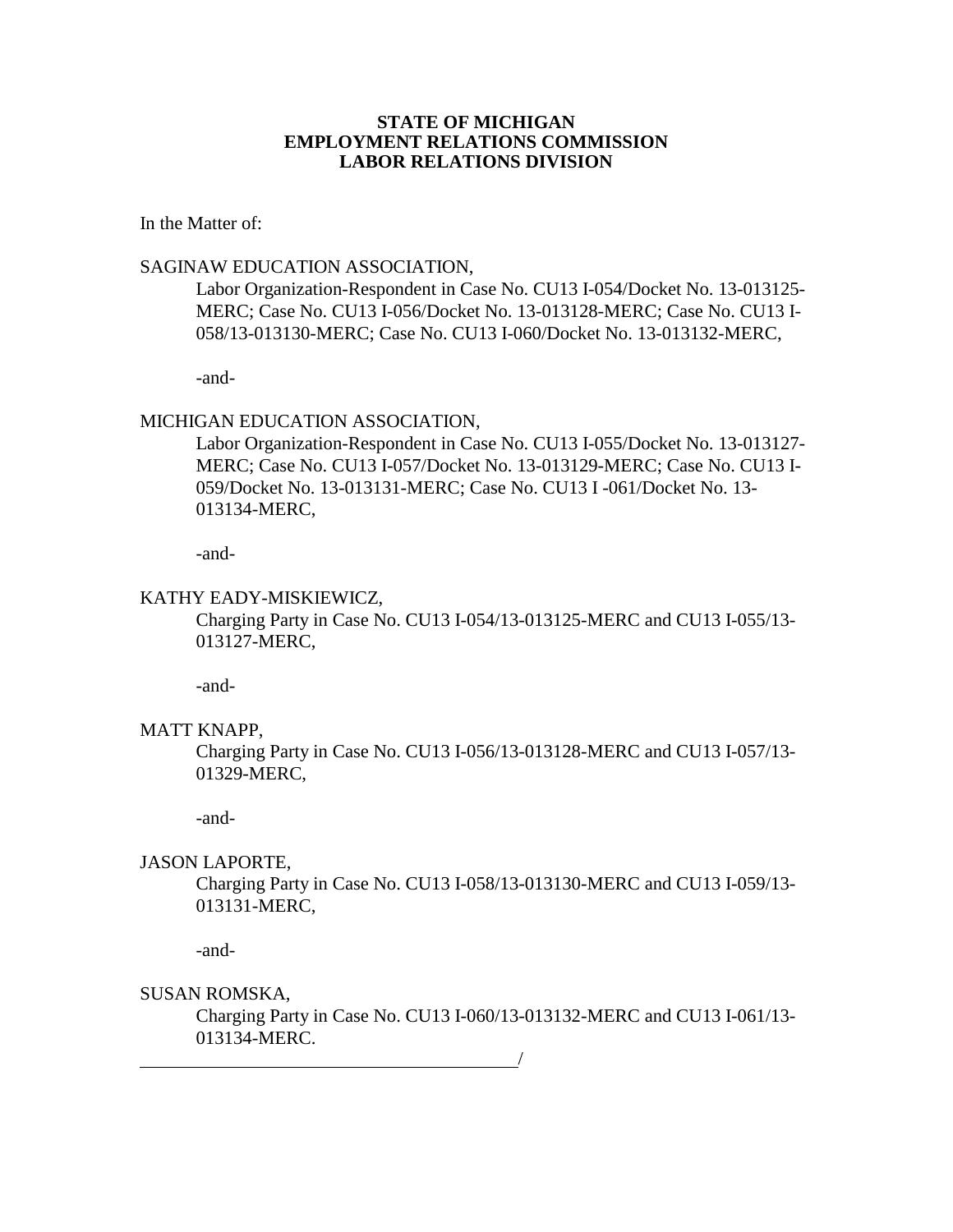#### APPEARANCES:

White, Schneider Young and Chiodini, P.C., by James J. Chiodini, Jeffrey S. Donahue, and Catherine E. Tucker, and Michael M. Shoudy, MEA General Counsel, for Respondents

Mackinac Center Legal Foundation, by Patrick J. Wright and Derk A. Wilcox, for Charging **Parties** 

### **DECISION AND ORDER**

On September 2, 2014, Administrative Law Judge (ALJ) Julia C. Stern issued her Decision and Recommended Order in the above matter finding that Respondents, Saginaw Education Association and Michigan Education Association (Unions), violated § 10 of the Public Employment Relations Act (PERA), 1965 PA 379, as amended, MCL 423.210, by limiting the time in which Charging Parties, Kathy Eady-Miskiewicz, Matt Knapp, Jason LaPorte, and Susan Romska, could resign from union membership to an annual one-month period between August 1 and August 31. The ALJ held that any union rule or policy, including Respondents' August window period, that limits or restricts a public employee's right to terminate union membership is in violation of  $\S$  10(2)(a) of PERA. The ALJ reasoned that the Continuing Membership Applications signed by Charging Parties did not explicitly waive their right to resign their "financial core" memberships at will and, therefore, Respondents violated § 10(2)(a) of PERA by refusing to accept Charging Parties' resignations outside of the August window period. The ALJ rejected Charging Parties' contention that Respondents' duty of fair representation required the Unions to provide resignation information to Union members during the August window period. Further, the ALJ concluded that the Respondents did not violate § 10(2)(a) of PERA by threatening to hire a debt collector to collect the unpaid dues that the Unions claimed were owed by Charging Parties. The Decision and Recommended Order of the ALJ was served on the interested parties in accordance with § 16 of PERA.

After requesting and receiving extensions of time, Charging Parties and Respondents each filed exceptions to the ALJ's Decision and Recommended Order on October 27, 2014. Charging Parties and Respondents also requested and were granted an extension of time to respond to each other's exceptions. They filed their respective responses to exceptions on December 8, 2014.

On exceptions, Respondents contend, among other things, that the ALJ erred: (1) by concluding that the Commission has jurisdiction over this dispute, which Respondents contend is an internal union matter; (2) by concluding that 2012 PA 349 created a right for employees to resign their memberships at will; (3) by determining that Respondents' August window period for union membership resignations violated  $\S 10(2)(a)$  of PERA; (4) by finding that Charging Party Knapp resigned from the union although he never submitted a resignation letter; and (5) by recommending that this Commission "unconstitutionally impair Respondents' existing contractual relationship with its members" by ordering that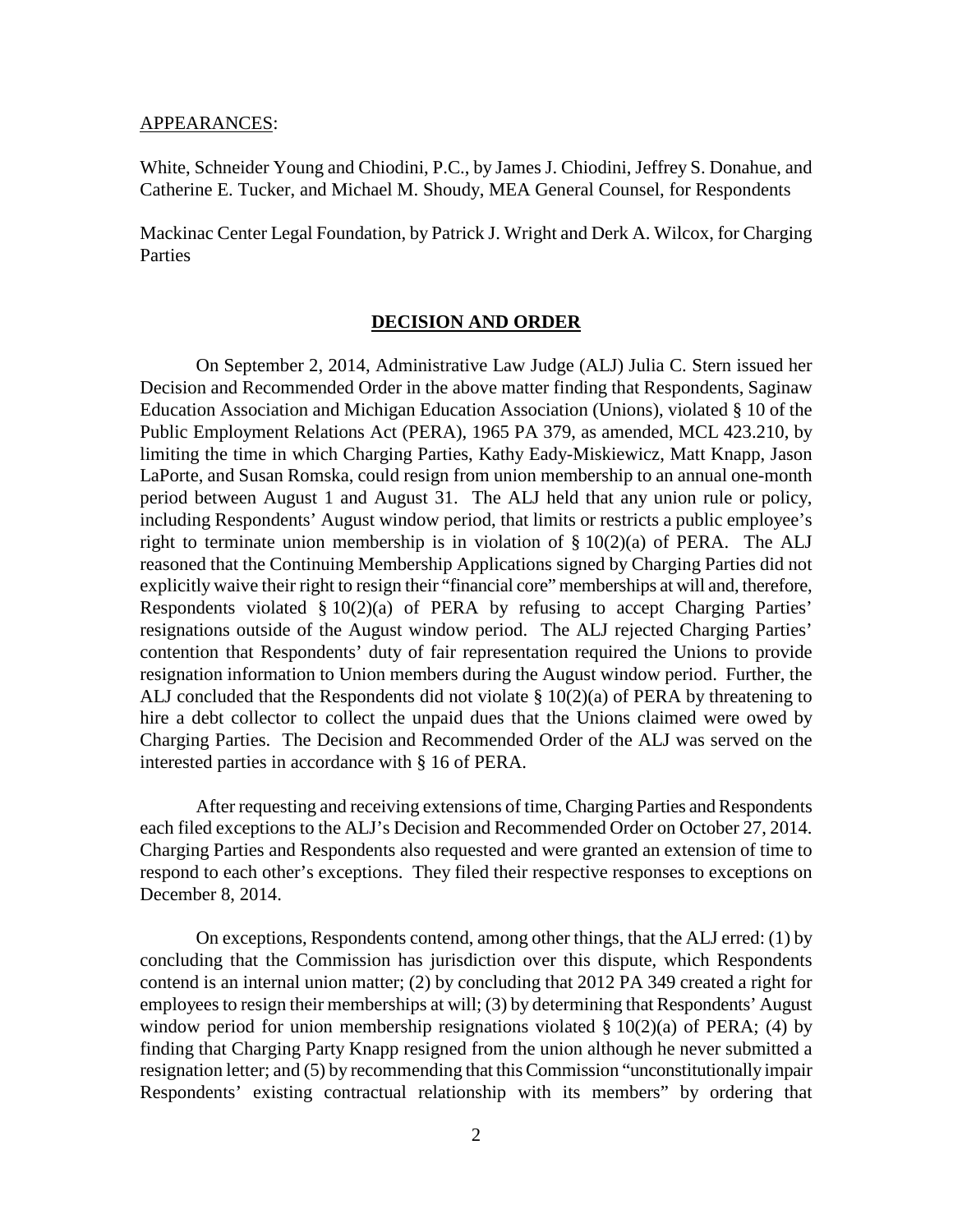Respondents cease and desist from enforcing the policy restricting members' resignations to the month of August and removing the policy from MEA bylaws or amending the bylaws to reflect that the policy cannot be enforced.

On exceptions, Charging Parties asserted error by the ALJ on two issues. First, they contend that the ALJ erred by finding that a failure to pay union dues, after dues deduction ceased, is not sufficient to provide the Unions with notice of resignation. Secondly, Charging Parties argue that the ALJ erred by failing to find that Respondents had a duty to provide Union members with adequate information to make an informed choice during the August window period and that Respondents' failure to do so violated their duty of fair representation.<sup>[1](#page-2-0)</sup>

We have reviewed the exceptions filed by Charging Parties and by Respondents and find them to be without merit.

#### Factual Summary:

 $\overline{a}$ 

The facts in this case were set forth fully in the ALJ's Decision and Recommended Order and need not be repeated in detail here. Briefly, each of the Charging Parties is employed by Saginaw Public Schools (Employer) and is part of the bargaining unit represented by the Respondent Saginaw Education Association (SEA). The SEA is a local affiliate of Respondent Michigan Education Association (MEA), and members of the SEA are also members of the MEA and the National Education Association (NEA) due to the organizations' unified membership structure.

Around the time they were hired, each of the Charging Parties signed a "Continuing Membership Application" agreeing to join Respondents' unions and authorizing the Employer to deduct union dues from their pay and transmit those funds to Respondent SEA. Just above the signature line on the application, there are two checkboxes, one for cash payment and one for payroll deduction. The language next to the cash payment checkbox states: "Membership is continued unless I reverse this authorization in writing between August 1 and August 31 of any year." The language next to the payroll deduction checkbox states: "I authorize my employer to deduct Local, MEA and NEA dues, assessments and contributions as may be determined from time to time, unless I revoke this authorization in writing between August 1 and August 31 of any year." It was the standard practice for new members to be given a copy of the Continuing Membership Application after they signed it. The application is a four-page set containing an original and three carbon copies; the bottom copy is designated for the new member.

<span id="page-2-0"></span><sup>1</sup> Although the ALJ found no merit to Charging Parties' contention that Respondents violated § 10(2)(a) by threatening collection actions for unpaid dues, Charging Parties did not raise that issue in their exceptions. Therefore, that matter is not before us. Pursuant to Rule 176(6) of the General Rules of the Michigan Employment Relations Commission, R 423.176(6): "An exception to a ruling, finding, conclusion, or recommendation that is not specifically raised is waived."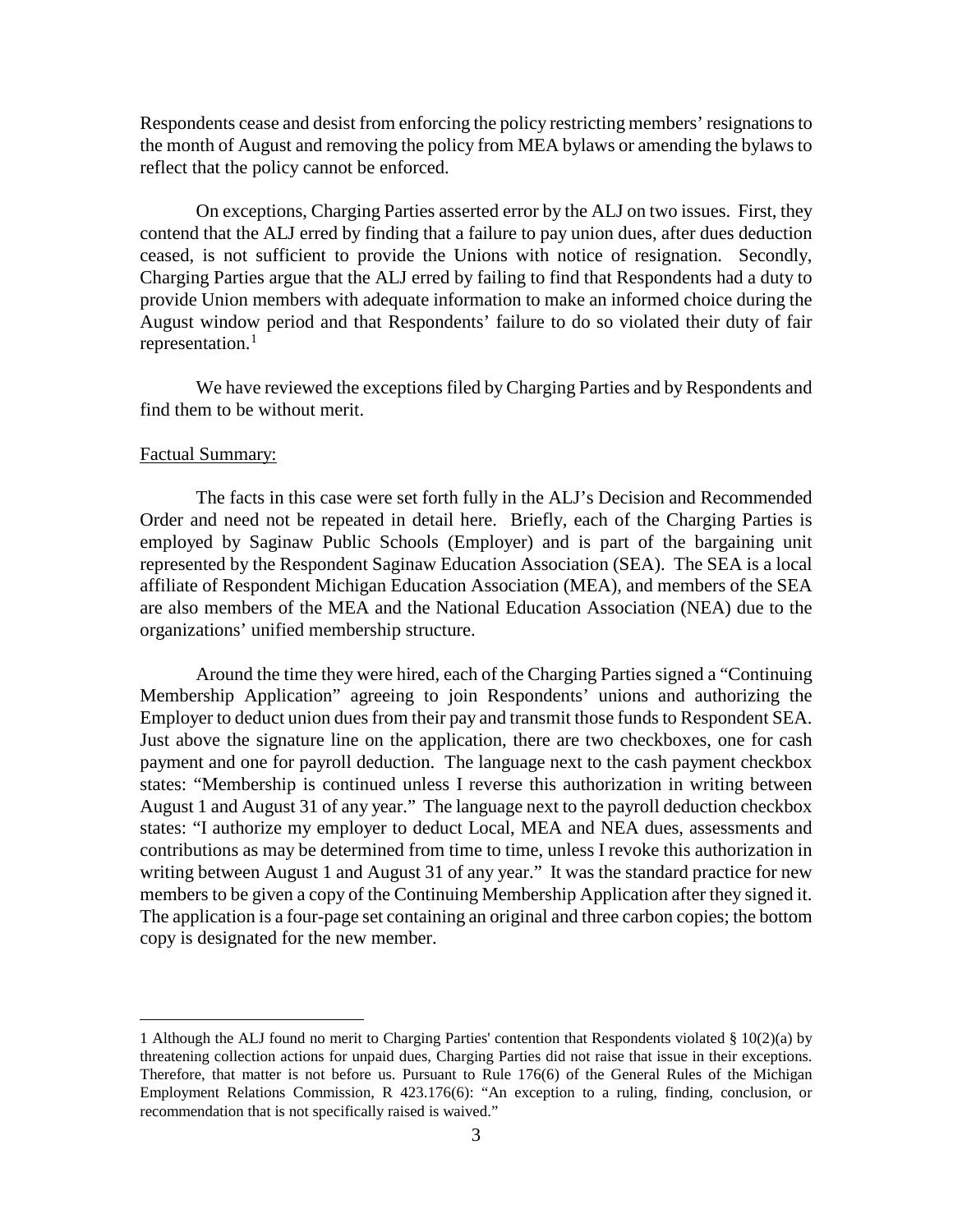Article I of the MEA bylaws provides in relevant part: "The official membership year shall extend from September 1 through August 31 each year. . . . Continuing membership in the Association shall be terminated at the request of a member when such a request is submitted to the Association in writing, signed by the member and postmarked between August 1 and August 31 of the year preceding the designated membership year." The MEA bylaws are posted on the MEA's website and are available to the general public. Although the bylaws do not contain a specific link directing viewers to information about resigning union membership, there is a link for the bylaws on the website. Moreover, most MEA publications, including its magazine, the *Voice,* include the website address.

The collective bargaining agreement between the Employer and Respondent SEA that covered the 1995 to 1998 academic years contained a union security agreement and required the Employer to deduct union dues from employees' wages when authorized by the respective employees. That contract expired June 30, 1998. The subsequent collective bargaining agreements did not contain a union security agreement, but did require the Employer to deduct union dues from employees' wages when authorized by the respective employees. Charging Party Eady-Miskiewicz signed a Continuing Membership Application on March 1, 1996, while the collective bargaining agreement included a union security provision. Each of the other Charging Parties, Knapp, LaPorte, and Romska, signed their Continuing Membership Applications after the collective bargaining agreement containing the union security clause had expired.

2012 PA 53, MCL 423.10(1)(b), which amended PERA to prohibit public school employers from assisting labor organizations in collecting union dues or service fees, became effective March 16, 2012. However, where the public school employer collected dues or service fees pursuant to a collective bargaining agreement that was in effect on the effective date of Act 53, the prohibition did not apply until the contract expired. The collective bargaining agreement in place immediately prior to the matter at issue expired on June 30, 2013.

On December 11, 2012, the Michigan Legislature passed 2012 PA 349, which, among other things, expressly provided that public employees have a right to refrain from union activity and made agency shop illegal for most public employees.

On January 18, 2013, Respondent MEA prepared a letter designed to be provided to members who inquired about resigning from membership. The letter indicated that resignation from membership must be submitted in writing and postmarked during the annual August window period.

Pursuant to 2012 PA 53, which prohibited public school employers from collecting union dues or service fees from their employees, the Employer ceased dues deductions after the collective bargaining agreement with Respondent SEA expired on June 30, 2013. Subsequently, Respondents established an e-dues program to allow employees to pay their union dues electronically. On July 9, 2013, and on three subsequent occasions in July and August 2013, members of Respondent SEA were provided with an e-mail describing the e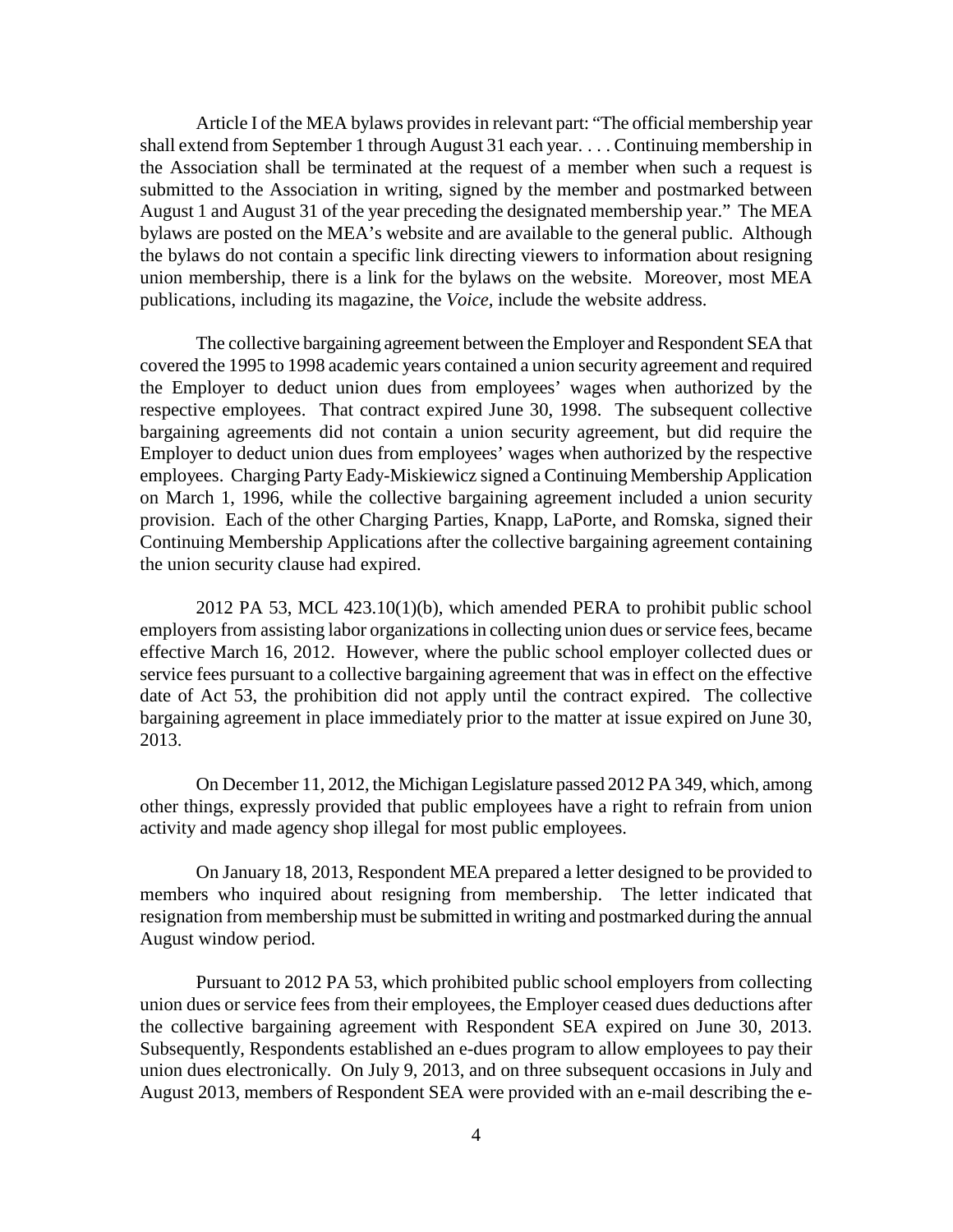dues program. None of the four Charging Parties signed up for the e-dues program; nor did any of the four pay union dues after the Employer stopped dues deductions.

On August 8, 2013, Jim Perialas, a former MEA local affiliate leader, sent an e-mail to 30,000 or more Michigan public school teachers, including Charging Parties, which purportedly laid out teachers' options with respect to union membership. The options included remaining a union member, possible union resignation, becoming a service fee payer, and possibly seeking decertification of a union representative. The e-mail stressed that for many teachers in Michigan some of the options suggested could only be exercised in the month of August.

In September 2013, Charging Parties LaPorte, Eady-Miskiewicz, and Romska sent letters to Respondents resigning from the Unions and revoking their dues deduction authorizations. Respondents informed each of them that their resignations were not timely in light of the August window period for resignations. Respondents provided both Eady-Miskiewicz and Romska with instructions on resigning from the Unions during the August window period. Those instructions indicated that a notice of resignation must be submitted in writing and may be sent by e-mail or regular mail. It is not clear from the record whether LaPorte received the same instructions. However, on September 30, 2013, LaPorte sent an email to the president of Respondent SEA asking if Respondent would accept union resignation letters "if they are predated back to August?"

Also, in September 2013, Knapp told an SEA representative that he no longer wanted to pay union dues. On September 11, he received an e-mail from an MEA UniServ director acknowledging his statement that he was "not interested in paying dues at this time" and asking him to meet with her to discuss his options in light of that statement. On October 7, Knapp sent an e-mail to Respondents explaining that he had assumed he was no longer a union member if he did not sign up for the e-dues program. Knapp's e-mail also requested information about leaving the two unions. In response, Respondents' agent contacted Knapp, explained the window period, and informed him that failing to sign up for the e-dues program did not constitute a resignation from the Unions.

On October 21, 2013, Charging Parties filed unfair labor practice charges against Respondents.

#### Discussion and Conclusions of Law:

In brief, the issues before us are: (1) whether we have jurisdiction over this matter since Respondents' actions had no effect on Charging Parties' employment; (2) whether the Unions violated PERA, as amended by Act 349, by restricting union members' resignations to an annual one month period in August; (3) whether the remedy recommended by the ALJ is constitutionally permissible; and (4) whether the Unions breached their duty of fair representation by failing to provide Charging Parties with sufficient information on the resignation process.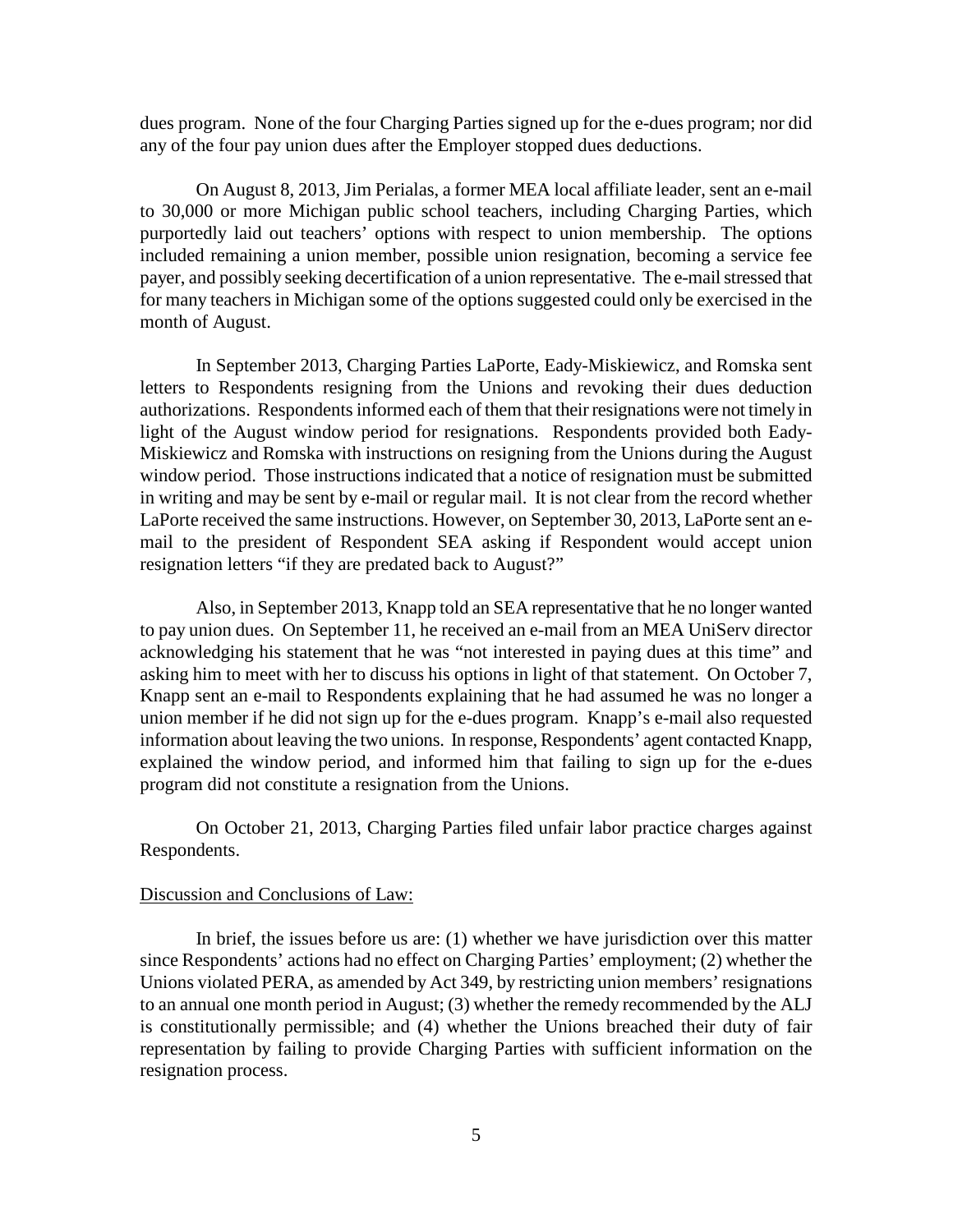#### Commission Jurisdiction

Respondents contend that the ALJ erred by concluding that the Commission has jurisdiction over this matter. Section 16 of PERA provides that violations of § 10 "shall be deemed to be unfair labor practices remediable by the commission." Charging Parties contend that Respondents violated  $\S 10(2)(a)$ , which prohibits a labor organization or its agents from restraining or coercing "public employees in the exercise of the rights guaranteed in section 9." Charging Parties assert that Respondents restrained or coerced them by unlawfully refusing to recognize Charging Parties' resignations from the Unions. Respondents contend that the Commission has no jurisdiction over this matter based on their assertion that the window period for membership resignation is an internal matter which has no impact on the terms or conditions of Charging Parties' employment.

We agree with Respondents that this Commission generally has no jurisdiction over the internal affairs of labor organizations in the absence of a direct impact on the employment relationship or the denial of rights under § 9 of PERA. *Michigan Ed Ass'n*, 18 MPER 64 (2005). See also, *Michigan State Univ Admin-Prof'l Ass'n*, 25 MPER 30 (2011); *AFSCME Local 118*, 1991 MERC Lab Op 617, 619 (no exceptions); *MESPA (Alma Pub Sch Unit),* 1981 MERC Lab Op 149 (no exceptions).

We last addressed the issue of our jurisdiction with respect to window periods for resignation from union membership in *West Branch-Rose City Ed Ass'n*, 17 MPER 25 (2004). In that case, schoolteacher Frank Dame sought to resign his union membership and become an agency fee payer. Dame contended that the union's refusal to allow him to resign his union membership outside the window period was a breach of the duty of fair representation. The union contended that the issue raised by the charge was an internal union matter over which the Commission had no jurisdiction. The Commission noted that the duty of fair representation "does not apply to matters that are strictly internal union affairs, which did not impact the relationship of bargaining unit members to their employer." However, the Commission explained that under circumstances where the law permits agency shop, "the collection of agency fees from nonmembers cannot be characterized as purely an internal union matter, since it can only be accomplished pursuant to a negotiated contract provision, and there is a potential impact on employment should the nonmember refuse to pay." Therefore, the Commission held that it did have jurisdiction over that matter.

Prior to the enactment of Act 349,  $\S$ § 9 and 10 of PERA<sup>[2](#page-5-0)</sup> provided in relevant part:

Sec. 9. It shall be lawful for public employees to organize together or to form, join or assist in labor organizations, to engage in lawful concerted activities for the purpose of collective negotiation or bargaining or other mutual aid and protection, or to negotiate or bargain collectively with their public employers through representatives of their own free choice.

<span id="page-5-0"></span><sup>2</sup> The quotation contains the language of PERA after its amendment by 2012 PA 53, which was effective March 16, 2012.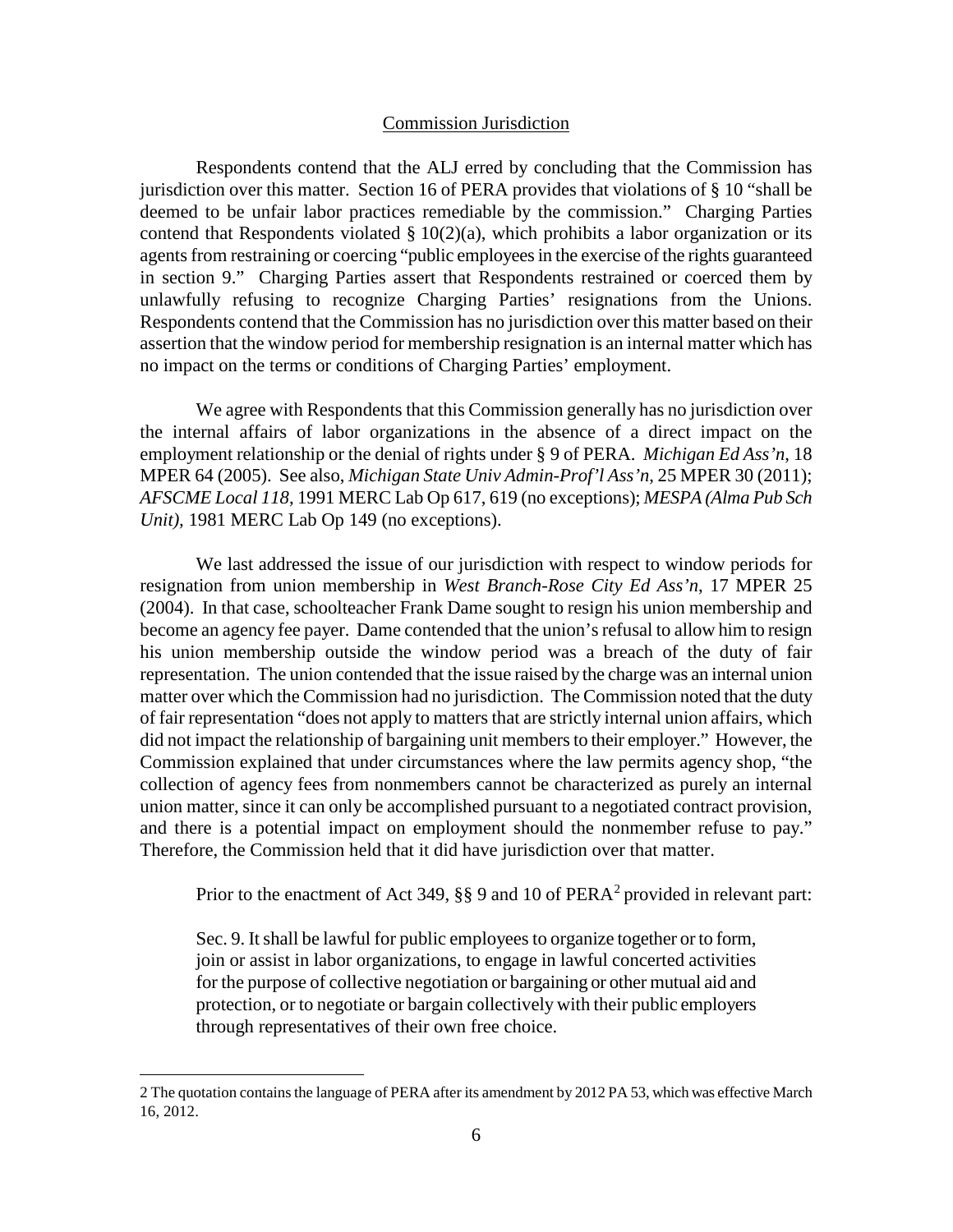- \* \* \*
- Sec. 10. (2) It is the purpose of 1973 PA 25 to reaffirm the continuing public policy of this state that the stability and effectiveness of labor relations in the public sector require, if such requirement is negotiated with the public employer, that all employees in the bargaining unit shall share fairly in the financial support of their exclusive bargaining representative by paying to the exclusive bargaining representative a service fee which may be equivalent to the amount of dues uniformly required of members of the exclusive bargaining representative.

(3) A labor organization or its agents shall not do any of the following:

(a) Restrain or coerce public employees in the exercise of the rights guaranteed in section 9: This subdivision does not impair the right of a labor organization to prescribe its own rules with respect to the acquisition or retention of membership.

(b) Restrain or coerce a public employer in the selection of its representatives for the purposes of collective bargaining or the adjustment of grievances.

(c) Cause or attempt to cause a public employer to discriminate against a public employee in violation of subsection  $(1)(c)$ .

(d) Refuse to bargain collectively with a public employer, provided it is the representative of the public employer's employees subject to section 11.

(4) By March 1 of each year, each exclusive bargaining representative that represents public employees in this state shall file with the commission an independent audit of all expenditures attributed to the costs of collective bargaining, contract administration, and grievance adjustment during the prior calendar year. The commission shall make the audits available to the public on the commission's website. For fiscal year 2011-2012, \$100,000.00 is appropriated to the commission for the costs of implementing this subsection.

Prior to the enactment of 2012 PA 349, § 9 gave public employees the right to engage in collective bargaining and other activity for their mutual aid and protection to the extent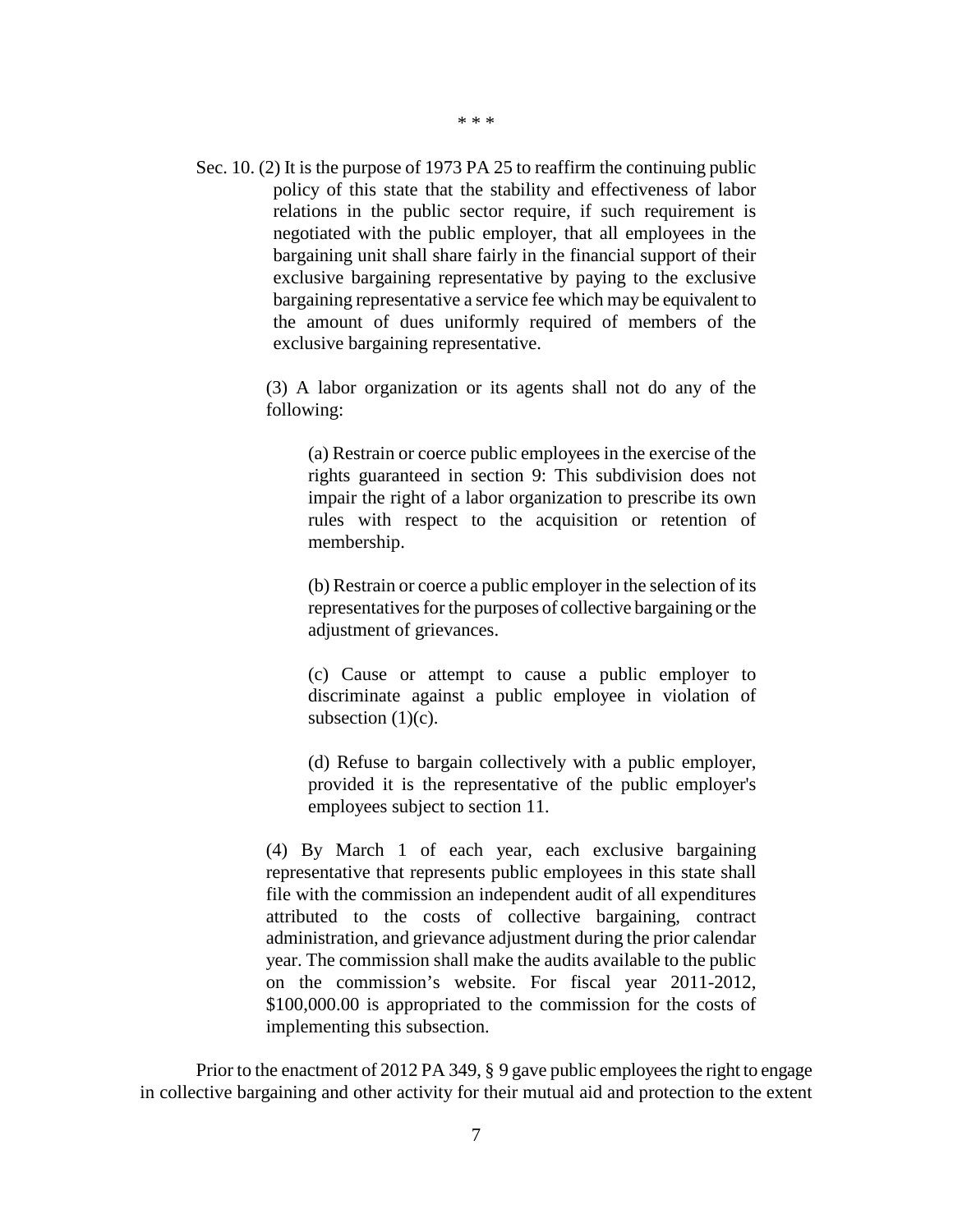they chose. Although they were never required to join a union, under  $\S 10(2)$ , public employees could be required to financially support a union if the collective bargaining agreement between their employer and the union representing their bargaining unit agreed to language requiring employees to pay their fair share of collective bargaining costs. The duty of fair representation stems from the language in §  $10(3)(a)(i)^3$  $10(3)(a)(i)^3$  $10(3)(a)(i)^3$  which prohibits labor organizations from restraining or coercing public employees in the exercise of the rights guaranteed in § 9. Therefore, when PERA contained language permitting agency shop and the applicable collective bargaining agreement contained a union security clause, the Commission had jurisdiction to examine whether a union's collection of agency fees breached its duty of fair representation, as in *West Branch-Rose City Ed Ass'n*.

In the matter before us, three of the four Charging Parties joined the Unions when there was no union security clause in effect, and none of those three could have been responsible for paying an agency or service fee. Their membership in the Unions was entirely voluntary. Resignation from the Unions would have had no impact on their employment. The same was true of the continuing membership of the fourth Charging Party, Eady-Miskiewicz, who joined while the union security clause was in effect, but was free to resign from union membership during August of any year after June 30, 1998, when the contract containing the union security clause expired. Therefore, the rationale supporting our jurisdiction in *West Branch-Rose City Ed Ass'n* does not support jurisdiction in this case. Prior to the adoption of Act 349, the resignations of the Charging Parties from the Respondent Unions would have been internal union matters over which this Commission would have had no jurisdiction.

Act 349, which became effective March 28, 2013, amended § 9 of PERA by adding subdivision (b) to subsection  $9(1)$  and by adding subsections (2) and (3). Subdivision (b) of subsection 9(1) expressly gives public employees the right to refrain from union activity. Act 349 also amended § 10 by eliminating the language previously contained in subsection 10(2) that permitted unions and employers to agree to provisions in their collective bargaining agreements that required all bargaining unit members to share in the financial support of those employees' exclusive bargaining representatives. Act 349 also added subsections (3) through (10) to  $\S$  10. Sections 9 and 10 as amended<sup>[4](#page-7-1)</sup> provide in relevant part:

Sec. 9. (1) Public employees may do any of the following:

 $\overline{a}$ 

(a) Organize together or form, join, or assist in labor organizations; engage in lawful concerted activities for the purpose of collective negotiation or bargaining or other mutual aid and protection; or negotiate or bargain collectively with their public employers through representatives of their own free choice.

<span id="page-7-0"></span><sup>3</sup> This sentence refers to section  $10(3)(a)(i)$  of PERA prior to the enactment of Act 349. The language that was in §  $10(3)(a)(i)$  remained in PERA after the adoption of Act 349, but is now at §  $10(2)(a)$ .

<span id="page-7-1"></span><sup>4</sup> The quotation does not contain the language of the amendments to PERA made by 2014 PA 414, which became effective December 30, 2014, since those changes are not relevant to the matter before us.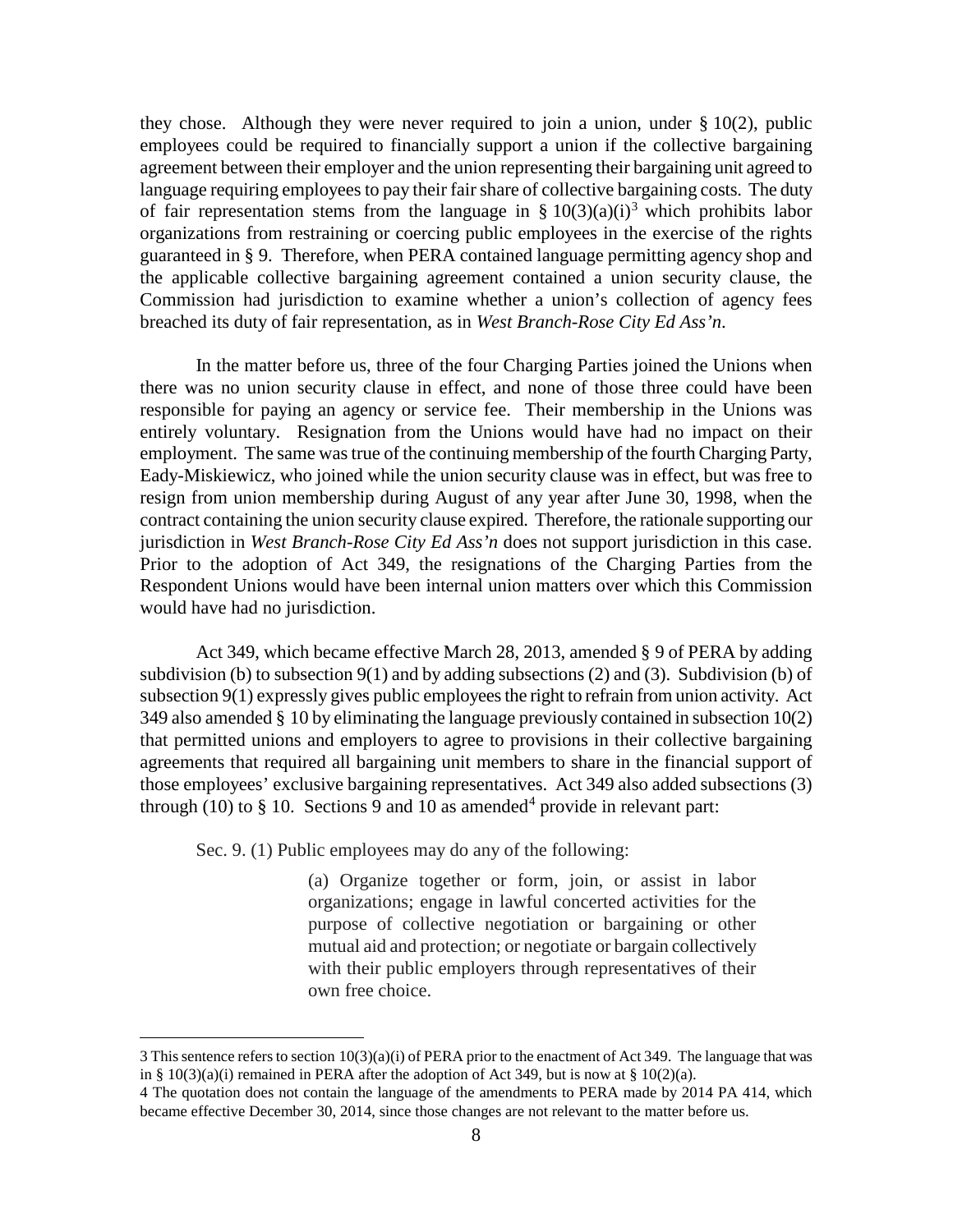(b) Refrain from any or all of the activities identified in subdivision (a).

(2) No person shall by force, intimidation, or unlawful threats compel or attempt to compel any public employee to do any of the following:

(a) Become or remain a member of a labor organization or bargaining representative or otherwise affiliate with or financially support a labor organization or bargaining representative.

(b) Refrain from engaging in employment or refrain from joining a labor organization or bargaining representative or otherwise affiliating with or financially supporting a labor organization or bargaining representative.

(c) Pay to any charitable organization or third party an amount that is in lieu of, equivalent to, or any portion of dues, fees, assessments, or other charges or expenses required of members of or public employees represented by a labor organization or bargaining representative.

(3) A person who violates subsection (2) is liable for a civil fine of not more than \$500.00. A civil fine recovered under this section shall be submitted to the state treasurer for deposit in the general fund of this state.

\* \* \*

Sec. 10. (2) A labor organization or its agents shall not do any of the following:

> (a) Restrain or coerce public employees in the exercise of the rights guaranteed in section 9. This subdivision does not impair the right of a labor organization to prescribe its own rules with respect to the acquisition or retention of membership.

> (b) Restrain or coerce a public employer in the selection of its representatives for the purposes of collective bargaining or the adjustment of grievances.

> (c) Cause or attempt to cause a public employer to discriminate against a public employee in violation of subsection  $(1)(c)$ .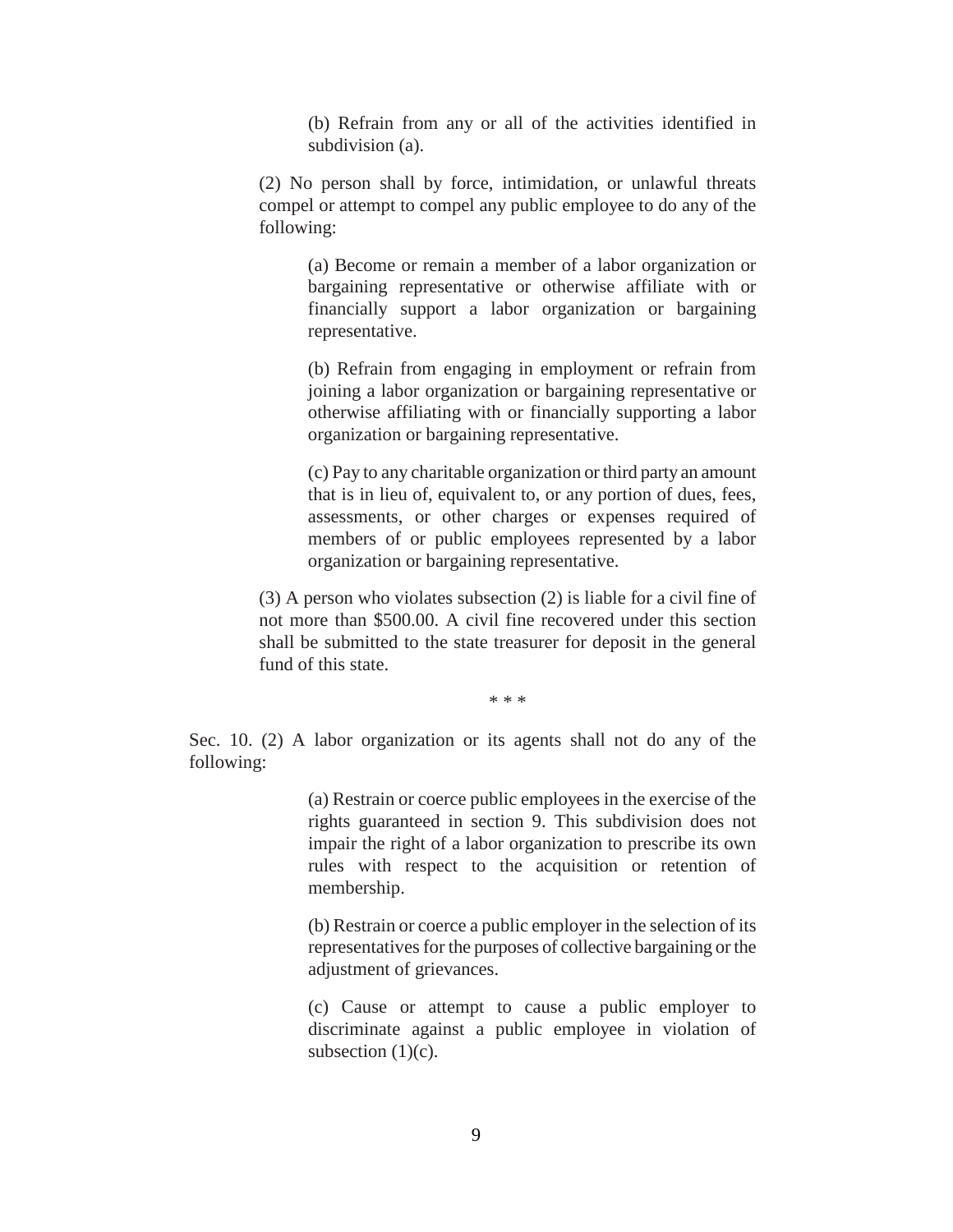(d) Refuse to bargain collectively with a public employer, provided it is the representative of the public employer's employees subject to section 11.

(3) Except as provided in subsection (4), an individual shall not be required as a condition of obtaining or continuing public employment to do any of the following:

(a) Refrain or resign from membership in, voluntary affiliation with, or voluntary financial support of a labor organization or bargaining representative.

(b) Become or remain a member of a labor organization or bargaining representative.

(c) Pay any dues, fees, assessments, or other charges or expenses of any kind or amount, or provide anything of value to a labor organization or bargaining representative.

(d) Pay to any charitable organization or third party any amount that is in lieu of, equivalent to, or any portion of dues, fees, assessments, or other charges or expenses required of members of or public employees represented by a labor organization or bargaining representative.

\* \* \*

(5) An agreement, contract, understanding, or practice between or involving a public employer, labor organization, or bargaining representative that violates subsection (3) is unlawful and unenforceable. This subsection applies only to an agreement, contract, understanding, or practice that takes effect or is extended or renewed after the effective date of the amendatory act that added this subsection.

(6) The court of appeals has exclusive original jurisdiction over any action challenging the validity of subsection (3), (4), or (5). The court of appeals shall hear the action in an expedited manner.

(7) For fiscal year 2012-2013, \$1,000,000.00 is appropriated to the department of licensing and regulatory affairs to be expended to do all of the following regarding the amendatory act that added this subsection:

(a) Respond to public inquiries regarding the amendatory act.

(b) Provide the commission with sufficient staff and other resources to implement the amendatory act.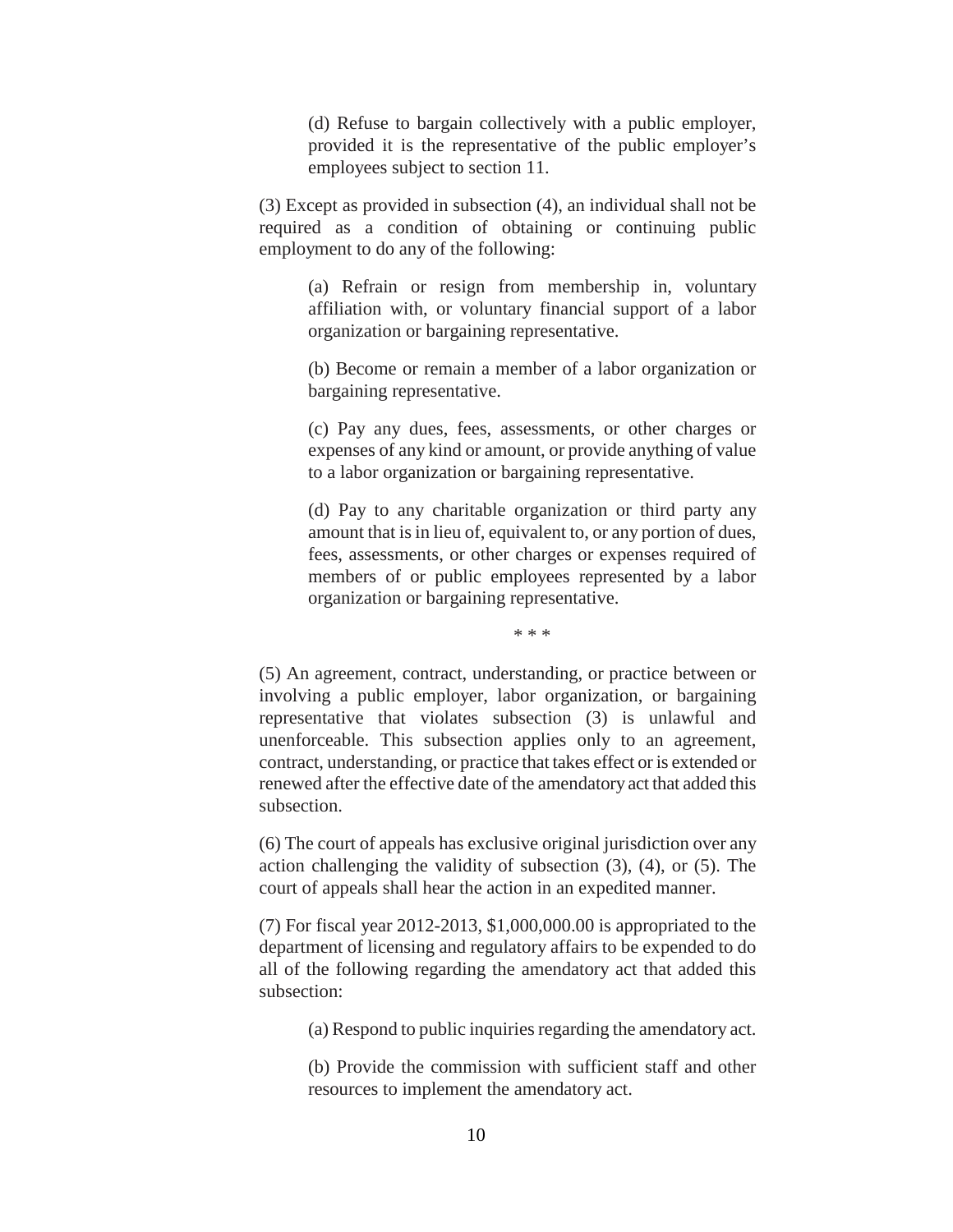(c) Inform public employers, public employees, and labor organizations concerning their rights and responsibilities under the amendatory act.

(d) Any other purposes that the director of the department of licensing and regulatory affairs determines in his or her discretion are necessary to implement the amendatory act.

Our goal in construing the language amending PERA is to effectuate the Legislature's intent. *Krohn v Home-Owners Ins Co*, 490 Mich 145, 156-157 (2011); *Casco Twp v Sec'y of State,* 472 Mich 566, 571, (2005). *Robertson v Daimler Chrysler Corp*, 465 Mich 732, 748 (2002). To do so, we must first review the statute's wording, which provides the most reliable evidence of the Act's intent. *Neal v Wilkes*, 470 Mich 661, 665 (2004); *Sun Valley Foods Co v Ward*, 460 Mich 230, 236 (1999). Every word of a statute should be given meaning, and no word should be made nugatory. *Apsey v Mem'l Hosp*, 477 Mich 120, 127 (2007); *People v Warren,* 462 Mich 415, 429 n. 24, (2000); *Baker v Gen Motors Corp,* 409 Mich 639, 665 (1980). Where there is no statutory definition of the words used in the statute, those words and phrases must be given their plain and ordinary meaning. *Western Michigan Univ Bd of Control v State*, 455 Mich 531, 538-539 (1997); *Bingham v American Screw Products Co*, 398 Mich 546, 563 (1976).

The amendments to PERA by Act 349 now prohibit unions and employers from requiring employees to financially support unions. Section 9(1)(b) expressly gives public employees the right to refrain from "join[ing], or assist[ing] in labor organizations." The prohibition against labor organizations "restrain[ing] or coerc[ing] public employees in the exercise of the rights guaranteed in section 9," that had been included in  $\S$  10(3)(a)(i) prior to the adoption of Act 349, is now in §  $10(2)(a)$  of PERA. Therefore, we have jurisdiction over matters in which a public employee chooses to refrain from engaging in activities protected under  $\S 9(1)(a)$  but is unlawfully restrained from doing so by a labor organization. Accordingly, we have jurisdiction to determine whether Respondents' actions in refusing to allow Charging Parties to resign from the Unions outside the August window period is an unlawful restraint on Charging Parties' right to refrain from union activity.

#### Respondents' Policy Limiting Union Resignations to the Annual August Window Period

The last collective bargaining agreement between Charging Parties' employer and Respondent SEA that contained a union security agreement expired on June 30, 1998. Knapp, LaPorte, and Romska, signed Continuing Membership Applications after that date and, therefore, did so voluntarily. Although Charging Party Eady-Miskiewicz signed a Continuing Membership Application while the collective bargaining agreement included a union security provision, she had the right to resign her membership in August 1998 without any impact on her employment. All four Charging Parties had the right to resign their union membership without an impact on their employment during August 1998 or during the month of August in any year thereafter. Under the provisions of PERA in effect at the time of *West Branch-Rose City Ed Ass'n*, and before the adoption of Act 349, Charging Parties would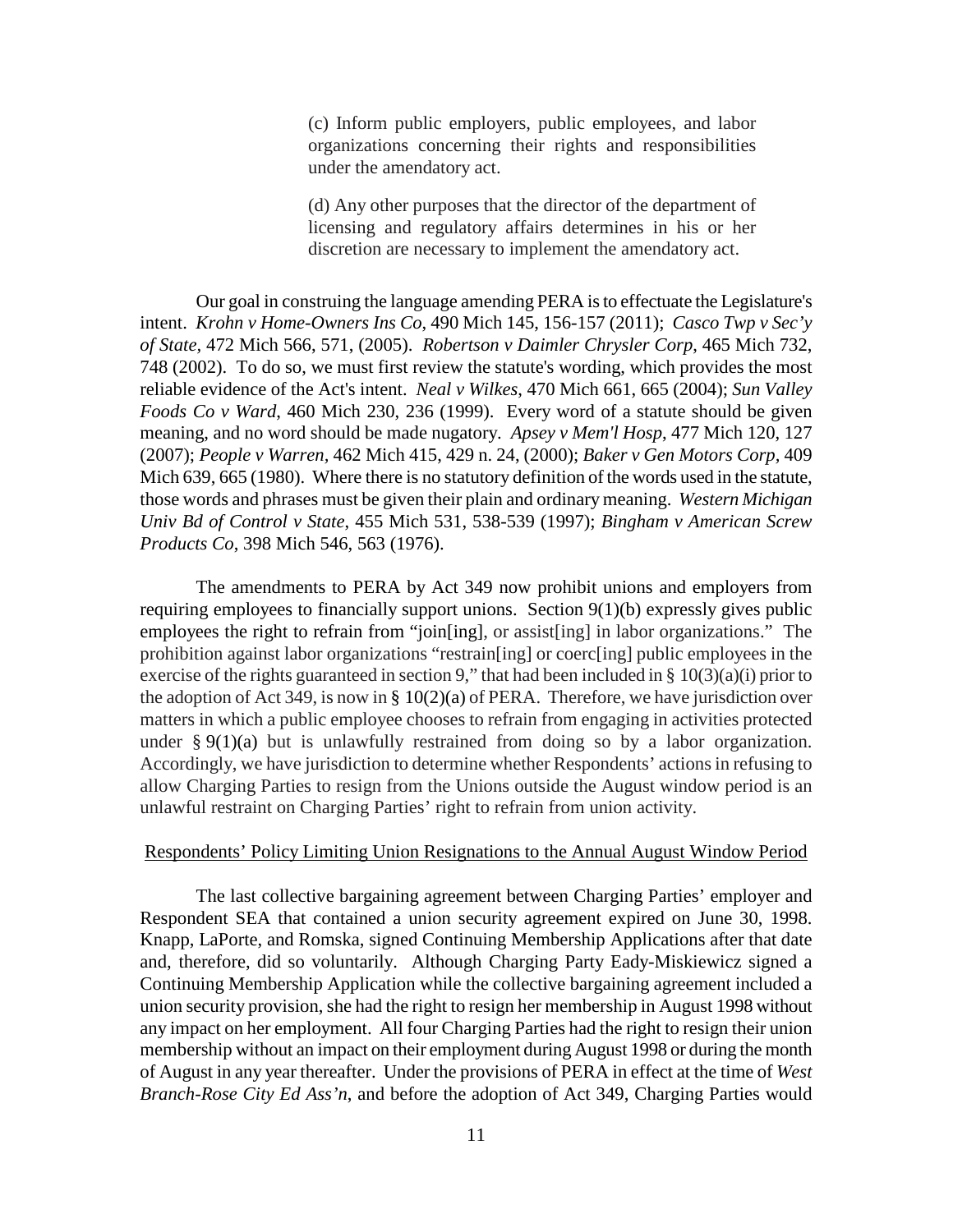have been required to wait until the August following their decision to resign before they could submit a valid resignation to Respondent SEA.

In *West Branch-Rose City Ed Ass'n*, the collective bargaining agreement between the charging party's employer and the union contained a standard union security clause requiring all bargaining unit members to either join the union or pay a service fee.<sup>[5](#page-11-0)</sup> At that time, union security clauses in the collective bargaining agreements were lawful pursuant to § 10(2) of PERA. As in this case, the charging party's bargaining representative, the West Branch-Rose City Education Association, was the local affiliate of the MEA and the NEA; union membership was on a continuing basis and could only be terminated by the employee upon a written request during the month of August. In that case, charging party Dame submitted his request to resign from the union in the month of April and was told that he had to wait until August to resign and to assert his "*Beck"*[6](#page-11-1) rights. When considering the issue of whether the union's refusal to accept resignations outside the window period constituted an unfair labor practice, we found persuasive the reasoning of the U.S. Court of Appeals for the Seventh Circuit in *Nielsen v Int'l Ass'n Machinists & Aerospace Workers, Local Lodge 2569*, 94 F3d 1107, 1116 -17 (CA 7 1996) *cert den* 520 US 1165 (1997). In *Nielsen*, the court held:

Nothing in the NLRA or in *Beck* confers a right to instantaneous action, regardless of the administrative burden the union might bear in implementing these requests.

It is not unreasonable for a union to require existing members or full fee nonmembers to voice their objections in a timely fashion, and to be aware that the price of not doing so will be to wait at most ten or eleven months before implementing their new status. Life is full of deadlines, and we see nothing particularly onerous about this one. When people miss the deadline for filing an appeal to this Court, their rights can be lost forever, not just for eleven months, but that does not make time limits for filing appeals in violation of the law. Other courts that have considered "window periods" have come to the same conclusion. See *Abrams,* 59 F 3d at 1381-82; *Tierney v City of Toledo,* 824 F2d 1497, 1506 (6th Cir 1987) (requiring non-union

<span id="page-11-0"></span><sup>5</sup> See, *West Branch-Rose City Ed Ass'n*, 2000 MERC Lab Op 333; 14 MPER 32006. Upon initial review of Dame's charge against West Branch-Rose City Education Association, the Commission found an unfair labor practice based on its conclusion that the union had failed to provide Dame with sufficient notice of the union's policy for filing objections to service fees and the right to refrain from joining the union. The Court of Appeals remanded the matter back to the Commission upon finding that the notice issue had not been raised in Dame's exceptions. *Michigan Ed Ass'n v Dame*, unpublished opinion per curiam of the Court of Appeals, issued January 24, 2003 (Docket No. 230803) 16 MPER 5.

<span id="page-11-1"></span><sup>6</sup> In *Communications Workers v Beck*, 487 US 735; 108 S Ct 2641; 101 L Ed 2d 634 (1988), the Supreme Court held that exactions of agency fees from objecting nonmembers beyond those necessary to pay for the chargeable expenses of collective bargaining, contract administration, and grievance adjustment violated a union's duty of fair representation as well as the nonmembers' First Amendment rights. Thus, where agency shop is lawful, nonmembers who object to paying for a union's political and ideological projects, may request a reduction in their service fees such that they pay no more than the amount of the union's expenses for collective bargaining, contract administration, and grievance adjustment. See also, *Abood v Detroit Bd of Ed*, 431 US 209; 97 S Ct 1782; 52 L Ed 2d 261 (1977).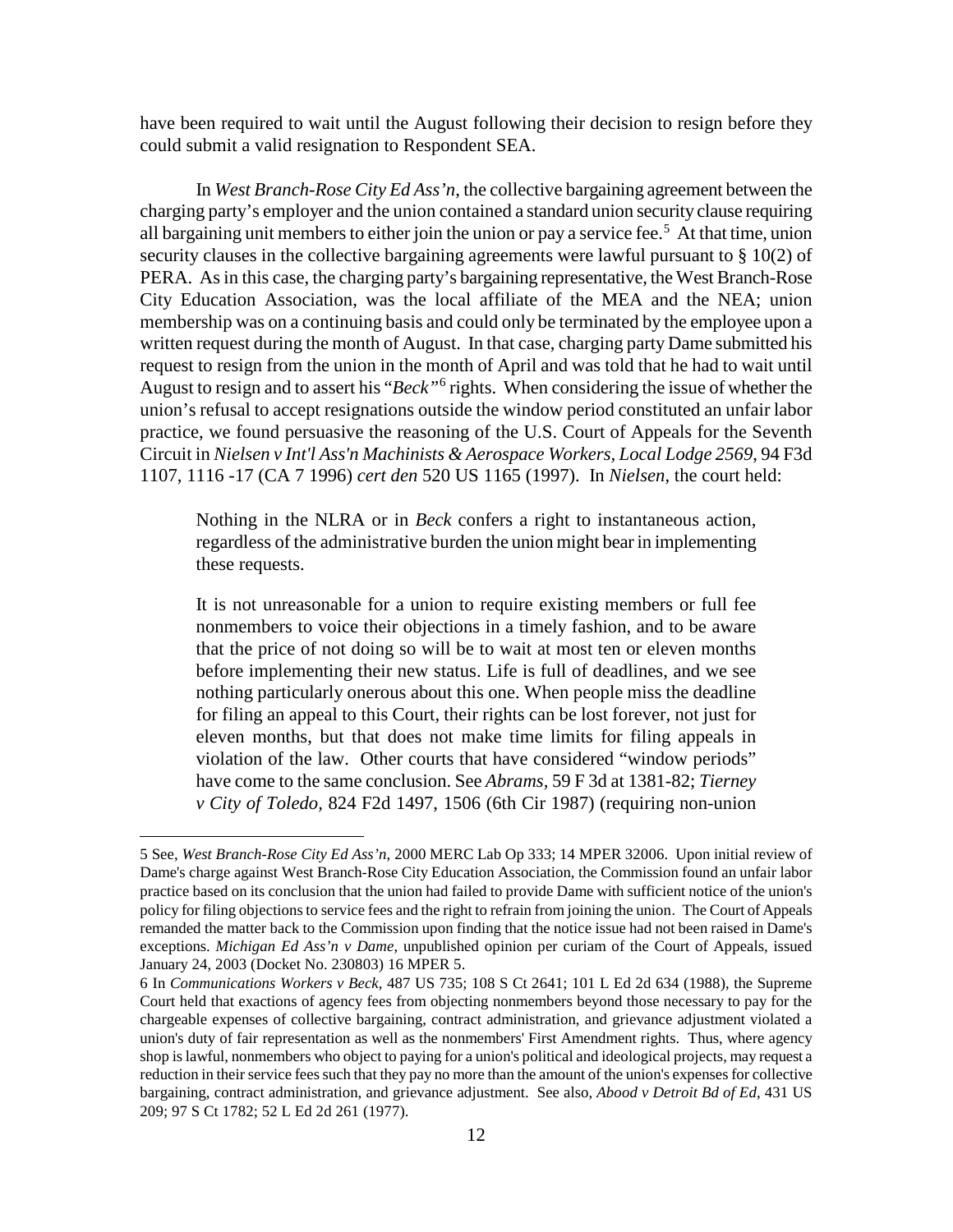members to object by January 31 of a given year permissible if the union makes appropriate disclosures before objections must be made); *Andrews v Education Ass'n of Cheshire,* 653 F Supp 1373, 1378 (D Conn 1987), *aff'd*, 829 F 2d 335 (2d Cir 1987); *Kidwell v Transportation Communications Int'l Union,* 731 F Supp 192, 205 (D Md 1990), *aff'd in part and rev'd in part on other grounds*, 946 F 2d 283 (4th Cir 1991), *cert denied*, 503 US 1005, 112 S Ct 1760, 118 L Ed 2d 423 (1992).

We went on to note that "the Association's one-month window period is a reasonable rule that is justified by the union's administrative and budgetary needs. In order to successfully perform its role of exclusive representative of bargaining unit employees and to fulfill its statutory mission to bargain collectively on behalf of public employees, a union must be able to effectively budget and allocate its resources." Finding that the 30-day annual window period was reasonable and was justified by the union's budgetary and administrative needs, we concluded that the 30-day window period did not violate the union's duty of fair representation and dismissed the unfair labor practice charge.

In *West Branch-Rose City Ed Ass'n*, we rejected the rationale of the National Labor Relations Board (NLRB or Board) in *Polymark Co*, 329 NLRB 9, (1999) (finding that the union violated its duty of fair representation when it refused to honor *Beck* objections filed outside the designated window period). We pointed out that the issue was distinguishable from cases under the NLRA, stating, "In its decisions, the Board relies on the 'right to refrain' from union activity found in Section 7 of the NLRA. The analogous section of PERA, Section 9, does not contain this language and we will not infer it in the absence of clear legislative intent. While, clearly, union membership cannot be required under PERA, in this case Dame joined the Union voluntarily."*[7](#page-12-0)* Significantly, now that the right to refrain from union activity has become part of PERA, in § 9(1)(b), the rationale we applied to this issue in *West Branch-Rose City Ed Ass'n*, no longer applies. Moreover, since public employees now have the express right to refrain from union activity, we agree with the ALJ that it is appropriate to look to NLRB decisions for guidance with respect to the right to refrain.<sup>[8](#page-12-1)</sup> In short, the NLRA and PERA are now analogous on this critical issue.

<span id="page-12-0"></span><sup>7</sup> *West Branch-Rose City Ed Ass'n*, 17 MPER 25 (2004), n 5.

<span id="page-12-1"></span><sup>8</sup> We note the arguments of Respondents and of ALJ Peltz in his Decision and Recommended Order in *Teamsters Local 214* (Case No. CU13 I-037, issued October 3, 2014) against reliance on National Labor Relations Board decisions in this context given the numerous issues that distinguish cases under the National Labor Relations Act from those under PERA. While federal precedent is often given great weight in interpreting PERA, at least where PERA's language is identical to that of the NLRA, this Commission is not bound to follow its "every turn and twist," *Northpointe Behavioral Healthcare Systems*, 1997 MERC Lab Op 530, 537; 11 MPER 29002; *Marquette Co Health Dep't*, 1993 MERC Lab Op 901, 906. Indeed, there are several issues over which PERA and the NLRA differ or where MERC has not followed Board changes in position. The chief example of that is the right of private sector employees to strike, which affects many of the policies adopted by the NLRB, but is not recognized under PERA. *Rockwell v Crestwood Sch Dist Bd of Ed*, 393 Mich 616 (1975). See also above discussion regarding *West Branch-Rose City Ed Assn*, 17 MPER 25 (2004). See also *Seventeenth Dist Court (Redford Twp)*, 19 MPER 88 (2006), which discusses the Commission's continued application of the *Midwest Piping/Shea Chemical* principle of employer neutrality after the Board expressly overruled *Shea Chemical*, in *RCA Del Caribe*, 262 NLRB 963 (1982). However, in the absence of any Michigan case law on issues regarding the withdrawal from union membership where there is a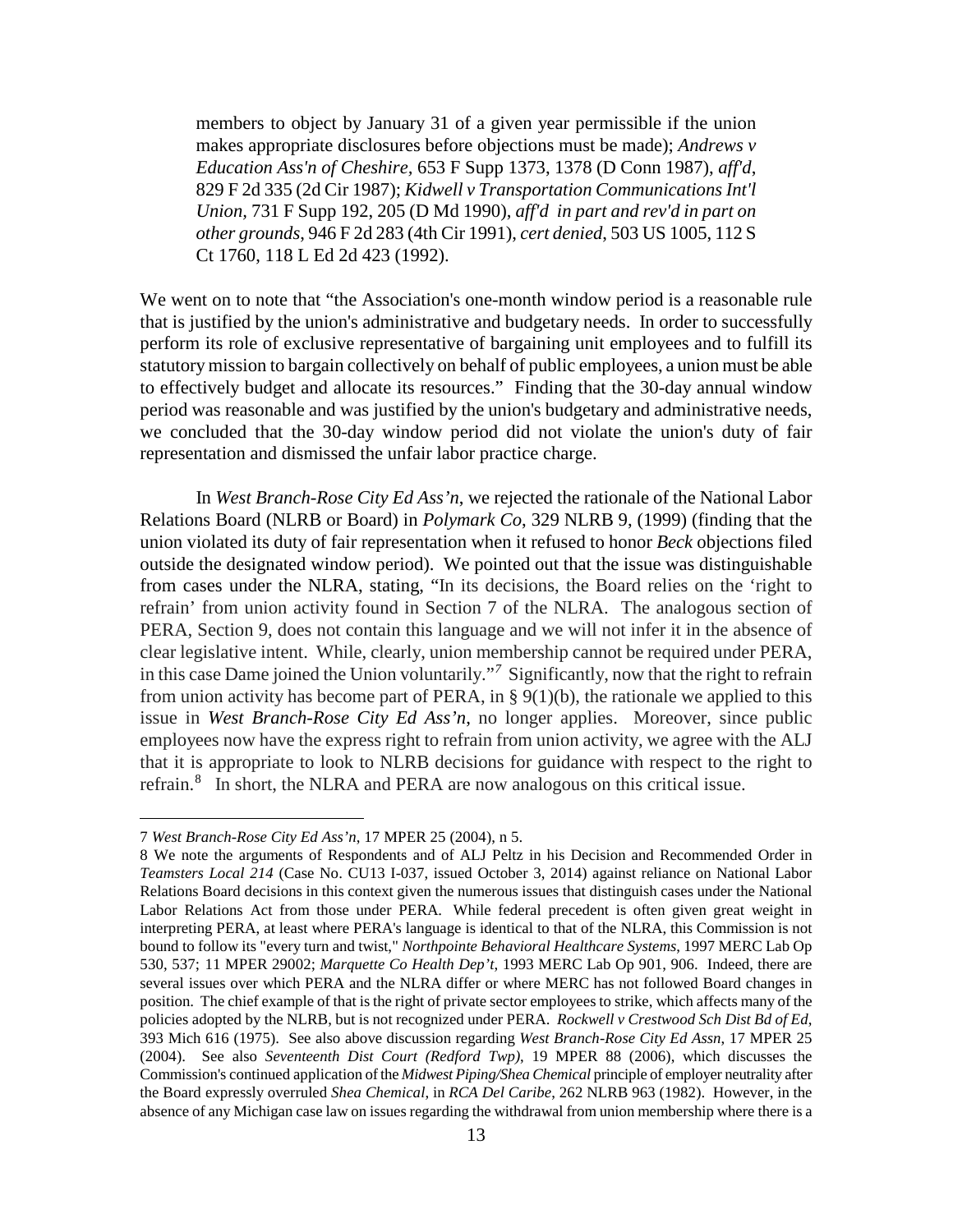### Labor Organization Rules With Respect to the Acquisition or Retention of Membership

Respondents contend that the second sentence of  $\S 10(2)(a)$  allows them to make rules regarding the circumstances under which their members may resign. That language, which was formerly included in  $\S 10(3)(a)(i)$ , provides: "This subdivision does not impair the right of a labor organization to prescribe its own rules with respect to the acquisition or retention of membership." However, Respondents have offered us no authoritative support for their assertion that a rule placing an annual one-month window period on union members' right to resign from the union is permissible under  $\S 10(2)(a)$  where the applicable state law expressly gives union members the right to refrain from union activity. Indeed, we did not rely on that language when we upheld the imposition of an annual one-month window period for union member resignations in *West Branch-Rose City Ed Ass'n*. There, we found persuasive the Seventh Circuit Court's decision in *Nielsen v Int'l Ass'n Machinists & Aerospace Workers, Local Lodge 2569*, 94 F3d 1107, 1116 (CA 7 1996), which also upheld an annual one-month window period for union members' resignations. That court examined the issue in the context of the NLRA but did not rely on the analogous language found in §  $8(b)(1)(a)$  of the NLRA, 29 USC § 158 $(b)(1)(a)$ . As noted by the Supreme Court in *Pattern Makers' League of North America, AFL-CIO v NLRB*, 473 US 95, 107-09; 105 S Ct 3064, 3072 (1985), "Neither the Board nor this Court has ever interpreted the proviso as allowing unions to make rules restricting the right to resign. Rather, the Court has assumed that 'rules with respect to the . . . retention of membership' are those that provide for the expulsion of employees from the union."

Nevertheless, we agree that unions generally have the right to make rules governing when an employee may become a member and when a union member may no longer continue as a member, provided that does not affect the members' employment relationship. See, *AFSCME Council 25, Local 1583 v Yunkman,* unpublished opinion per curiam of the Court of Appeals, issued May 26, 2015, (Docket Nos. 320626, 320655, 320658, 324291, 324323, 324350); 28 MPER 80 (2015) aff'g *AFSCME Council 25, Local 1583*, 27 MPER 48 (2014). However, the language of  $\S 10(2)(a)$  relied upon by Respondents does not permit unions to deny a public employee the rights provided by § 9, which now include the right to refrain from union activity. Accordingly, we agree with the NLRB that where employees have a right to refrain from union activity, the union may not make rules interfering with or restraining employees in the exercise of that right.

Respondents contend that Charging Parties have a contractual obligation to the Unions to pay union dues until they resign within the August window period. They argue that by accepting union membership, a union member agrees to be governed by the union's bylaws and constitution, citing *Cleveland Orchestra Committee v Cleveland Federation of Musicians*, 303 F2d 229, 230 (CA 6, 1962). There, the court states that union members agree to be governed by the "union constitution, bylaws, and rules, *not inconsistent with rights and procedures established by the Act* [Labor-Management Reporting and Disclosure Act of

right to refrain from union activity, we are guided on some issues by case law under the NLRA and by the case law of other states.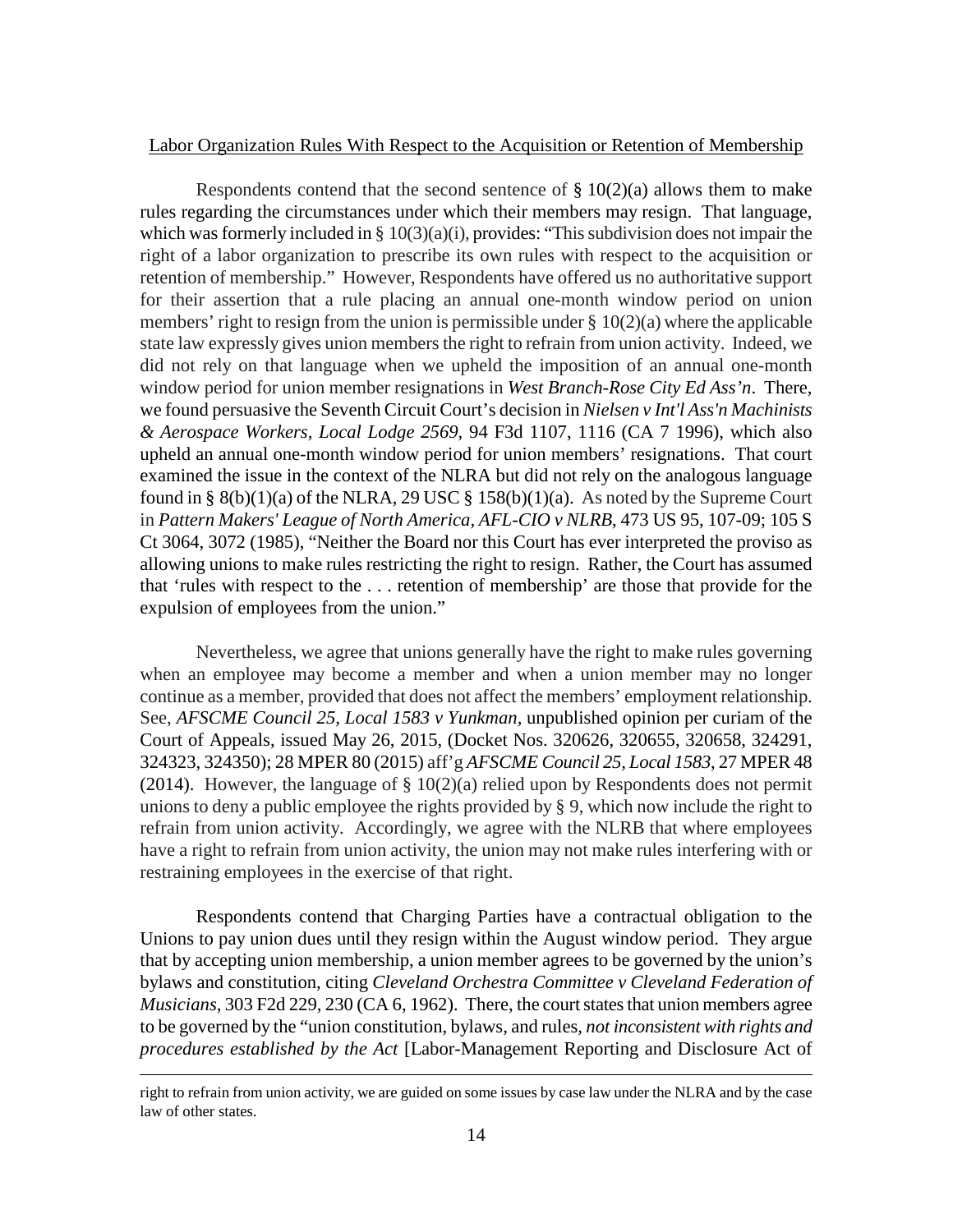1959, § 101, 29 USC 411]" (emphasis added.) *Id.* Indeed, as with other voluntary associations, it is generally recognized that members of unions have a contractual relationship with the union that is set by the union's bylaws and constitution. See e.g. *NLRB v Allis-Chalmers Mfg Co*, 388 US 175, 182-83; 87 S Ct 2001, 2007-08 (1967); *Arnold v Burgess*, 241 AD 364, 369; 272 NYS 534, 539 (1934). Within that contractual relationship, unions are free to enforce properly adopted rules that reflect legitimate union interests, impair no policy imbedded in the relevant labor laws, and are reasonably enforced. *Scofield v NLRB*, 394 US 423, 430; 89 S Ct 1154, 1158 (1969); *Bossert v Dhuy*, 221 NY 342, 365; 117 NE 582, 587 (1917). It should, therefore, be clear that unions' rights to set terms governing the relationship with their members remain subject to the members' rights to engage in protected concerted activity and to refrain from such activity. See, for example *Ballas v McKiernan*, 41 AD2d 131, 133-34; 341 NYS2d 520 (1973), where the court refused to uphold fines assessed by a union against three of its members for supporting a rival union in a representation election. The court found the fines were not validly imposed since the union members' activities were protected by the free speech provision of the Labor-Management Reporting and Disclosure Act of 1959, 29 USC 411(a)(2).

The enactment of Act 349 gave Charging Parties an express right to refrain from union activity. Thus, under  $\S 9(1)(b)$  of PERA, if a public employee is not a member of a union, the right to refrain means that he or she cannot be required to become a member of a union. If he or she has no financial obligation to support a labor organization, he or she cannot be required to begin supporting a labor organization. It is also evident that refraining from union activity includes ceasing union activities that the employee has already begun. Therefore, if a public employee is a member of a labor organization, he or she has the right to resign from that organization. If a public employee has undertaken a financial obligation to support a labor organization and is not subject to a lawful union security agreement, he or she has the right to terminate that financial support obligation.

We note that  $\S 9(1)(b)$  does not indicate when public employees' right to refrain entitles them to stop supporting labor organizations if they have already joined such organizations. However, there is nothing in  $\S 9(1)(b)$  that limits or authorizes placing limits on the right to refrain. While we agree with the ALJ that Respondents had legitimate business reasons for establishing the annual window period for membership resignation, those reasons cannot take precedence over public employees' statutory rights. Under the common law doctrine on withdrawal from voluntary associations, "a member of a voluntary association is free to resign at will, subject of course to any financial obligations due and owing the association." *Communications Workers v NLRB*, 215 F2d 835, 838 (CA 2 1954). See also, *Arnold v Burgess*, 241 App Div 364, 272 NYS 534 (1934); *Bossert v Dhuy*, 221 NY 342, 117 NE 582 (1917). Charging Parties were not subject to a union security agreement; their union memberships were voluntary. Therefore, as of the effective date of Act 349, Charging Parties had the right to resign their union memberships, subject to any lawful constraints in the parties' membership contract. Based on *Pattern Makers' League of North America, AFL-CIO v NLRB, 473 US 95; 105 S Ct 3064 (1985)* and the Board cases cited by the ALJ, Charging Parties' membership obligations to Respondents, including the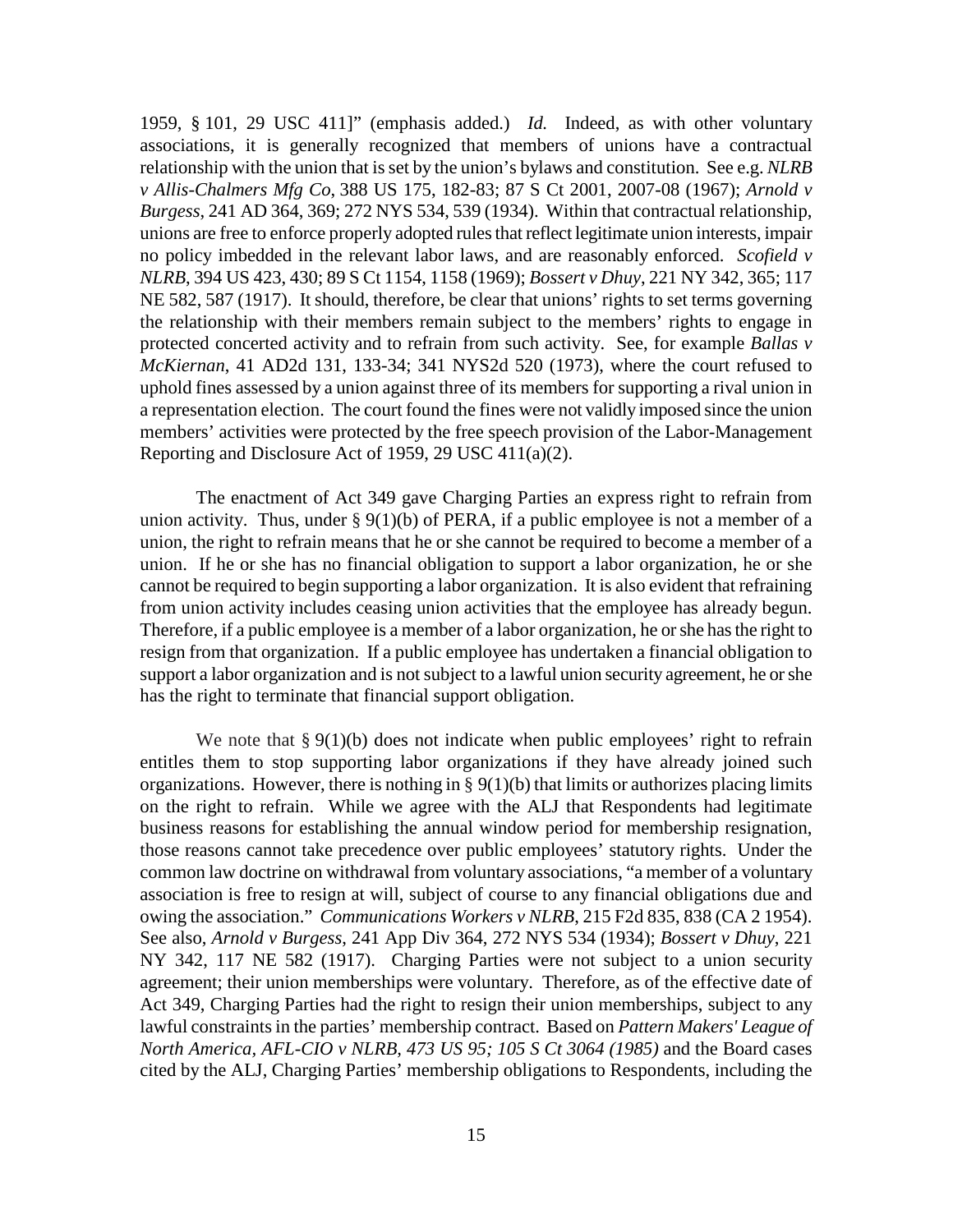obligation to pay dues, should end at the point Charging Parties provided the Unions with notice of their resignations.

#### The Question of an Unconstitutional Impairment of Respondents' Contract Rights

Respondents contend that the ALJ erred by recommending that we order Respondents to cease and desist from restricting membership resignations to the month of August. Respondents assert that such an order would be an unconstitutional impairment of preexisting contractual obligations. It is Respondents' contention that the newly enacted right to refrain can only be applied to allow union members to resign from their union if their union membership agreements were entered into after the effective date of Act 349, as only those membership agreements could violate the rights of public employees under  $\S 9(1)(b)$ .

This Commission has no jurisdiction to resolve questions regarding the constitutionality of legislative enactments. *Michigan State Univ*, 17 MPER 75 (2004). We must decide matters before us based on the language of PERA and its amendments. *Waverly Cmty Sch*, 26 MPER 34 (2012). Our review of the ALJ's Decision and Recommended Order persuades us that the ALJ's decision properly interprets PERA, as amended by Act 349, and her recommended order is consistent with that interpretation. However, we cannot adopt her recommended order if by doing so we act to impair constitutionally protected contract rights.

Before the enactment of Act 349, PERA did not contain an express right to refrain from union activity. See, *West Branch-Rose City Ed Ass'n*, 17 MPER 25 (2004), n 5. The enactment of Act 349 gave Charging Parties an express right that they had not previously enjoyed. The fact that the right to refrain is a new statutory enactment distinguishes this matter from cases under the NLRA, which has long contained a right to refrain. In *West Branch-Rose City Ed Ass'n*, we found an MEA policy limiting union members' resignations to the month of August to be lawful. That policy is the same one that is before us in this case. The policy that was lawful before Act 349 was enacted is no longer lawful. Therefore, Respondents clearly cannot enforce that policy against any union member who joined the Unions on or after the effective date of Act 349, March 28, 2013. Thus, to the extent the ALJ's recommended order applies to the Unions' members who joined on or after March 28, 2013, there is no question of an unconstitutional impairment of contract rights. We agree that, with respect to any union member who joined the Unions on or after March 28, 2013, Respondents can be ordered to "cease and desist from enforcing this policy and either remove Article I from the MEA bylaws or amend it to reflect that the August window period, as reflected in the last sentence of that article, cannot be enforced."

Thus, the question to be addressed is whether application of Act 349 to the Unions' members who joined before the effective date of Act 349 is an impairment of Respondents' constitutional rights. The Michigan Constitution, at art. 1, § 10, as well as the United States Constitution, art. I, § 10, prohibits the enactment of legislation that impairs contractual obligations.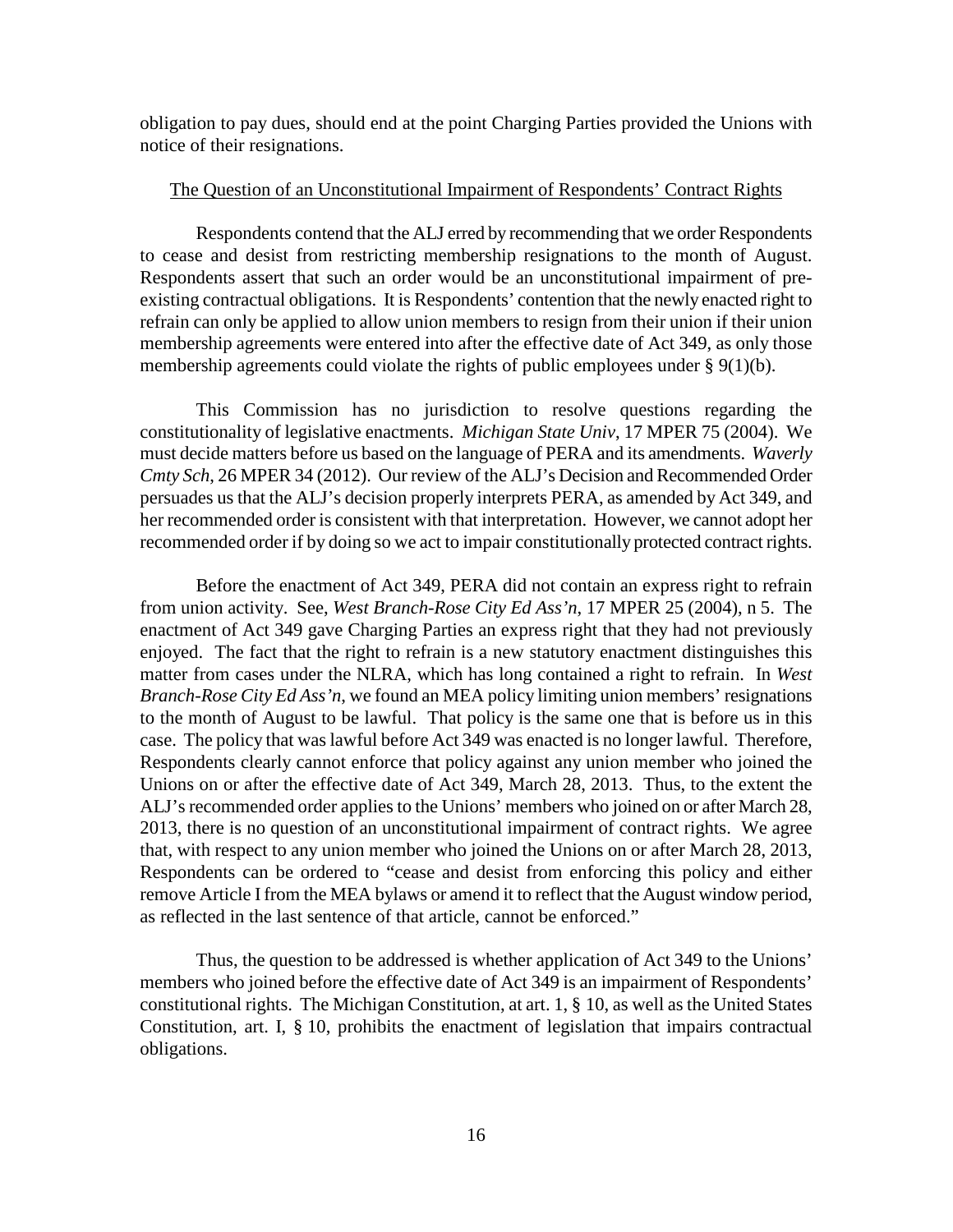Both the federal and state constitutions prohibit the enactment of state law that impairs existing contractual obligations. The language contained in our state constitution, virtually identical to that used in the federal constitution, provides: "No bill of attainder, ex post facto law or law impairing the obligation of contract shall be enacted." The purpose of the Contract Clause is to protect bargains reached by parties by prohibiting states from enacting laws that interfere with preexisting contractual arrangements.

## *Studier v Michigan Pub Sch Employees' Ret Bd*, 260 Mich App 460, 474; 679 NW2d 88, 97 (2004) *aff'd in part, rev'd in part* 472 Mich 642; 698 NW2d 350 (2005).

We do not presume that the Legislature intended to impair provisions of existing union membership agreements in existence at the time Act 349 was enacted. However, to determine the Legislature's intent, we must apply principles of statutory construction. See *Casco Twp v Sec'y of State,* 472 Mich 566, 571 (2005). A statute is enacted and is meant to be read as a whole. *Metropolitan Council 23, AFSCME* v *Oakland Co (Prosecutor's Investigators),* 409 Mich 299, 317-318 (1980). Any provision that is in dispute must be read in the light of the general purpose of the act. *Romeo Homes, Inc* v *Comm'r of Revenue,* 361 Mich 128, 135 (1960).

When we examine Act 349 to determine the Legislature's intent in the light of the Contract Clause, we note that the language of  $\S 10(5)$  indicates that the Legislature intended to make it clear that the changes to PERA in § 10(3) were not to impair existing contracts:

> (5) An agreement, contract, understanding, or practice between or involving a public employer, labor organization, or bargaining representative that violates subsection (3) is unlawful and unenforceable. *This subsection applies only to an agreement, contract, understanding, or practice that takes effect or is extended or renewed after the effective date of the amendatory act that added this subsection.* (Emphasis added.)

Although we might presume that the Legislature did not intend the addition of  $§$  9(1)(b) to be applied in a manner that could impair existing contracts, we find it more likely that the Legislature's specific limitation on the applicability of  $\S 10(3)$  indicates that it only intended to limit the application of § 10(3) and no other provision of Act 349, based on the principle of statutory construction " expressio unius est exclusio alterius." Under that principle, the U.S. Court of Appeals for the Sixth Circuit explained, "Where Congress explicitly enumerates certain exceptions to a general prohibition, additional exceptions are not to be implied, in the absence of evidence of a contrary legislative intent." *In re Robinson*, 764 F3d 554, 562 (CA 6 2014) *cert den sub nom. Robinson v United States*,135 S Ct 2372; 192 L Ed 2d 148 (2015), quoting *Andrus v Glover Constr Co,* 446 US 608, 616–17, 100 S Ct 1905, 64 L Ed 2d 548 (1980). See also *Loughrin v United States*, 134 S Ct 2384, 2390; 189 L Ed 2d 411 (2014); *Smitter v Thornapple Twp*, 494 Mich 121, 136-37; 833 NW2d 875, 884- 85 (2013). Therefore, we do not believe the Legislature intended to limit union resignations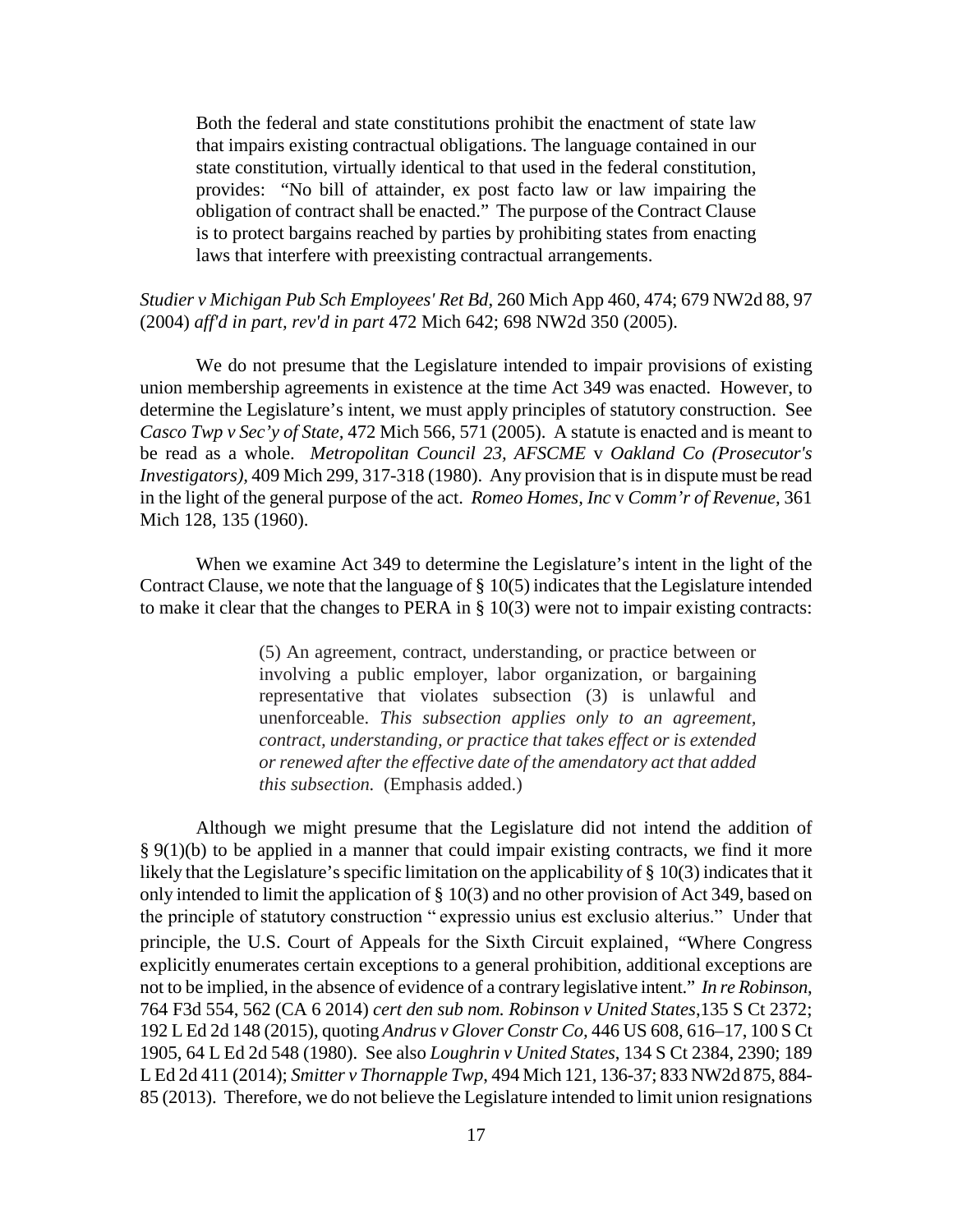based on the right to refrain under  $\S 9(1)(b)$  to those public employees who became union members after the effective date of Act 349.

While the language of the Contract Clause of the U.S. and Michigan constitutions may appear absolute, the prohibition against the impairment of contract rights must be balanced against the State's inherent police power. *Energy Reserves Group, Inc v Kansas Power & Light Co*, 459 US 400, 410-13; 103 S Ct 697, 704-05 (1983); *Blue Cross & Blue Shield of Michigan v Governor*, 422 Mich 1, 22-23; 367 NW2d 1, 14 (1985). In *Health Care Ass'n Workers Comp Fund v Dir of the Bureau of Worker's Comp*, 265 Mich App 236, 241; 694 NW2d 761, 765-66 (2005) the Court of Appeals explained the balancing test as follows:

A three-pronged test is used to analyze Contract Clause issues. The first prong considers whether the state law has operated as a substantial impairment of a contractual relationship. The second prong requires that legislative disruption of contractual expectancies be necessary to the public good. The third prong requires that the means chosen by the Legislature to addressthe public need be reasonable. *In re Certified Question; (Fun 'N Sun RV, Inc. v Michigan),* 447 Mich 765, 777, 527 NW2d 468 (1994); *Studier, supra* at 474–475, 679 NW2d 88. In other words, if the impairment of a contract is only minimal, there is no unconstitutional impairment of contract. However, if the legislative impairment of a contract is severe, then to be upheld it must be affirmatively shown that (1) there is a significant and legitimate public purpose for the regulation and (2) that the means adopted to implement the legislation are reasonably related to the public purpose. *Wayne Co Bd of Comm'rs v Wayne Co Airport Auth,* 253 Mich App 144, 163–164, 658 NW2d 804 (2002), citing *Blue Cross & Blue Shield of Michigan v Governor,* 422 Mich 1, 23, 367 NW2d 1 (1985).

As Charging Parties point out, Respondents' brief on exceptions does not discuss the test that is used to determine whether there is a violation of the Contract Clause. Nor do Respondents argue that an order requiring them to stop restricting membership resignations to the month of August would be a substantial impairment of their contractual rights under their agreements with current members. However, for the sake of this discussion, we will assume that a substantial impairment of Respondents' contract rights would be created by requiring them to eliminate the restriction on membership resignations to the August window period for all members, including those who joined the Unions prior to the effective date of Act 349. Then, we must look at whether there is a significant and legitimate public purpose in requiring Respondents to eliminate the policy restricting membership resignations to the month of August. The elimination of the August window period is designed to ensure that Respondents' members are able to act on their right to refrain from union activity. While the right to refrain from union activity has not been expressly recognized in Michigan until recently, it has long been recognized in many other states<sup>[9](#page-17-0)</sup> and by the federal government in the NLRA at 29 USC 157. We, therefore, find a legitimate public purpose in requiring the

<span id="page-17-0"></span><sup>9</sup> See for example, Cal Lab Code § 3502; Cal Lab Code § 3543; Fla Stat ch 447.301; Iowa Code § 20.8; NM Stat Ann § 10-7E-5.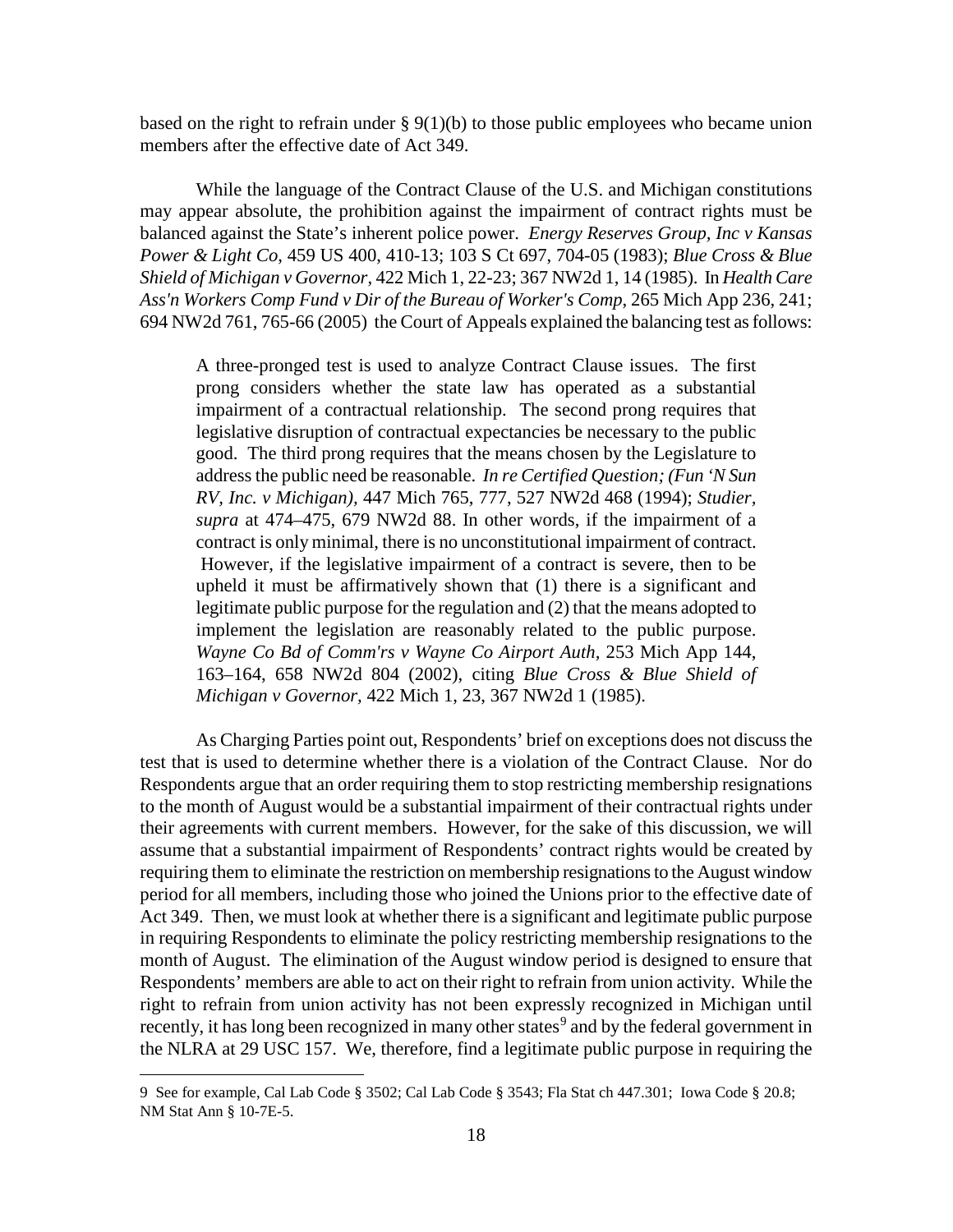immediate application of the right to refrain. Without the remedy recommended by the ALJ, Charging Parties would be denied their right to refrain. The recommended order, requiring Respondents to recognize Charging Parties' membership resignations and requiring Respondents to either amend their bylaws to remove the language that restricts public employees' right to refrain from union activity or inform their members that said language is unenforceable, is reasonably related to protecting public employees' right to refrain from union activity. Therefore, we find the order recommended by the ALJ does not create an unconstitutional impairment of Respondents' contractual rights. Inasmuch as the language in Respondents' bylaws restricting membership resignation to the month of August is no longer a lawful restraint on membership resignation, Charging Parties' membership obligations to Respondents, including the obligation to pay dues, end at the point that Charging Parties provided the Unions with effective notice of their resignations.

### Criteria for an Effective Resignation from a Union

In September 2013, Charging Parties LaPorte, Eady-Miskiewicz, and Romska sent emails to Respondents with letters attached informing Respondents of their resignations from the Unions. Respondents received the e-mails from LaPorte, and Eady-Miskiewicz on September 18, 2013, and from Romska on September 20. Inasmuch as Respondents' policy requires written notice of resignation and permits that notice to be delivered by e-mail LaPorte, Eady-Miskiewicz, and Romska effectively notified Respondents of their resignations as of the date of their respective e-mails. Thus, each of their resignations should have been treated as effective on the date of their e-mails.

Charging Party Knapp informed an SEA representative, in September 2013, that he did not want to pay union dues. As a result, an MEA UniServ director sent Knapp an e-mail on September 11, asking him to meet with her to discuss his options in light of his earlier statement that he no longer wanted to pay union dues. At that point, Respondents were on notice that Knapp had concerns about continuing his union membership. In Knapp's October 7 e-mail to Respondents, he explained that he had assumed his union membership ended when he failed to enroll in the e-dues program and asked for information about leaving the two Unions. That e-mail, along with his prior conversation with the SEA representative, was sufficient to inform Respondents of his desire to resign from the Unions. When Respondents' agent subsequently contacted Knapp, explained the window period, and informed him that Respondents would not treat his failure to enroll in the e-dues program as a resignation from the Unions, it would have been clear to Knapp that there was no point in submitting a formal resignation letter until the following August. Accordingly, we agree with the ALJ that Knapp's October 7 e-mail to Respondents should have been treated as an effective resignation.

Charging Parties contend that the ALJ erred by finding that a failure to pay union dues, after dues deduction ceased, is not sufficient to provide the Unions with notice of resignation. As the ALJ stated, a failure to pay union dues can have more than one reason. In this case, the employees' dues had been paid by payroll deduction through June 2013. The failure to pay dues could have resulted from negligence, inability to pay, a desire not to pay,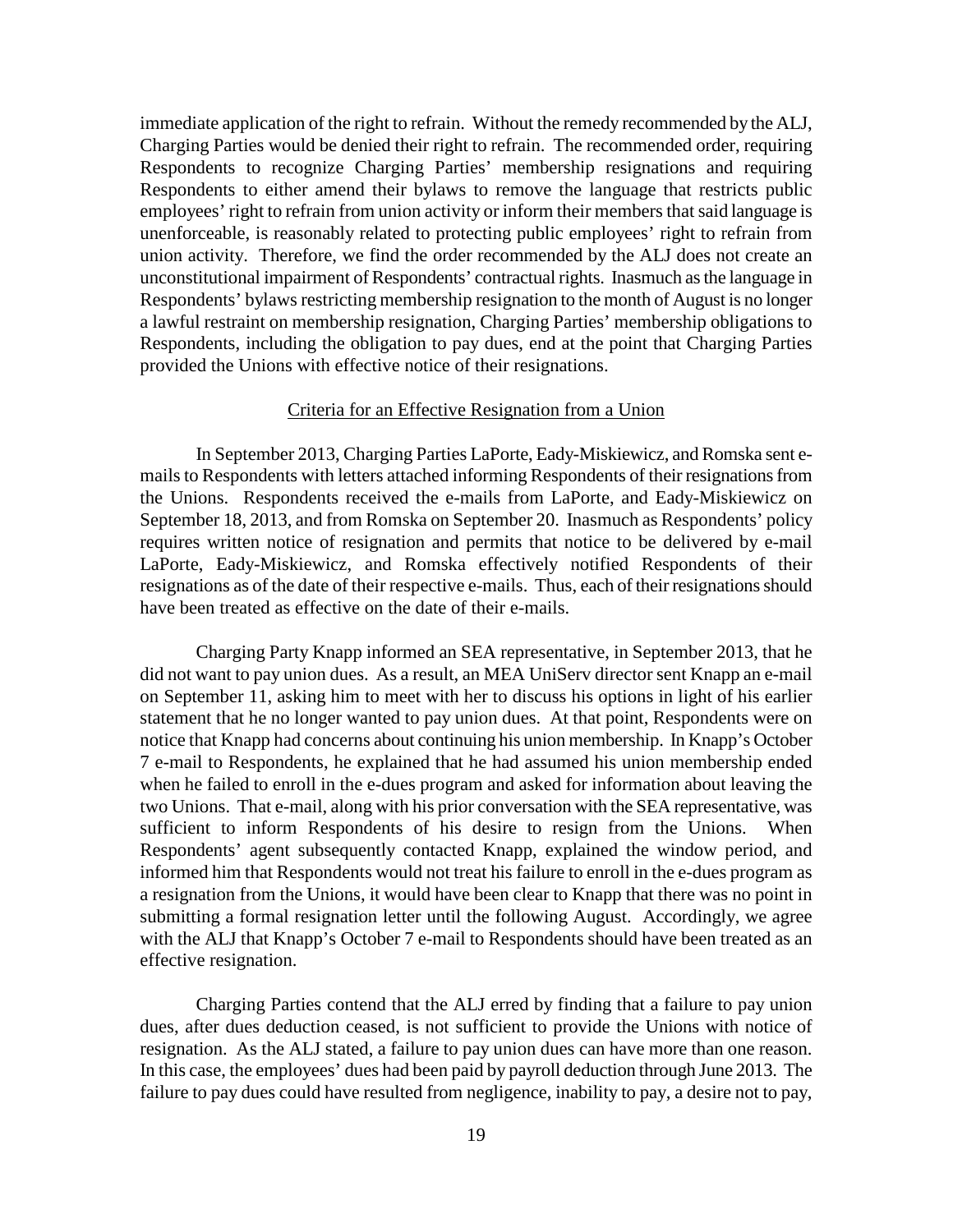or other reasons. We cannot expect a union to know what a member's reason is for not paying dues unless that member provides the union with notice of the reason. Therefore, the union member must give notice to the union of his or her intention to resign from the union. Unless the notice specifies a later date, the notice is effective when it is received. A union's requirement that the notice be in writing is not unreasonable and does not constitute a restraint on the right to refrain from union activity. The requirement of written notice serves "the legitimate purpose of enabling the union to maintain an accurate membership roll." See, *United Auto Workers v NLRB*, 865 F2d 791, 797 (CA 6 1989). We agree with the ALJ, for the reasons stated above and those stated in her decision, that: the resignations submitted by LaPorte, and Eady-Miskiewicz were effective on September 18, 2013; Romska's resignation was effective on September 20, 2013; and Knapp's resignation was effective on October 7, 2013. For the above reasons, we find the Unions' refusal to allow Charging Parties to resign their union memberships after Charging Parties effectively notified Respondent SEA of their respective resignations to be a breach of the duty of fair representation in violation of § 10(2)(a) of PERA.

### Unions' Duty to Inform Members of the Resignation Procedure

Charging Parties contend that the ALJ erred by not finding that Respondents breached their duty of fair representation by failing, during the August window period, to provide the Unions' members with information on resignation. We disagree. For the reasons stated by the ALJ, we agree that the information provided by Respondents to members about the resignation process was sufficient to comply with the Unions' duty of fair representation.

We expressly agree with the ALJ's finding that in passing Act 349, the Legislature did not expect unions to assume the responsibility for informing their membership of the effect of that Act. As indicated above, we believe the Legislature intended to give public employees the immediate right to refrain from union activity. That change to PERA could have a significant effect on the relationship between unions and their members. The Legislature included in § 10(7) of the Act an appropriation of \$1 million to the Department of Licensing and Regulatory Affairs for the 2012-2013 fiscal year to be used to take action in support of the implementation of the Act, including responding to public inquiries and to inform public employers, public employees, and labor organizations about their rights and responsibilities under the Act. Part of that appropriation was used to provide funding for the Bureau of Employment Relations, the administrative agency for this Commission, to hire a full-time professional employee to provide information to the public about the effect of Act 349. That expenditure would not have been necessary had the Legislature believed that unions had a duty to advise their members about the changes under Act 349. Soon after the passage of the Act, the Bureau of Employment Relations began receiving requests for information from the public about the effect of Act 349 on the rights and responsibilities of public employers, public employees, and labor organizations representing public employees; the Bureau continues to receive and respond to such requests.

As noted above, Charging Parties' membership in the Unions was voluntary. After June 30, 1998, their employment was not dependent upon their union membership. At the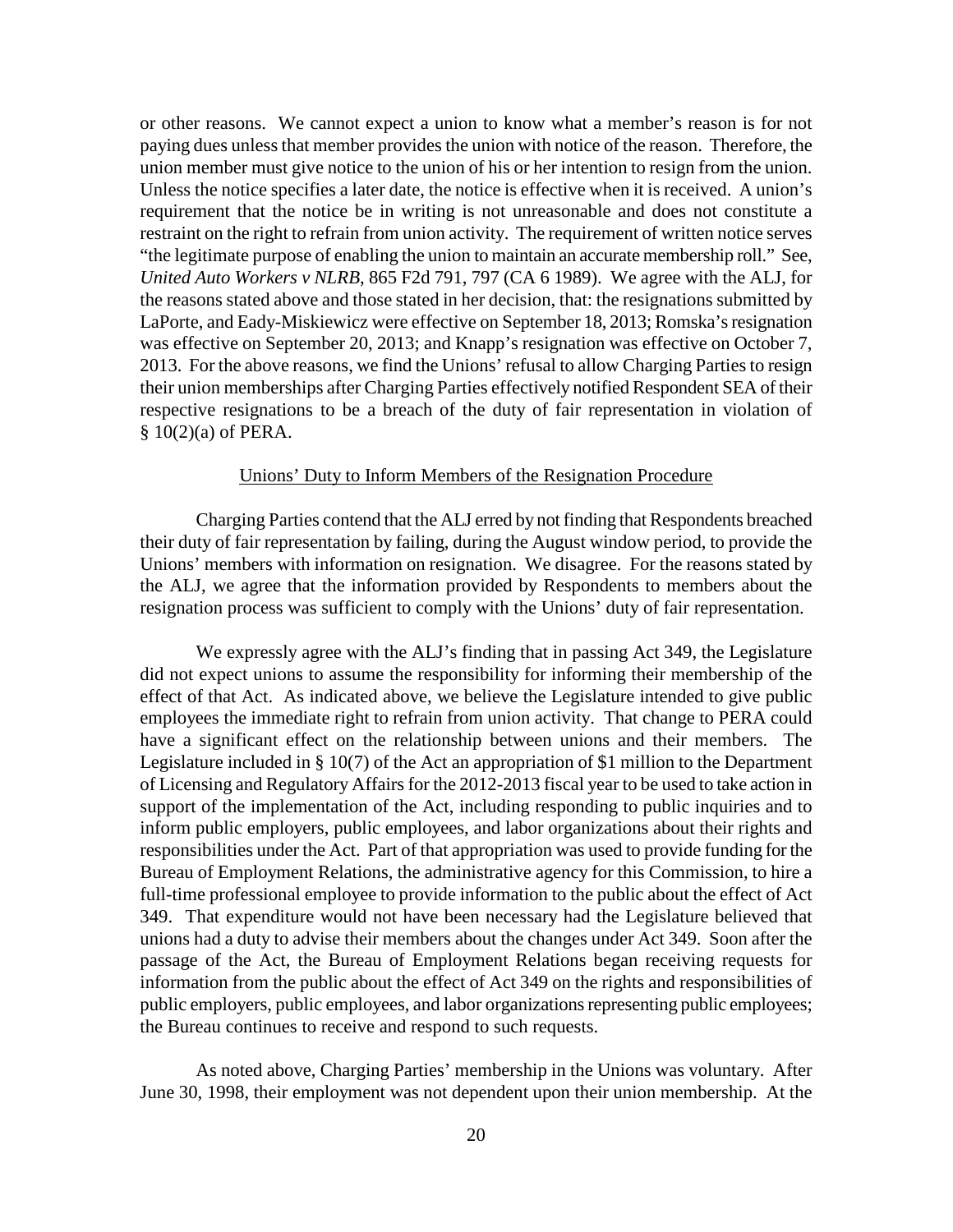time each of them joined the Unions, they signed a Continuing Membership Application that provided their membership would continue unless they revoked the membership authorization in writing between August 1 and August 31 of any year. It further provided that their employer was authorized to deduct union dues unless they submitted a written revocation of that authorization between August 1 and August 31 of any year. That document put them on notice that they had the right to terminate both their membership and their obligation to pay union dues upon submitting written notice during August of any given year. It was common practice for Respondent SEA to provide new members with a copy of the Continuing Membership Application when it was signed. Charging Parties have not denied that they received a copy of the Continuing Membership Application. Moreover, the MEA bylaws contain language describing the procedure for resignation from membership. Those bylaws are posted on the MEA website and are available to the general public.

Several years after Charging Parties became union members, they decided to resign. There is no evidence that Charging Parties requested information about the procedure for resigning before they submitted letters of resignation.<sup>10</sup> After receiving Charging Parties' letters of resignation, Respondent informed them that, because they did not submit their resignations during the August window period, they could not resign at that time. Respondents provided each of the Charging Parties with information about resigning after they attempted to resign. $11$ 

While Respondents did not actively publicize the procedure for resignation, there is no evidence that either Respondent declined to provide the necessary information about resignation to any requesting union member. Indeed, the record indicates that the information was provided to any union member who requested it.

Unions are based on the principle of strength in numbers. *Foltz v Harding Glass Co*, 263 F Supp 959, 963 (WD Ark 1967). Larger unions typically have greater bargaining power. *ITT Indus, Inc v NLRB*, 413 F3d 64, 70-71 (DC Cir 2005); *First Healthcare Corp v NLRB*, 344 F3d 523, 533 (CA 6 2003). It would, therefore, be counter to a union's goal of promoting the mutual benefit of its members to actively publicize the resignation procedure. Clearly, a union must take action to ensure that such information is available to its members, as Respondents have done by posting the bylaws containing the requirements for resignation on their website. Further, as Respondents have done, unions must provide information regarding resignation procedures when a member joins the union and when that information is requested by a union member. Where there is a right to refrain from union activity and the union and employer are not parties to a union security agreement, we find that unions have no duty, outside of the types of steps taken by Respondents herein, to provide resignation

<span id="page-20-0"></span><sup>10</sup> We are including within these letters of resignation Knapp's October 7 e-mail requesting information on resignation.

<span id="page-20-1"></span><sup>11</sup> As noted in the factual summary it is not clear whether LaPorte, received the same information about resigning that the other three Charging Parties received. However, it is evident that she was aware of the August window period when she sent the September 30, 2013 e-mail to the president of Respondent SEA, in which she asked if she could submit a resignation letter dated in August.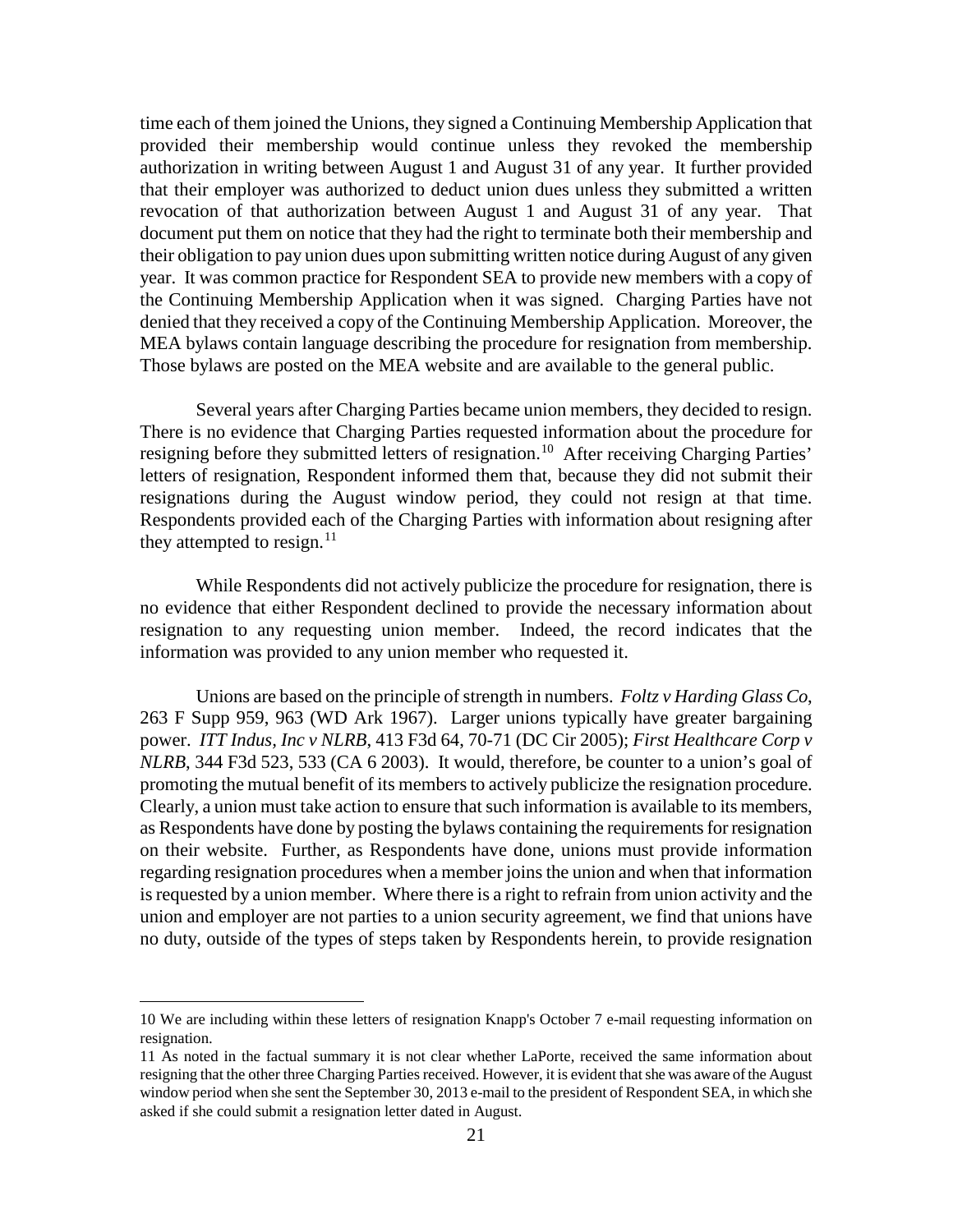information when it has not been requested by a member.<sup>[12](#page-21-0)</sup> Accordingly, we find that the Respondents did not breach their duty of fair representation by failing to provide more information regarding resignation from the Unions to Charging Parties than that reflected in the record.

We have also considered all other arguments submitted by the parties and conclude that they would not change the result in this case. We, therefore, affirm the ALJ's decision and adopt the Order recommended by the ALJ.

### **ORDER**

IT IS HEREBY ORDERED that the Order recommended by the Administrative Law Judge shall become the Order of the Commission.

### MICHIGAN EMPLOYMENT RELATIONS COMMISSION

 $\sqrt{s/}$ Edward D. Callaghan, Commission Chair

 $\sqrt{s/}$ 

Robert S. LaBrant, Commission Member

 $\sqrt{s}$ /

Natalie P. Yaw, Commission Member

Dated: September 23, 2015

<span id="page-21-0"></span><sup>12</sup> This does not apply to labor organizations whose members are subject to a lawful union security agreement in which employees are required to pay a share of the financial support of their labor organization or exclusive bargaining representative, such as those labor organizations covered by § 10(4) of PERA.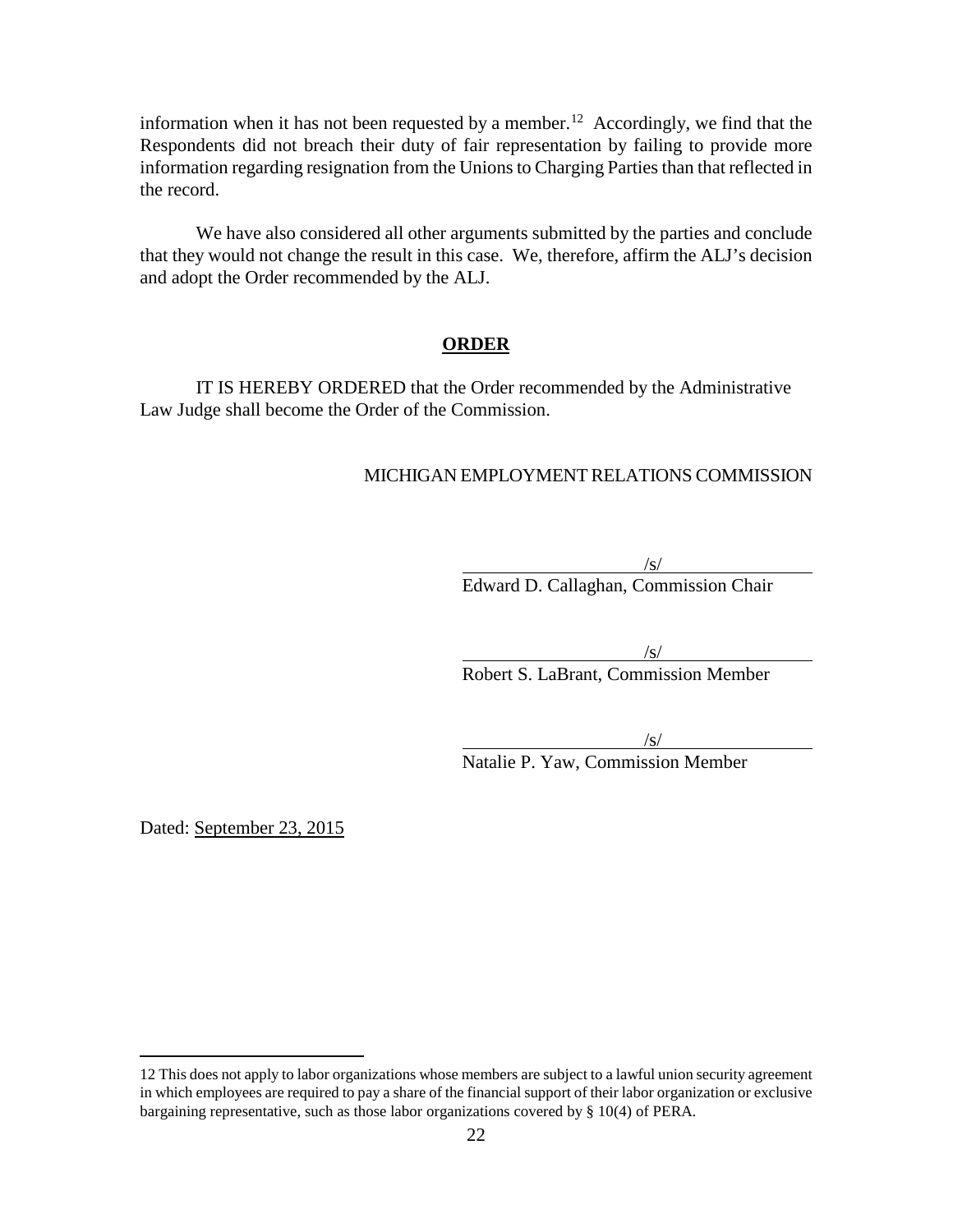### **NOTICE TO UNION MEMBERS**

AFTER A PUBLIC HEARING, THE MICHIGAN EMPLOYMENT RELATIONS COMMISSION HAS FOUND THE **SAGINAW EDUCATION ASSOCIATION** AND THE **MICHIGAN EDUCATION ASSOCIATION** TO HAVE COMMITTED UNFAIR LABOR PRACTICES IN VIOLATION OF THE MICHIGAN PUBLIC EMPLOYMENT RELATIONS ACT (PERA). PURSUANT TO THE TERMS OF THE COMMISSION'S ORDER,

## **WE HEREBY NOTIFY OUR MEMBERS THAT:**

**WE WILL NOT** restrain and coerce employees in the exercise of their rights under §9 of PERA to refrain from joining or assisting in labor organizations.

**WE WILL NOT** maintain or enforce a rule that prohibits members from resigning their union memberships except during the month of August.

**WE WILL NOT** refuse to accept Kathy Eady-Miskiewicz's September 18, 2013 resignation from her union membership, Jason LaPorte's September 18, 2013 resignation from his union membership, Susan Romska's September 20, 2013 resignation from her union membership, and Matt Knapp's October 7, 2013 resignation from his union membership.

**WE WILL** remove the last sentence of Article I from the bylaws or amend it to reflect the fact that it can no longer be enforced as written.

**WE WILL** affirmatively notify Kathy Eady-Miskiewicz, Jason LaPorte, Susan Romska, and Matt Knapp in writing that their resignations in September and October 2013 have been accepted.

## **SAGINAW EDUCATION ASSOCIATION**

By:  $\Box$ 

Title:

# **MICHIGAN EDUCATION ASSOCIATION**

By: \_\_\_\_\_\_\_\_\_\_\_\_\_\_\_\_\_\_\_\_\_\_\_\_\_\_\_

Title: \_\_\_\_\_\_\_\_\_\_\_\_\_\_\_\_\_\_\_\_\_\_\_\_\_

Date:

Any questions concerning this notice may be directed to the office of the Michigan Employment Relations Commission, Cadillac Place, 3026 W. Grand Blvd, Suite 2-750, P.O. Box 02988, Detroit, Michigan 48202. Telephone: (313) 456-<br>3510. Case Nos. CU13 I-054/13-013125-MERC through CU13 I-061/13-013134-MERC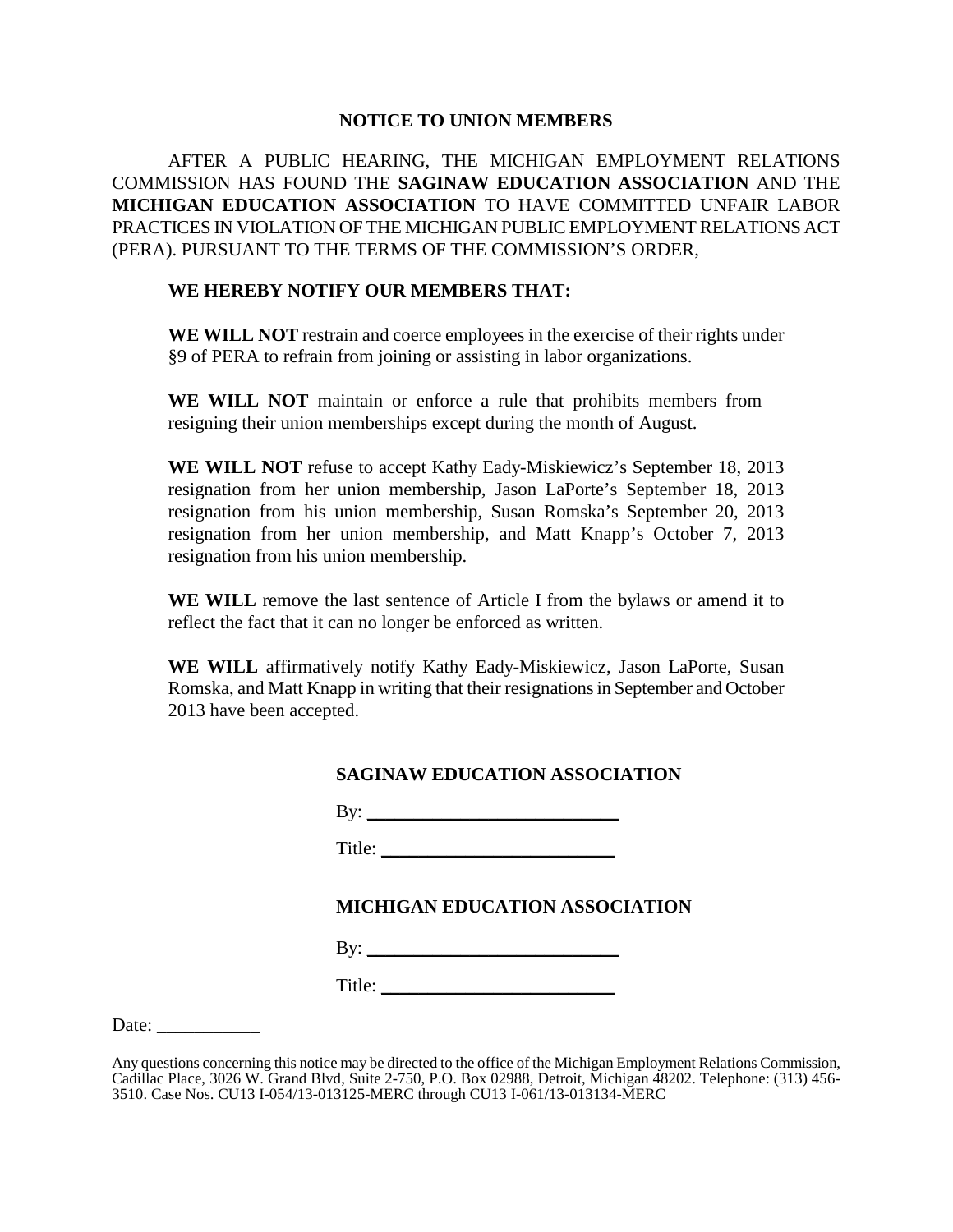# **STATE OF MICHIGAN MICHIGAN ADMINISTRATIVE HEARING SYSTEM EMPLOYMENT RELATIONS COMMISSION**

## In the Matter of:

## SAGINAW EDUCATION ASSOCIATION,

Labor Organization-Respondent in Case No. CU13 I-054/ Docket No. 13-013125-MERC; Case No. CU13 I-056/ Docket No. 13-013128-MERC; Case No. CU13 I-058/13-013130- MERC; Case No. CU13 I-060/ Docket No. 13-013132-MERC,

-and-

### MICHIGAN EDUCATION ASSOCIATION,

Labor Organization-Respondent in Case No. CU13 I-055/Docket No. 13-013127-MERC; Case No. CU13 I-057/Docket No. 13-013129-MERC; Case No. CU13 I-059/Docket No. 13-013131-MERC; Case No. CU13 I -061/Docket No. 13-013134-MERC,

-and-

#### KATHY EADY-MISKIEWICZ,

Charging Party in Case No. CU13 I-054/13-013125-MERC and CU13 I-055/13-013127- MERC,

### MATT KNAPP,

Charging Party in Case No. CU13 I-056/13-013128-MERC and CU13 I-057/13-01329- MERC,

## JASON LAPORTE,

Charging Party in Case No. CU13 I-058/13-013130-MERC and CU13 I-059/13-013131- MERC,

### SUSAN ROMSKA,

Charging Party in Case No. CU13 I-060/13-013132-MERC and CU13 I-061/13-013134- MERC.

\_\_\_\_\_\_\_\_\_\_\_\_\_\_\_\_\_\_\_\_\_\_\_\_\_\_\_\_\_\_\_\_\_\_\_\_\_\_\_\_\_\_\_\_\_\_\_\_\_\_\_\_\_\_\_\_\_\_\_\_\_\_\_\_\_\_\_\_\_\_\_\_\_\_\_\_\_/

#### APPEARANCES:

White, Schneider Young and Chiodini, P.C., by James J. Chiodini, Jeffrey S. Donahue, and Catherine E. Tucker, and Michael M. Shoudy, MEA General Counsel, for Respondents.

Mackinac Center Legal Foundation, by Patrick J. Wright and Derk A. Wilcox, for Charging Parties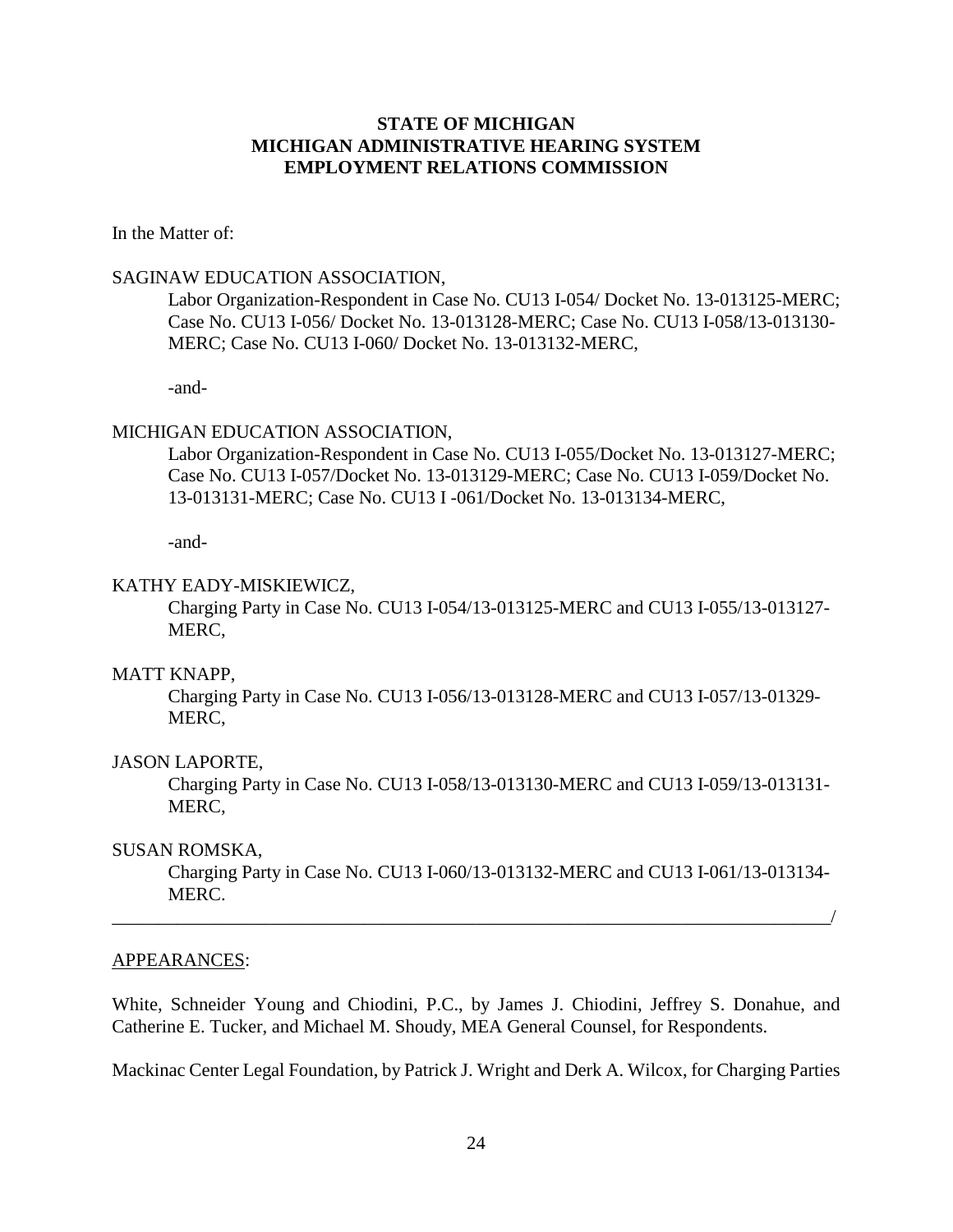## **DECISION AND RECOMMENDED ORDER OF ADMINISTRATIVE LAW JUDGE**

The above unfair labor practice charges were filed with the Michigan Employment Relations Commission (the Commission) on October 21, 2013 pursuant to Sections 10 and 16 of the Public Employment Relations Act (PERA), 1965 PA 379, as amended, MCL 423.210 and 423.216. They were heard in Lansing, Michigan on February 26, 2014, before Administrative Law Judge Julia C. Stern of the Michigan Administrative Hearing System (MAHS). Based upon the entire record, including joint stipulations of fact by the parties, testimony presented and exhibits admitted at the hearing, and post-hearing briefs filed by the parties on or before May 9, 2014, I make the following findings of fact, conclusions of law, and recommended order. $13$ 

#### The Unfair Labor Practice Charges:

 $\overline{a}$ 

 The four Charging Parties, Kathy Eady-Miskiewicz, Matt Knapp, Jason LaPorte, and Susan Romska are teachers employed by the Saginaw Public Schools (the Employer) and part of a collective bargaining unit represented by the Respondents Michigan Education Association (MEA) and its local affiliate, the Saginaw Education Association  $(SEA)$ .<sup>[14](#page-24-1)</sup> A collective bargaining agreement covering this unit expired on June 30, 2013. This agreement did not contain a union security agreement. There is not now, and has not been since 1998, any agreement between the Employer and Respondents requiring Charging Parties to pay dues or agency fees as a condition of employment. However, all four Charging Parties signed "Continuing Membership Agreements" agreeing to become members of Respondent around the time that they first became employed.

Charging Parties allege that in September and October 2013, they attempted to resign their union memberships and terminate their financial obligations to Respondents, but were told they could not do so except during Respondents' August "window" or "opt out" period. The Charging Parties filed charges against both the SEA and the MEA on October 21, 2013. The charges were consolidated, assigned to me, and amended on November 8, 2013. As amended, the charges allege that Respondents unlawfully restrained or coerced Charging Parties in the exercise of their §9 right to refrain from joining and/or assisting a labor organization, and thereby violated §10(2)(a) of PERA, by refusing to allow Charging Parties to resign their memberships when they attempted to do so and by threatening to attempt to collect dues they allegedly owed by hiring a debt collector and/or suing Charging Parties to collect the alleged debt.<sup>[15](#page-24-2)</sup> The charges also allege that Respondents' violated their duty of fair representation under  $$10(2)(a)$  by failing to adequately notify them and other

<span id="page-24-0"></span><sup>13</sup> See also my Decisions and Recommended Orders on Motions for Summary Disposition in *Grand Blanc Clerical Assn, MEA and Battle Creek Educational Secretaries Assn (Carr and Snyder)* Case Nos. CU14 C-020/ Docket No. 14- 006843-MERC and CU14 C-009/Docket No. 14-004413-MERC and *Standish-Sterling Support Personnel Assn, MEA (Norgan),* Case No. CU14 B-002/Docket No. 14-002293, both issued this same date.

<span id="page-24-1"></span><sup>14</sup> A fifth Charging Party, teacher Kurt Alliton, withdrew his charges at the hearing.

<span id="page-24-2"></span><sup>15</sup> The charges also allege that Respondents' actions violated §9(2) of PERA because they constitute attempts to "compel public employees to remain members of a labor organization and/or to financially support a labor organization through threats and intimidation of reporting and trying to collect a debt that is not owed." However, under §16(a) of PERA, only violations of §10 are unfair labor practices remediable by the Commission. Charging Parties do not argue in their brief that Respondents violated §9(2).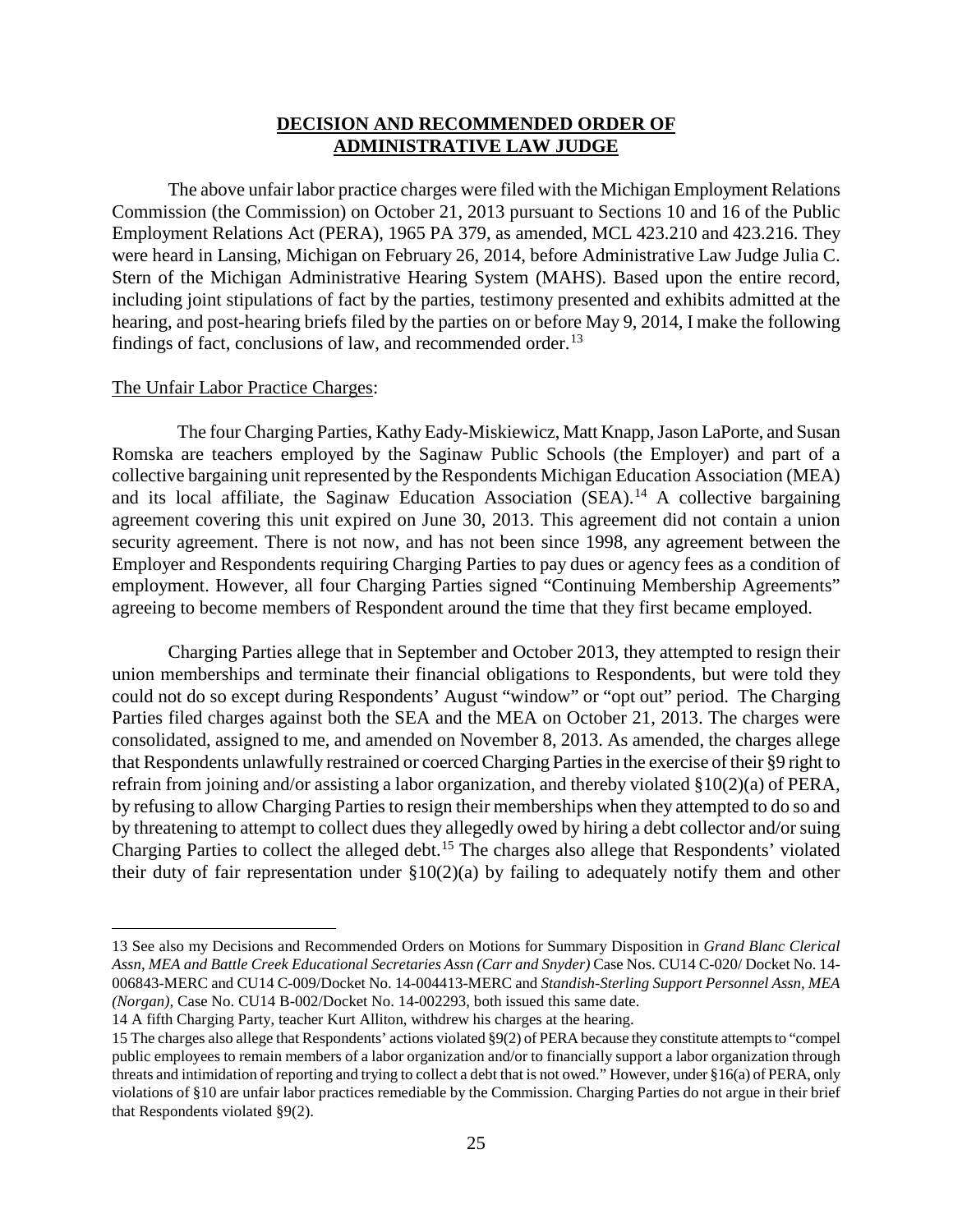teachers of the "steps they would need to take to extricate themselves fully from any financial obligation to the unions."

## Findings of Fact and Stipulated Facts:

# The MEA's Window Period Policy and Continuing Membership Application

The MEA is a private voluntary membership organization incorporated as a private non-profit corporation under the laws of the State of Michigan, and a  $501(c)(4)$  social welfare organization under the Internal Revenue Code. Membership is open to all non-supervisory personnel employed by an educational institution or agency in Michigan. Local affiliates of the MEA, of which the SEA is one, are the basic units of self-governance within the MEA. Local affiliates, and not the MEA, are the exclusive bargaining representatives of employees for purposes of collective bargaining under PERA. However, the MEA and its affiliates have what is known as a "unified membership structure," which means that membership in a local affiliate includes membership in both the MEA and the National Education Association (NEA).

Article I of the current version of the MEA bylaws reads as follows:

Membership year and payment of dues

The official membership year shall extend from September 1 through August 31 each year. The terminal dates for other than full-year membership shall be the same as for full-year members. All membership dues shall be paid on or after September 1 of each year but may be paid earlier according to Administrative Policies as established by the Board of Directors. *Continuing membership in the Association shall be terminated at the request of a member when such a request is submitted to the Association in writing, signed by the member and postmarked between August 1 and August 31 of the year preceding the designated membership year.* [Emphasis added]

The MEA has had a continuing membership policy since at least the 1950's. The MEA's August window period policy, as set out in Article I of its bylaws, has been in effect since 1973. Pursuant to this policy, the MEA does not accept a member's resignation unless it is made in the month of August, or the member resigns their employment or is terminated by their employer in the middle of a school year and is no longer employed in a Michigan educational institution. Case-bycase exceptions are granted in appropriate extenuating circumstances.

The MEA bylaws are available on the MEA's website. The MEA website includes a link to the bylaws, and a Google search for the MEA's bylaws directs one to the website. The website, however, does not include a specific link for resignations or window period. The MEA has many publications, including a magazine, the *Voice,* with print and online editions. The *Voice* is emailed to all members who have provided the MEA with a home email address and mailed to all others; members can opt out of receiving the *Voice* if they choose. The website address appears on almost all MEA publications, including the *Voice.* Aside from making the bylaws available through its website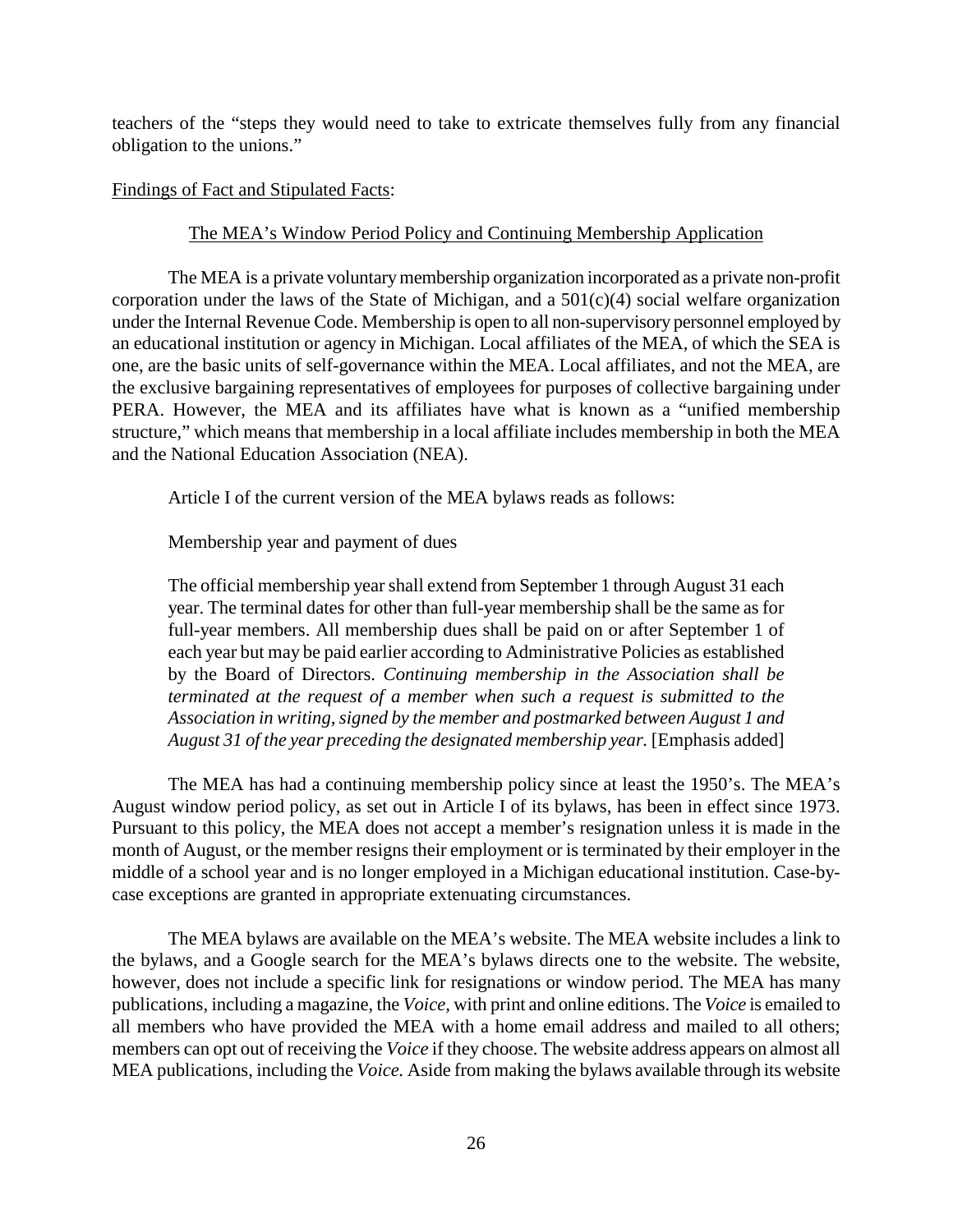and publicizing the website, the MEA does not regularly publish information about the window period in any of its publications or send information about the window period to its members.

The MEA has instructed all staff who receive inquiries from members about resigning to tell them about the August window period. In addition, in August 2013 the MEA implemented a help line to improve its member service. Members who call the help line to inquire about resigning are told about the August window period.

In order to become a member of the MEA and/or its affiliates, individuals are required to sign a membership application, titled "Continuing Membership Application Local-Michigan-National Education Association." The Continuing Membership Application has differed in its content over the years. However, the membership applications signed by the Charging Parties in this case, and the application admitted at the hearing as the current application, include the following:

Please check one (1) below:

[Box] Cash Payment – Membership is continued unless I reverse this authorization in writing between August 1 and August 31 of any year.

[Box] Payroll Deduction – I authorize my employer to deduct Local, MEA and NEA dues, assessments and contributions as may be determined from time to time, unless I revoke this authorization in writing between August 1 and August 31 of any year.

The Continuing Membership Applications signed by the Charging Parties do not mention either the MEA's bylaws or its website.

There is no evidence in the record as to whether the Charging Parties in this case received copies of their Continuing Membership Applications. However, standard practice is that members are given a signed carbon copy of their Continuing Membership Application immediately upon submission.

Charging Party Eady-Miskiewicz signed a Continuing Membership Application on March 1, 1996. Charging Party Romska signed on August 16, 1998, Charging Party Knapp signed on August 13, 2003, and Charging Party LaPorte signed on August 15, 2005. All of the Charging Parties checked Box 2, payroll deduction, when they signed their membership applications.

# Purpose of the Window Period

Respondents assert that the primary purpose of the August window period is to give them a stable membership count for the upcoming school year for budgeting and other administrative purposes. Gretchen Dziadosz, the MEA's executive director, testified at the hearing that school districts generally do layoffs at the end of the school year, and that school districts have generally hired all employees for the upcoming school year by the end of August.<sup>[16](#page-26-0)</sup> Moreover, retirement

<span id="page-26-0"></span><sup>16</sup> Laid-off MEA members continue to pay dues, but at a reduced rate.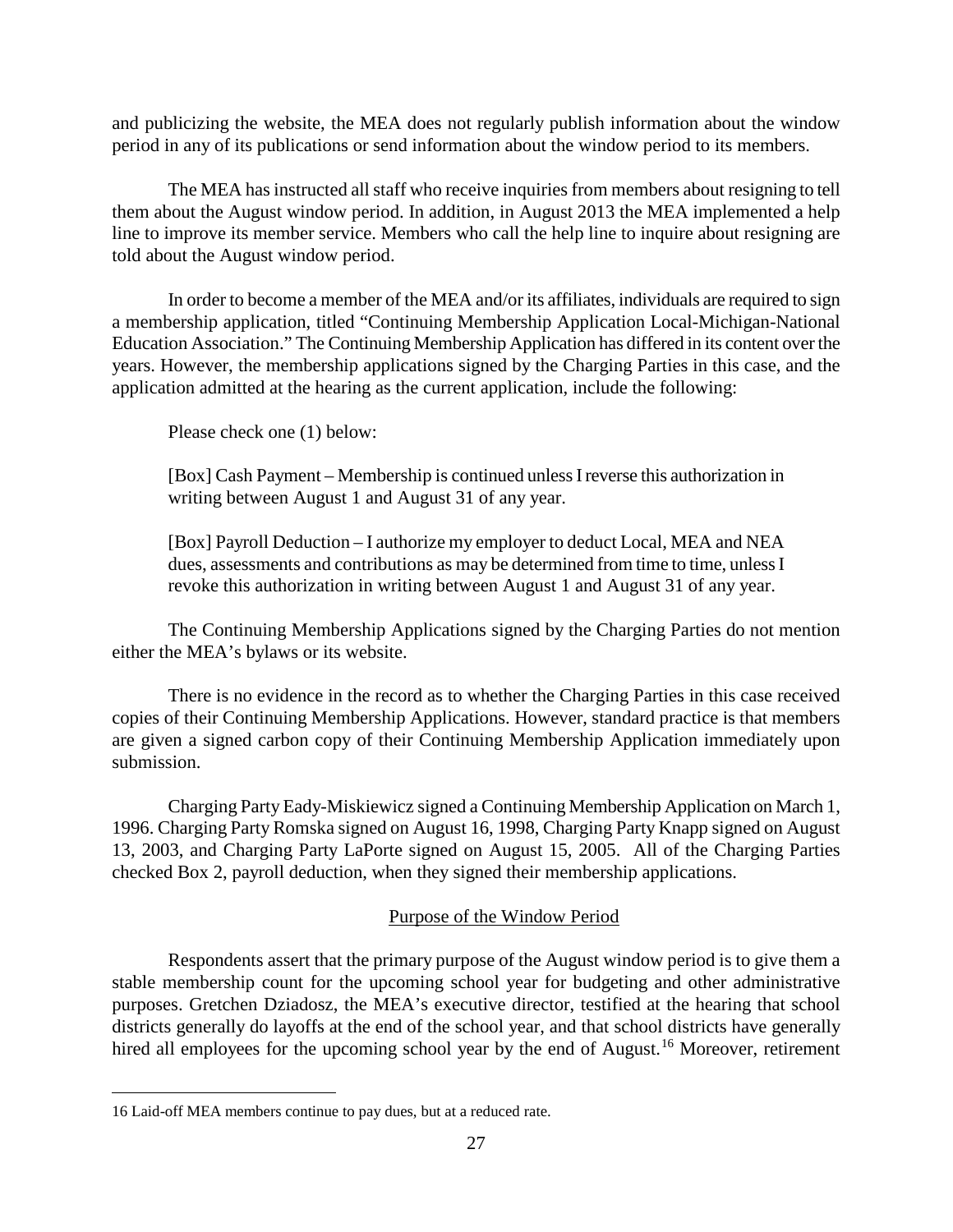paperwork of teachers retiring at the end of the previous school year has generally been completed by the end of August. Accordingly, the MEA does a membership count each year at the end of its August window period. It then uses the membership count to calculate its anticipated revenue for its upcoming fiscal year, which runs from September 1 through August 31. Since dues constitute most of the MEA's operating revenue, knowing how many dues paying members it will have through the fiscal year substantially assists the MEA in budgeting its expenditures.

As Dziadosz explained at the hearing, one of the MEA's most significant expenditures is providing staff to assist local affiliates with their representative functions. The MEA employs approximately 100 Uniserv Directors located in forty-three field offices across the state. The locations of the field offices and Uniserv Directors are currently determined according to a ratio based on the number of members in a geographical area. The MEA uses the August membership count to determine whether changes need to be made during the fiscal year in the location or number of offices or staff. The assurance of a stable member count in a particular geographical area allows the MEA to negotiate office lease agreements, hire staff, and lease or purchase the equipment and technology necessary to serve its membership over the course of the school year. It also allows the MEA to schedule local conferences and other professional development activities and allocate funds for training local officers based on the number of members and dues revenue generated in a particular geographical area.

In addition to services provided to members and non-members alike, the MEA offers a variety of members-only benefits. These include free employment liability insurance to members for both criminal and civil cases through the Educators Employment Liability program administered by the NEA. The MEA must pay for this liability insurance at the beginning of its fiscal year; the permember cost to the MEA of buying this insurance depends on the number of members. The MEA asserts that its ability to provide this benefit would be severely impaired if its membership fluctuated throughout the year. Members-only benefits also include numerous discounts negotiated by the MEA and made available to individual members. These include tuition discounts at certain universities, group automobile and homeowners' insurance discounts, a no-fee MEA-sponsored credit card with a low rate, MEA-sponsored group term life insurance, and member discounts on long-term care insurance and investment and financial services. In addition, MEA members often receive substantial discounts from local merchants across the state. As an example, Dziadosz described a member who had recently saved \$3,000 on an auto purchase from a local dealer because of the MEA discount. As Dziadosz testified, the MEA is able to negotiate these member-only discounts because of its large and stable membership base. She also testified that the MEA was concerned that if it permitted individuals to resign their memberships at any time during the school year, individuals would abuse their membership privileges by becoming members solely to take advantage of the discounts and then immediately resign.

MEA members also have certain rights not possessed by employees within the bargaining unit who are not members. These include the rights to vote in elections for officers, both at the local affiliate and MEA level, to attend and vote at membership conventions, and to vote in elections to ratify collective bargaining agreements. Both elections for local officers and contract ratification elections are often held at the beginning of the school year, after the August window period. The August window period, Respondents argue, reasonably protects them from individuals who might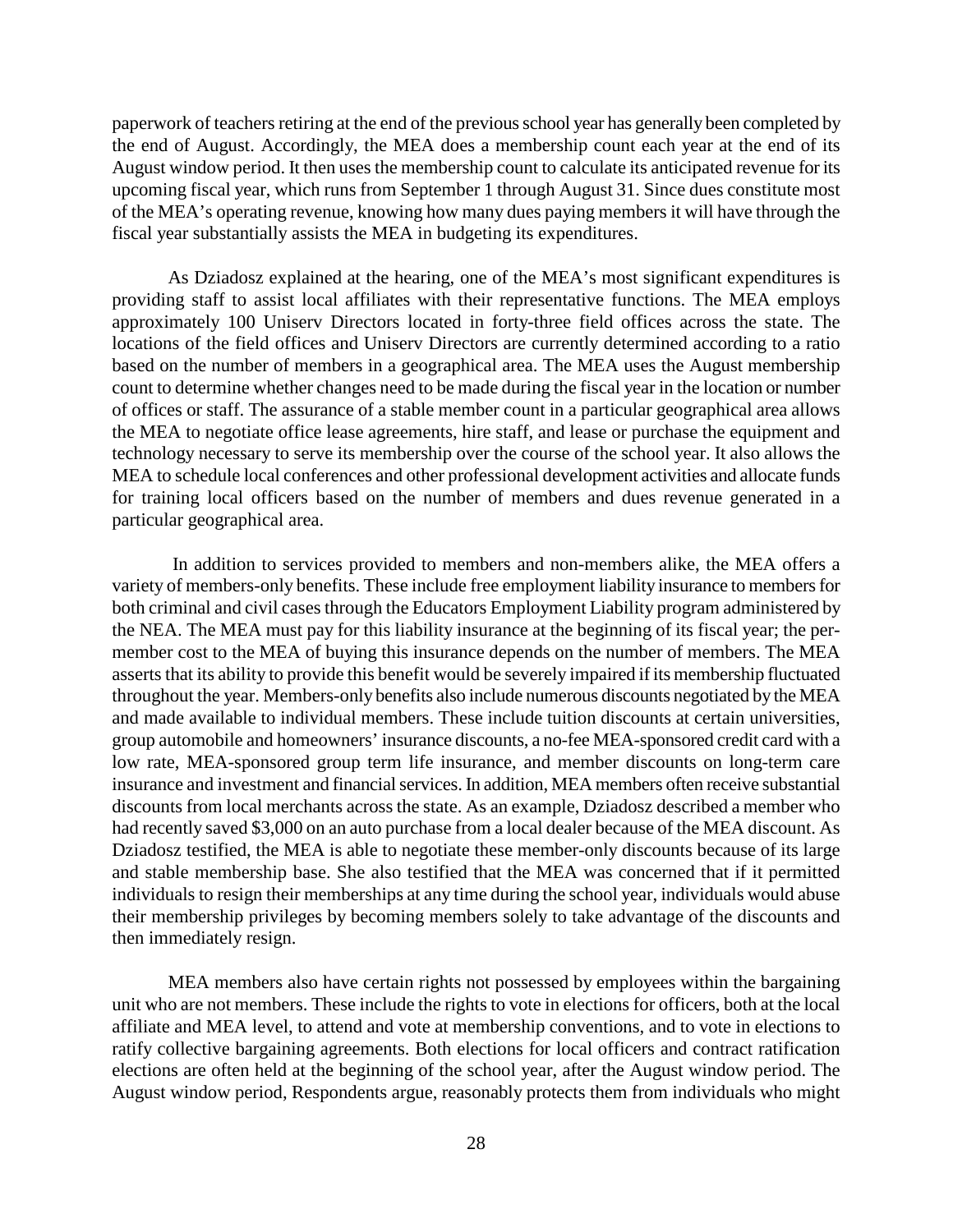become members only to vote in a particular election. In addition, local delegates to the MEA's representative assembly are apportioned based on the number of members the local affiliate has recorded as of August 31. Therefore, the August membership count impacts the voting power of a local affiliate for an entire year.

Also geared to the MEA's fiscal year are the MEA's current procedures for collecting service fees from nonmembers who object to the use of their fees for non-collective bargaining purposes. These procedures were approved by a Federal District Court in 1989 in *Lehnert v Ferris Faculty Assn,* 707 F Supp 1490 (WD Mich, 1989), aff'd 893 F2d 111 (CA 6, 1989) after over a decade of litigation. The procedures require Respondents, after the close of their fiscal year in August, to calculate Respondents total expenditures for chargeable and non-chargeable expenditures for that fiscal year and to calculate the reduced agency fee an objecting nonmember is to be required to pay for the upcoming fiscal year based on these expenditures. By November 30, Respondents are required to provide all nonmembers who are obligated to pay an agency or service fee with a notice that includes: (1) a list of expenditures, by major category, made by the NEA, MEA and, if applicable a local association, verified by an independent auditor; (2) a statement of whether a major category of expense, or a particular portion thereof, is chargeable to objectors; (3) the amount of the reduced agency fee; (3) the method used to calculate the agency fee; and (4) a statement of the MEA's procedures for collecting agency fees from objectors. Non-members then have a thirty-day window period in which to notify Respondents of their decision, for the current fiscal year to: (1) join the union and pay dues; (2) pay an agency fee equal to the amount of dues less the cost of NEA members-only liability insurance; (3) pay the reduced agency fee as determined by Respondents; or (4) pay the reduced agency fee into an escrow account and challenge Respondents' calculation of the reduced fee. Collection of the service fee from nonmembers does not begin until after this thirty-day window period has expired. If the non-member does not respond in a timely fashion, he or she is charged an agency fee in the amount of dues less the cost of the NEA liability insurance. The challenges of objecting nonmembers to Respondents' calculation of the reduced fee are heard by an impartial arbitrator and a decision is rendered no later than May 1. After the arbitrator renders a decision, the funds in the escrow account, including interest, are disbursed in accord with that decision; if an objecting nonmember has not paid enough into the escrow account, he or she is responsible for the deficit.

The procedures for collecting service fees require Respondents to provide separate notice, as set out above, to nonmembers who become part of a bargaining unit after the November 30 notice is sent and give these individuals a thirty-day window period to make the choice to become a member, to remain a nonmember and pay an agency fee equivalent to dues, or to become an objecting nonmember and either pay the reduced fee as calculated by Respondent or pay it into an escrow account while challenging the calculation. Non-members hired after November 1 are allowed to participate in the hearing before the impartial arbitrator unless their challenges come too late for them to participate. The procedures make no provision for individuals who resign their membership after the November 30 notice.

Some local affiliates assess local dues and fees, while others do not. In order to collect a local service fee under the MEA's procedures, a local affiliate must conduct an audit of its financial statements as of the end of the fiscal year and have that information available to be included in the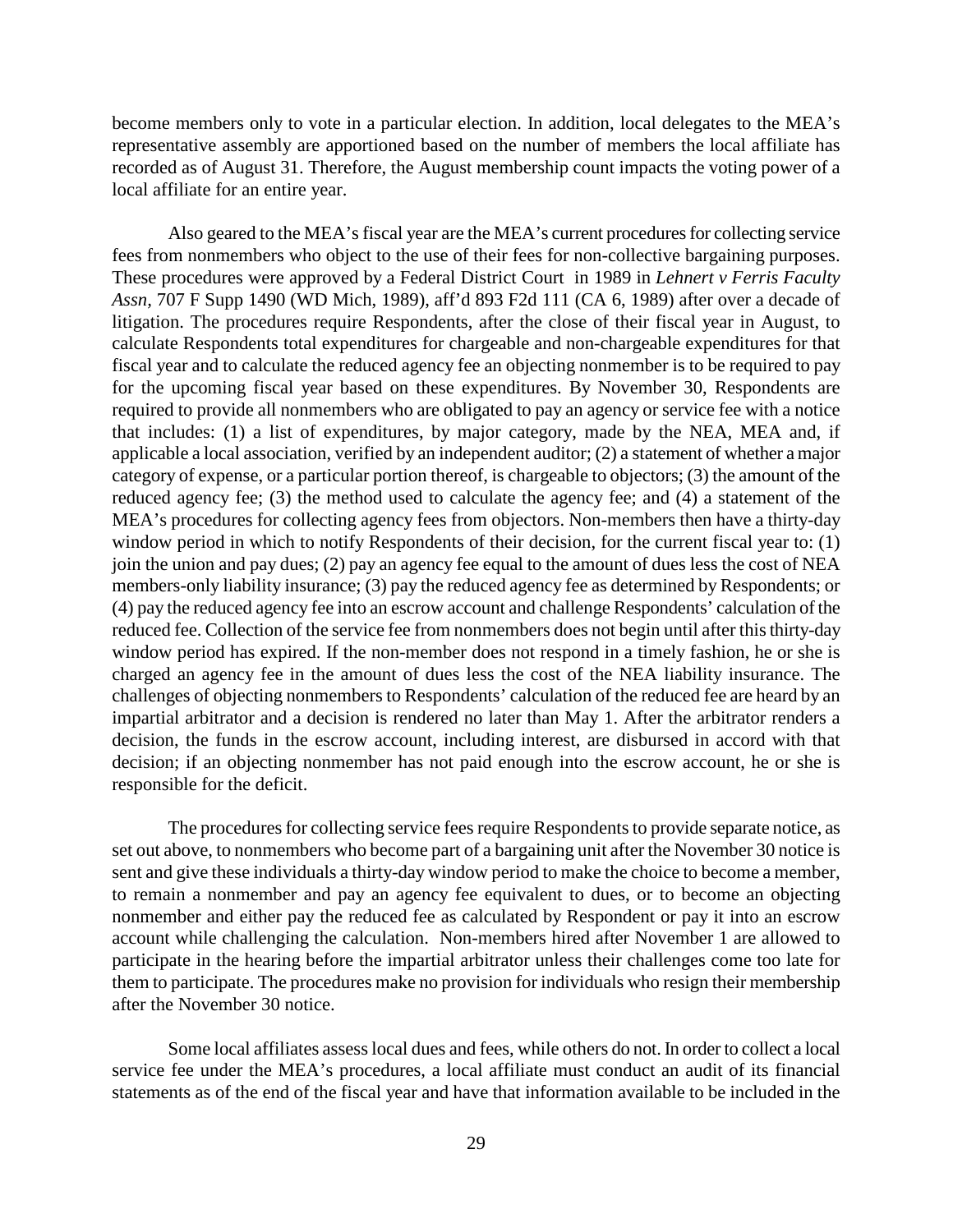November 30 mailing. Local affiliates decide whether or not to conduct an audit based on the number of nonmembers within the bargaining unit as of September 1. If a local affiliate decides not to pay for an audit, it waives any right to collect a local service fee from nonmembers during the fiscal year. Respondents assert that knowing how many dues-paying membersit has at the beginning of the school year is therefore important to local affiliates in determining whether to spend the money for an audit.

#### 2012 PA 53 and 2012 PA 349

All collective bargaining agreements between the Employer and Respondents, including the 2008-2013 collective bargaining agreement which expired on June 30, 2013, required the Employer to deduct union dues or agency fees from the paychecks of unit members who had authorized it. The 2008-2013 collective bargaining agreement included this provision:

Upon SEA certification of membership or agency status and checkoff authorizations, the District will deduct monthly dues from each eligible employee's pay and remit to SEA an amount equal to the authorized monthly dues, PAC and other contributions, subject to applicable law.

On March 16, 2012, the Legislature passed 2012 PA 53, which amended §10(1)(b) of PERA to make it unlawful for a public school employer "to assist a labor organization in collecting dues or service fees from wages of public school employees." The collection of such dues and service fees pursuant to any collective bargaining agreement in effect on March 16, 2012 was not prohibited under PA 53 until the agreement expired or was terminated, extended, or renewed. On June 11, 2012, a U.S. District Court enjoined enforcement of PA 53 on equal protection grounds. *Bailey v Callaghan,* 873 F Supp 2d 879, (ED Mich, 2012). On May 9, 2013, the Court of Appeals reversed and remanded to the District Court to dissolve the injunction. 715 F3d 956 (CA 6, 2013). After the collective bargaining agreement covering Charging Parties' bargaining unit expired on June 30, 2013, and before any of the Charging Parties attempted to resign their memberships, the Employer ceased deducting dues and contributions from the Charging Parties' paychecks.

On December 11, 2012, the Legislature passed 2012 PA 349. The law, which became effective on March 28, 2013, amended both §9 and §10 of PERA. Section 9 sets out the rights of public employees protected by PERA. Prior to PA 349, §9 read as follows:

It shall be lawful for public employees to organize together or to form, join or assist in labor organizations, to engage in lawful concerted activities for the purpose of collective negotiation or bargaining or other mutual aid and protection, or to negotiate or bargain collectively with their public employers through representatives of their own free choice.

Section 9 was modeled on §7 of the National Labor Relations Act (NLRA), 29 USC 150 et seq. However, §7 of the NLRA, as amended by the 1947 Taft-Hartley amendments, includes an explicit "right to refrain" from engaging in §7 activities. The Michigan Legislature did not include a "right to refrain" from §9 activities when it adopted PERA in 1965, and it did not add this language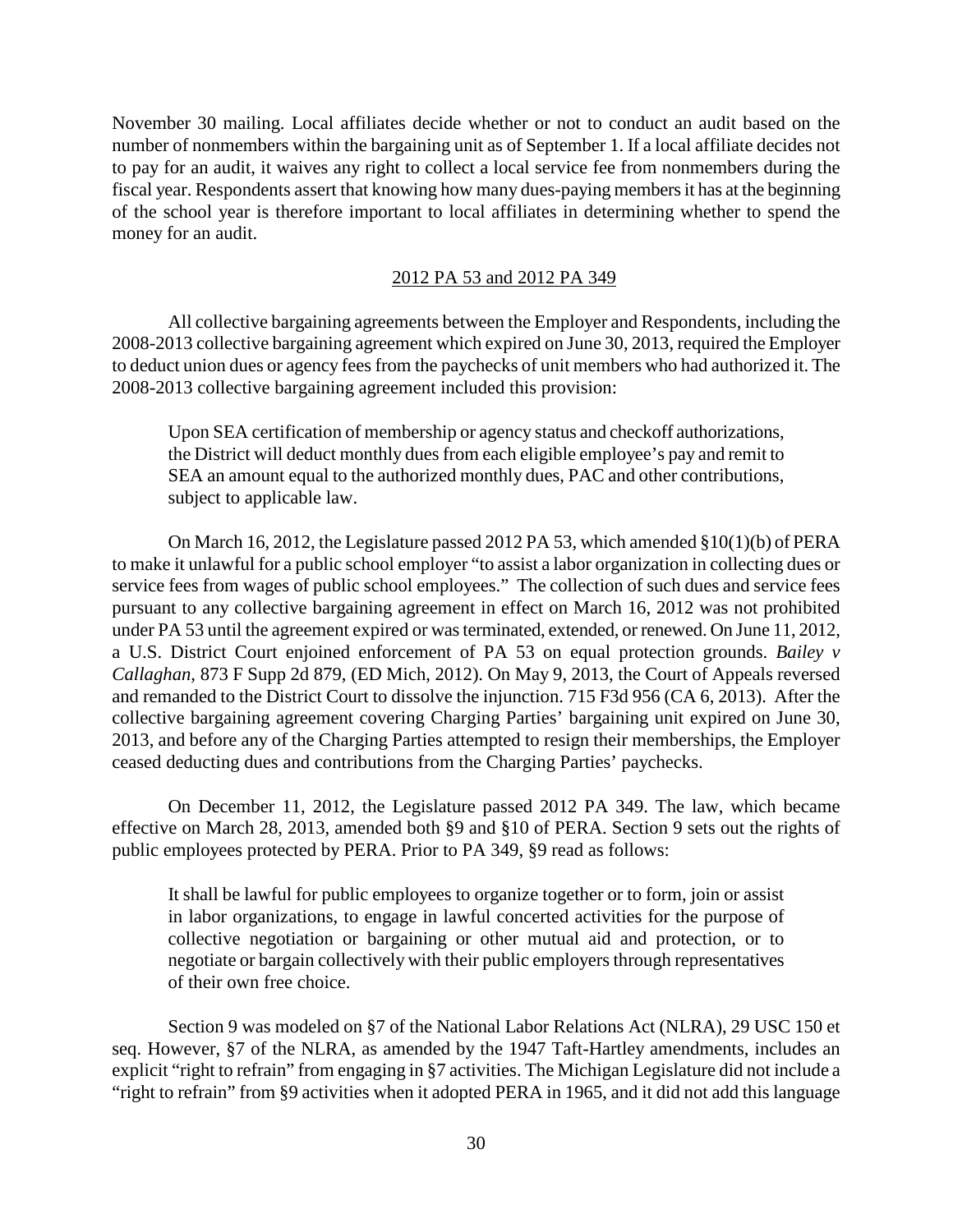to §9 when it amended PERA in 1973 to add provisions making certain conduct by labor organizations unfair labor practices under the Act. Among the statutory changes effected by PA 349, however, was the addition to §9 of PERA of the "right to refrain" language that had been part of §7 of the NLRA since 1947. Section 9(1) now reads:

Sec. 9. (1) Public employees may do any of the following:

(a) Organize together or form, join, or assist in labor organizations; engage in lawful concerted activities for the purpose of collective negotiation or bargaining or other mutual aid and protection; or negotiate or bargain collectively with their public employers through representatives of their own free choice.

(b) Refrain from any or all of the activities identified in subdivision (a).<sup>[17](#page-30-0)</sup>

Section 10 of PERA was modeled on §8 of the NLRA. Like §8, §10 contains the conduct constituting unfair labor practices by public employers and labor organizations. Section 10(2)(a), like §8(b)(1)(A) of the NLRA, makes it unlawful for a labor organization or its agents to "restrain or coerce public employees in the exercise of rights guaranteed in §9 [or §7 of the NLRA]." Like §8(b)(1)(A) of the NLRA, §10(2)(a) also states that this section does not "impair the right of a labor organization to prescribe its own rules with respect to the acquisition or retention of membership."

 $\overline{a}$ 

(a) Become or remain a member of a labor organization or bargaining representative or otherwise affiliate with or financially support a labor organization or bargaining representative.

(b) Refrain from engaging in employment or refrain from joining a labor organization or bargaining representative or otherwise affiliating with or financially supporting a labor organization or bargaining representative.

(c) Pay to any charitable organization or third party an amount that is in lieu of, equivalent to, or any portion of dues, fees, assessments, or other charges or expenses required of members of or public employees represented by a labor organization or bargaining representative.

 $(3)$  A person who violates subsection  $(2)$  is liable for a civil fine of not more than \$500.00. A civil fine recovered under this section shall be submitted to the state treasurer for deposit in the general fund of this state.

As noted in n 3, the charges allege that Respondents violated §9(2), but Charging Parties do not make this argument in their brief.

<span id="page-30-0"></span><sup>17</sup> Section 9 now also contains subsections (2) and (3), which read as follows:

<sup>(2)</sup> No person shall by force, intimidation, or unlawful threats compel or attempt to compel any public employee to do any of the following: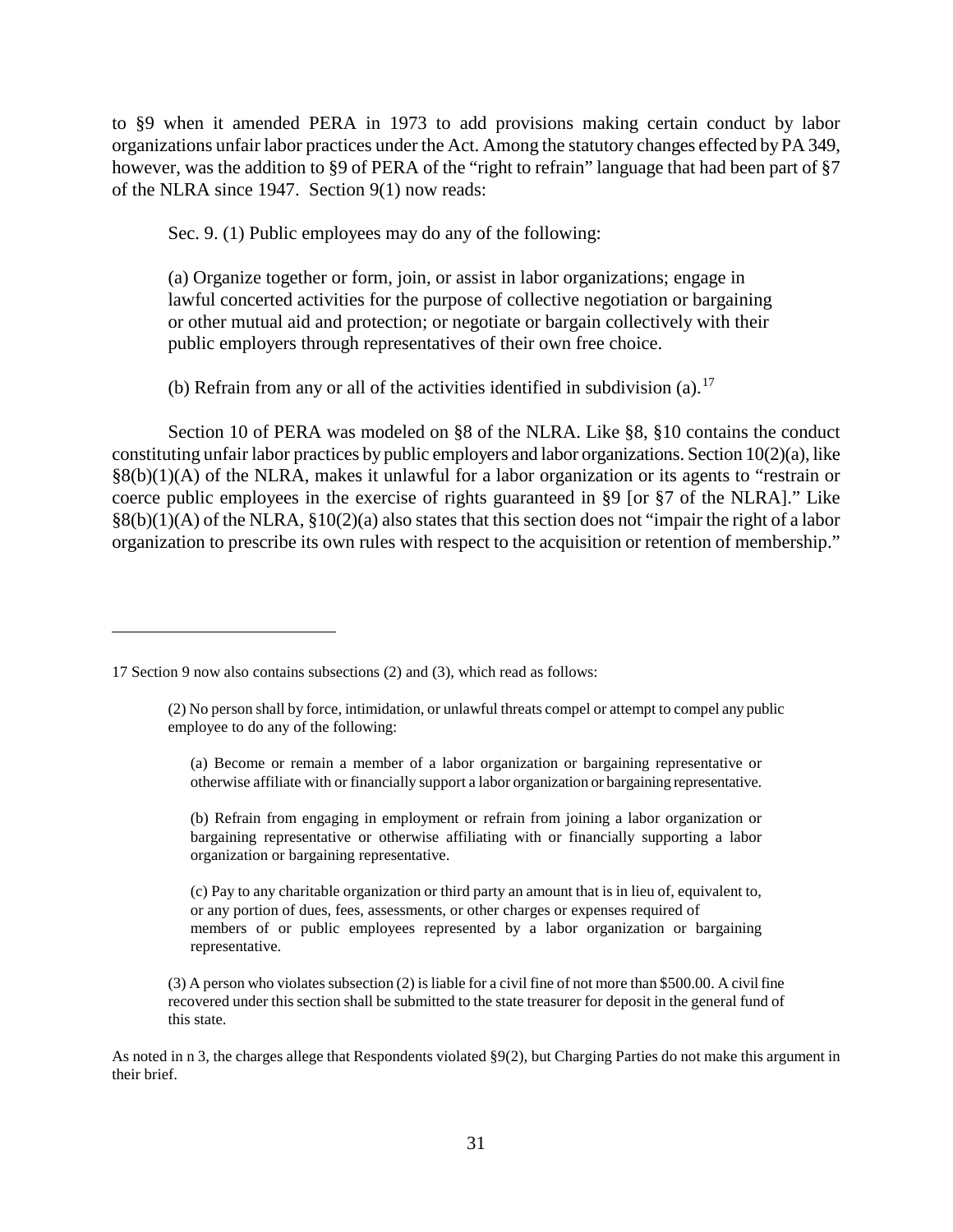In addition to adding "right to refrain" language to §9, PA 349 removed provisions in PERA explicitly making it lawful for a public employer and labor organization to agree to make payment of an agency fee a condition of employment. It also added the following new language in §10(3):

(3) Except as provided in subsection (4), an individual shall not be required as a condition of obtaining or continuing public employment to do any of the following:

(a) Refrain or resign from membership in, voluntary affiliation with, or voluntary financial support of a labor organization or bargaining representative.

(b) Become or remain a member of a labor organization or bargaining representative.

(c) Pay any dues, fees, assessments, or other charges or expenses of any kind or amount, or provide anything of value to a labor organization or bargaining representative.

(d) Pay to any charitable organization or third party any amount that is in lieu of, equivalent to, or any portion of dues, fees, assessments, or other charges or expenses required of members of or public employees represented by a labor organization or bargaining representative.

Subsection (4) states that subsection (3) does not apply to public police or fire department employees or state troopers.

## SEA and MEA Response to PA 53 and PA 349

Sometime after the passage of PA 53 in March 2012, the MEA set up an e-dues program which allowed members and nonmember agency fee payers to sign up online to pay their dues and fees by credit card or deduction from their bank accounts. As noted above, enforcement of PA 53 was enjoined between June 2012 and May 2013.

On December 28, 2013, after the passage of PA 349, MEA President Steve Cook sent an email to local presidents, board members and staff discussing the MEA's response to that statute. Cook said that MEA membership applications indicate that if a member wished to resign, they must do so only in August, and that the MEA was going to stick to that. He told staff that members who indicate that they wish to resign should be told they could do so only in August. Cook's email also stated that the MEA would use any legal means at its disposal to collect the dues owed under signed membership forms from any member who withheld dues prior to terminating their membership in August for the following fiscal year.

On January 18, 2013, Cook sent an email to a larger list of local presidents, officers, Uniserv Directors, and other staff that provided them with a form letter to send to members who contacted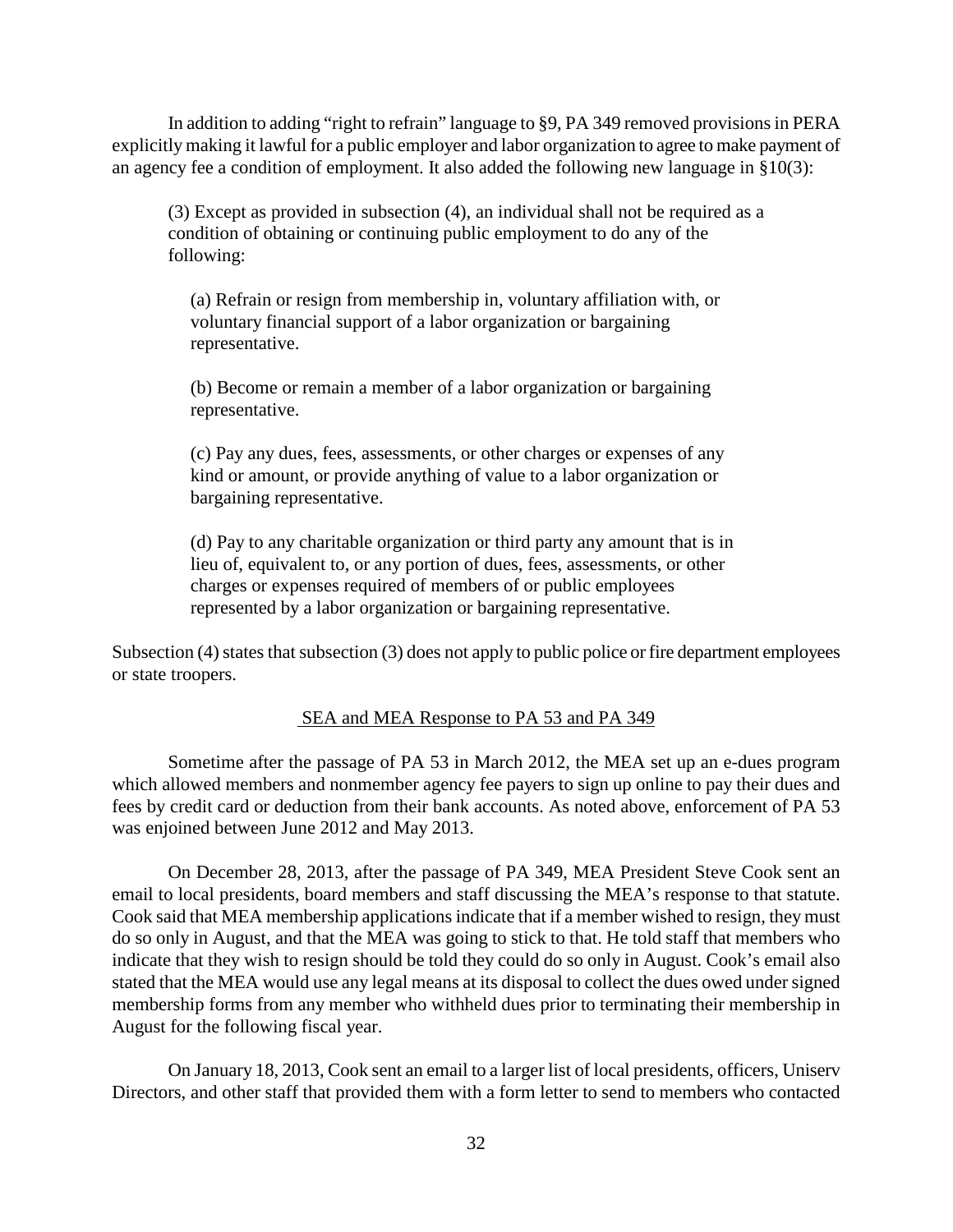local affiliates about resigning, a comparison sheet of benefits provided to members vs nonmembers, and talking points for discussing the impact of PA 349 and bargaining strategies with members. The form letter quotes Article 1 of the bylaws, and also states that the continuing membership agreement that the members signed provides that written notice of resignation of membership must be made in writing during August for the following fiscal year.

On January 23, 2013, a message from Cook regarding the impact of PA 349 was posted as part of the online edition of the *Voice.* The principle point of the message was that it had always been illegal to require anyone to join a union, and that what PA 349 really did was allow individuals to freeload, i.e., enjoy the benefits of union representation without paying its costs. Cook argued that PA 349 was likely to cause division within locals because providing help to freeloaders would take up an increasing amount of the local union's time. He also asserted that tracking down dues from union members would take up staff time better spent in organizing members to take collective action for their mutual benefit.

 As discussed above, there is no indication in the record that the MEA publishes specific information about the August window period in any of its publications. There is also no indication that, after the passage of PA 349, the MEA sent any type of notice or reminder of the August window period to members who did not explicitly ask about resigning. Finally, there is no evidence that the MEA either urged its local affiliates to provide information about the August window period to its members or instructed them not to do so unless a member inquired.

In June, July, and August 2013, SEA President LeAnn Bauer sent a series of emails and letters to SEA members discussing the importance of paying dues, explaining the e-dues system and the fact that PA 53 had ended the deduction of MEA dues from their paychecks, and urging/reminding members to sign up for e-dues. None of these communications either mentioned the August window period or said anything about the consequences of not signing up for e-dues. SEA members who asked SEA representatives about when and how to resign during these months were told about the August window period. Five SEA members submitted written resignations in August 2013 and were permitted to resign.

On August 8, 2013, all teachers in Michigan were sent an email entitled "August is Teacher Freedom Month" from James Perialas. Perialas identified himself as president of the Roscommon Teachers Association. He explained that in Roscommon the teachers had decertified from their "parent" union and formed a "local-only" union. He argued that teachers in Roscommon were now better off. Perialas stated that he was sending the letter to help teachers seek out information regarding their "rights, options and implications of choosing to remain with their union or not." The email stated that he was sending the letter because "the month of August may be the only opportunity many of you have to choose what type of union representation fits your situation best." One of the options mentioned by Perialas was exercising the right to "fully opt out of paying dues or agency fees" if the teacher's collective bargaining agreement had expired. Perialas did not explain that the MEA did not permit "opt out" except in August, but his email did provide a link to a non-MEA website that had information about the window period. On August 12, 2013, Bauer sent SEA members an email responding to Perialas' argument that teachers would be better off forming their own association instead of remaining part of the MEA. In this email, Bauer stated that educators had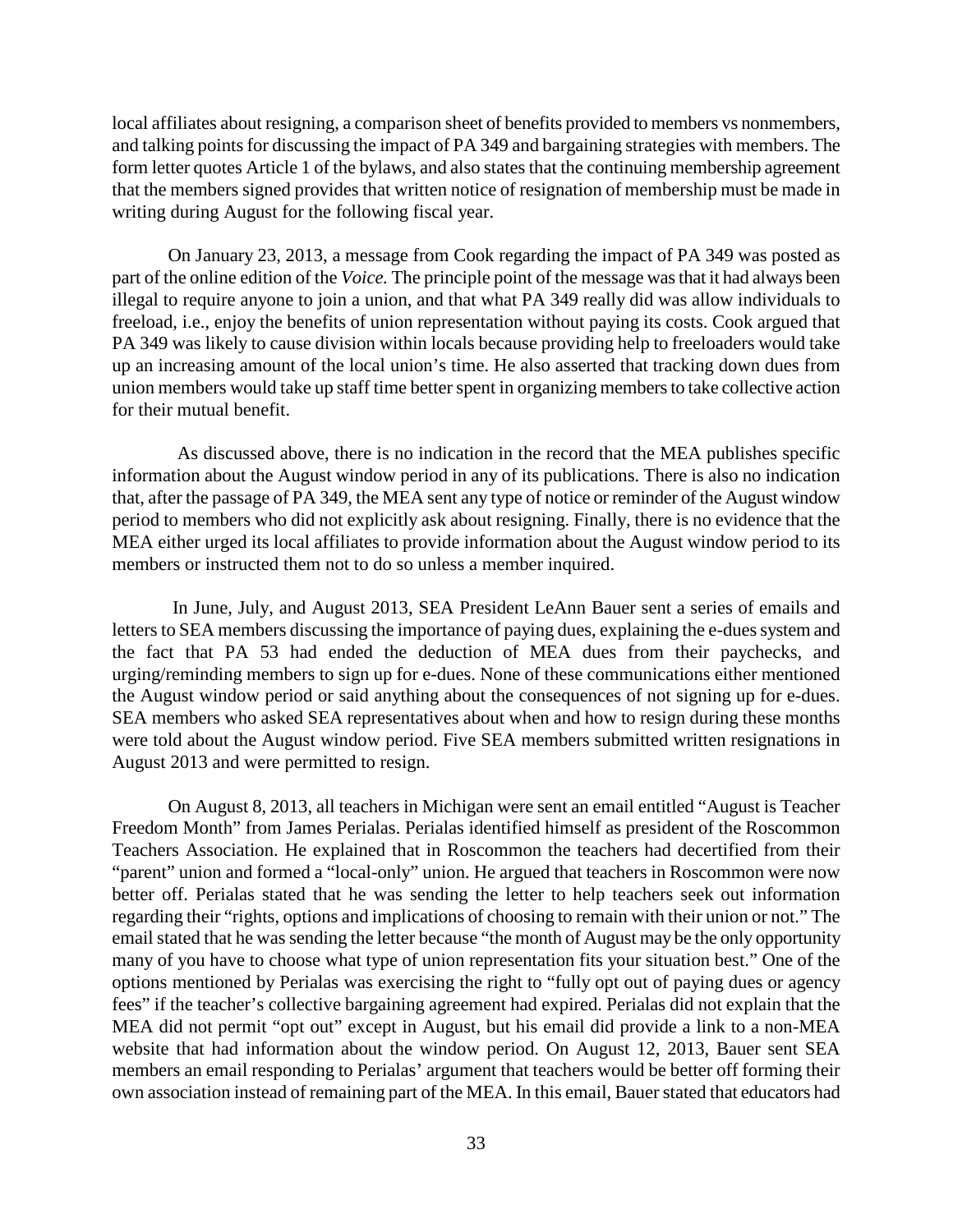always had the choice of joining their local association or not joining. She said that the only change from the "right to work" law was that educators were now entitled to have rights under a collectively bargained contract without any obligation to pay for bargaining and protecting these rights. Cook also published a response to Perialas' email in the August 9, 2013 online edition of the *Voice.*  Neither Bauer's email nor Cook's article mentioned the August window period.

The August window period became a topic of discussion at an SEA membership meeting held on September 26, 2013. During this meeting, Bauer admitted that SEA members had not been notified about the window period. A member also asked the SEA representatives during the meeting what would happen if a member did not pay dues. One of these representatives stated that the debt could be "taken to collections."

In November 2013, the MEA adopted a new dues collection policy, as follows:

Members in Arrears in Their Dues/Refusing to Pay/ Members Not in Good Standing

Local Association

1. The local association president or local membership chair should consult the ME412R report (local membership list and dues payment history) available from the membership system to assess which members are not paying dues . . .

2. Someone who is in arrears or not paying should be contacted by an association representative (president-treasurer, or building rep) about making payments. All conversations should be cordial. The eventual use of collections to collect dues should not be discussed in the first conversation. They should be reminded of their agreement to pay dues as members.

3. The member can/should be given the list of what a member loses if they become a member in arrears/not in good standing.

4. The local should attempt multiple contacts with the person within the first 90 days the member is in arrears.

# MEA

1. Once the member is 60 days or more in arrears from the billing due date, MEA Membership will attempt at least three contacts(email, phone, or mail depending on the data in the system.) After this, if there has been no positive response, the member will receive a letter or email informing him/her that we are about to send the account to collections and he/she has 30 days to forward payment or to contact MEA to arrange for a payment schedule. A copy via email will be sent to the local association president and the local Uniserv director.

. . .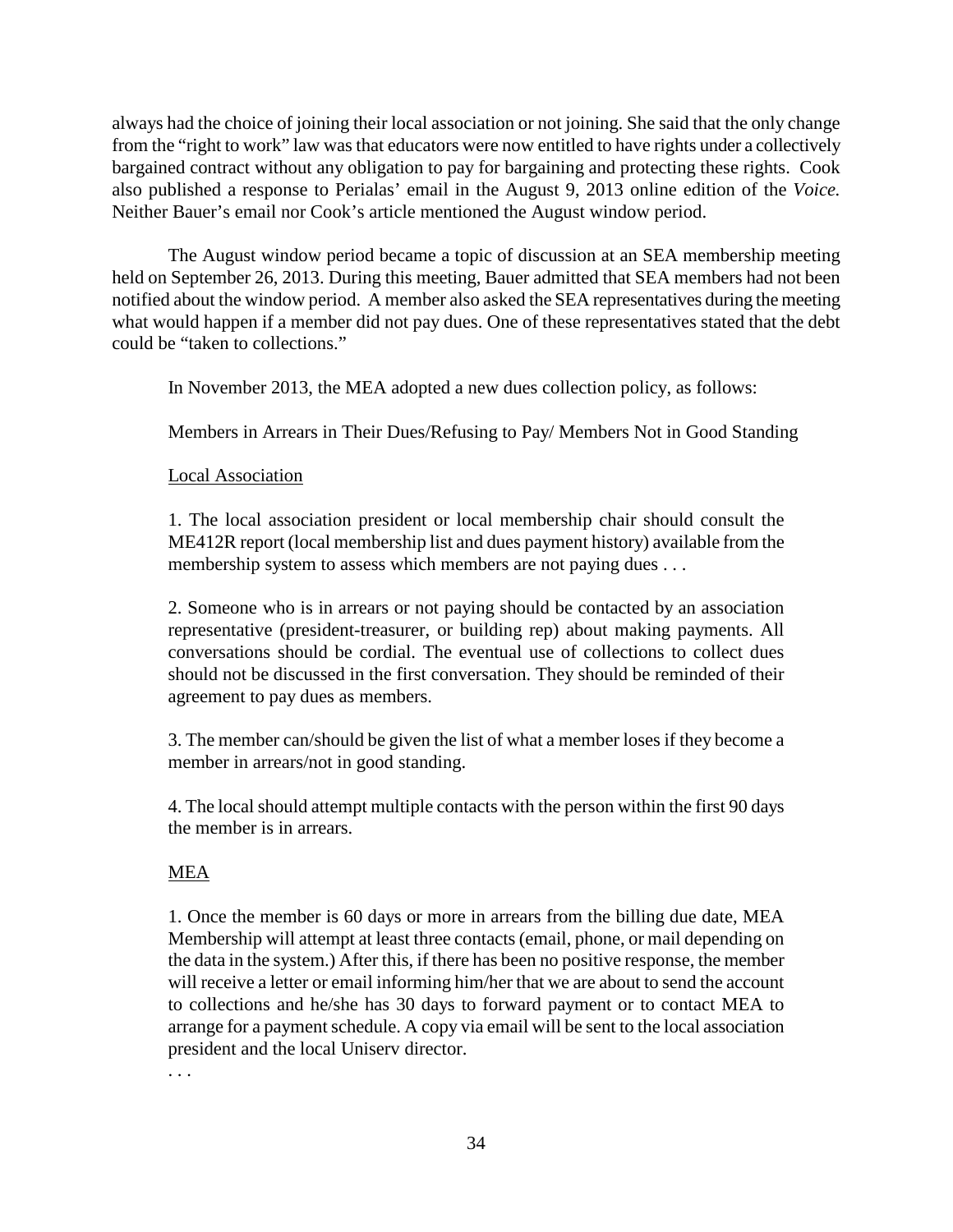Alternative arrangements may include, but are not limited to:

The local association has determined to pay the dues on the member's behalf or

The individual and the MEA Secretary-Treasurer have agreed to a repayment plan that the member is following.

Dziadosz testified that between 900 and 1500 MEA members resigned during August 2013 She also testified that approximately 500 members contacted the MEA seeking information about resigning between August 31, 2013 and the date of the hearing in February 2014, and that about 200 members sent letters attempting to resign during that period.

During the 2013-2014 school year, there were approximately 112,000 active status (excluding student and retiree) MEA members. Dziadosz testified that as of the date of the hearing in February 2014, approximately 8,000 members who were no longer having dues deducted from their paychecks had not yet signed up for e-dues or paid their 2013-2014 dues in cash. She testified that the MEA had not yet implemented its November 2013 dues collection policy because it was finding many errors in its membership database and wanted to make sure the database was as accurate as possible before implementing the policy. She also testified that many members believed that they were still paying dues by payroll deduction, and were happy, after being contacted directly, to sign up and pay their dues.

According to Dziadosz, at the time of the hearing the MEA had hired debt collectors to collect dues from a few members who had not paid all the dues they owed for 2012-2013 after their employers stopped deducting dues from their paychecks. She testified that the MEA had taken this action when, despite previous contacts with them the previous year, these members had failed to set up payment plans. She testified that she believed that the MEA had not yet hired debt collectors to attempt to collect unpaid dues for the 2013-2014 membership year.

#### Charging Parties Resign their Memberships

On September 18, 2013, both LaPorte and Eady-Miskiewicz sent emails to Bauer with letters attached resigning from the SEA and MEA. Romska sent an email and resignation letter to Bauer on September 20, 2013. The letters sent by LaPorte, Eady-Miskiewicz and Romska also revoked their dues checkoff authorizations, even though the Employer had by this time ceased deducting dues because of PA 53. On or about October 10, 2013, Eady-Miskiewicz was sent a letter from MEA Uniserv Director Sue Rutherford stating that because her resignation was not made during the August window, it was untimely. The letter gave Eady-Miskiewicz instructions on how to properly submit her resignation the following August. Romska received a similar letter. It is not clear whether LaPorte also received a letter from Rutherford. However, after the September 26, 2013 SEA meeting, LaPorte sent Bauer an email asking if she was willing to accept a resignation letter if it was predated to August. Bauer replied on October 1, stating that she was unable to accept resignations at that time; she told him that if payroll deduction was not an issue, the Employer would still be collecting dues. In this email, Bauer also told LaPorte, "I don't know of any organization that tells members how to resign."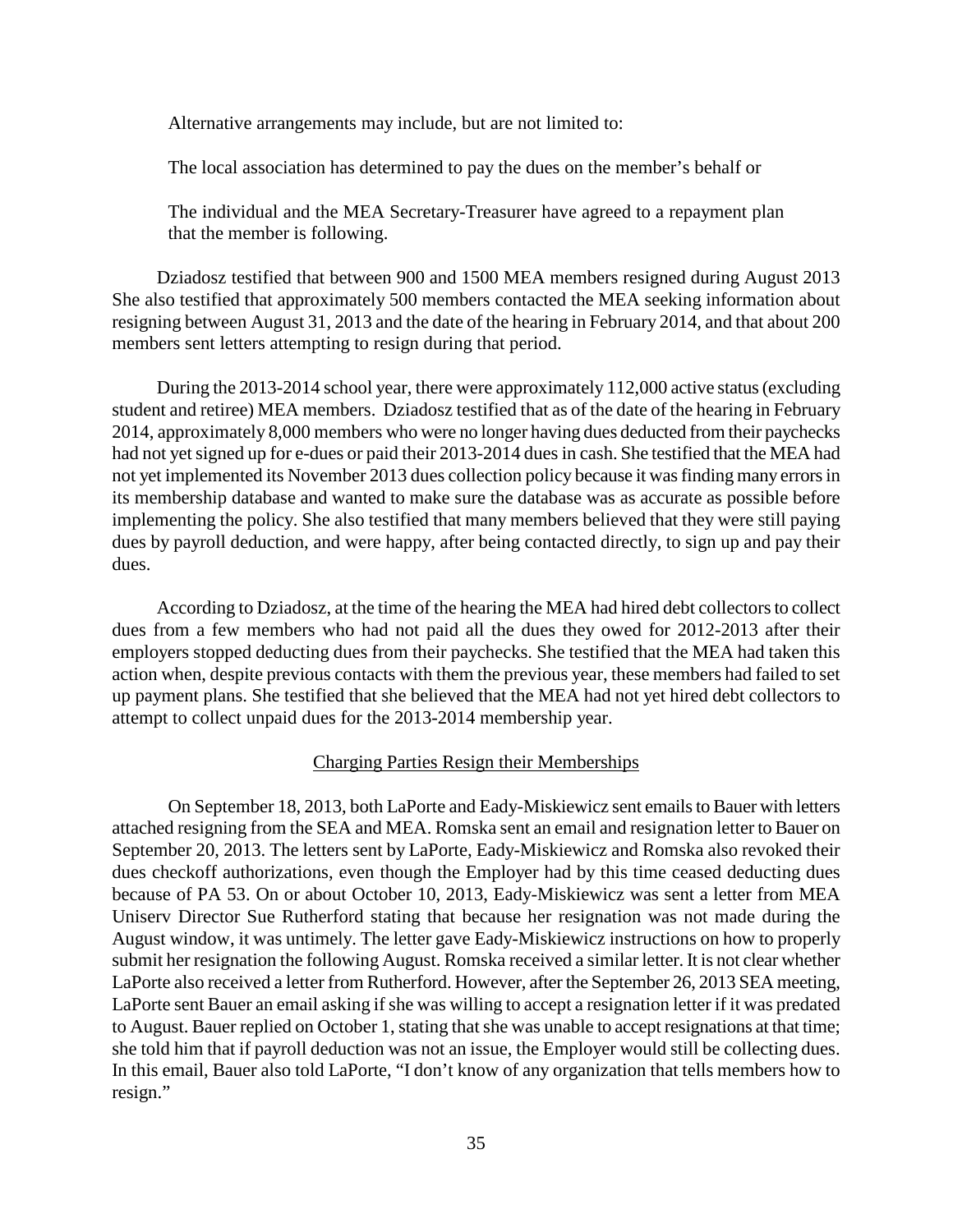In early September 2013, Knapp told an SEA building representative that he did not want to pay dues. On September 11, 2013, Knapp received an email from Rutherford asking to meet with him to "discuss his options." Knapp did not contact Rutherford, but in early October received a letter from the MEA about dues. On October 7, he sent Bauer an email stating that he was under the assumption that he was no longer a member if he did not sign up to pay dues, and asking her to explain the protocol for leaving the SEA and MEA. Rutherford then contacted Knapp and explained the window period. She told him that Respondents did not consider failing to sign up for e-dues to be a resignation.

None of the four Charging Parties signed up for e-dues. None of the four Charging Parties have paid any dues or fees to Respondents since June 2013.

### Discussion and Conclusions of Law:

 $\overline{a}$ 

### Impact of PA 349

The parties submitted a joint statement of "questions presented for decision" listing the issues which each party believed should be addressed. The parties did not stipulate to any issue.

I find, first, that all four Charging Parties in this case resigned their union memberships outside of Respondents' window period, and that Respondent rejected their resignations as untimely. I reject Respondents' argument that Knapp never resigned because he never submitted a resignation letter. Knapp's October 7, 2013 email to Bauer clearly indicated that he wanted to resign. Knapp did not submit a formal resignation letter because he was orally informed by Uniserv Director Rutherford that it would not be accepted.<sup>[18](#page-35-0)</sup>

However, because the Employer was not deducting dues from Charging Parties' paychecks, Respondents' refusal to accept their resignations had no immediate financial consequences. Nor do Charging Parties allege that Respondents' refusal to accept their resignations had any other immediate adverse consequences. Rather they allege that Respondents violated §10(2)(a) of PERA by threatening to take legal action, including hiring a debt collector, to collect membership dues that Respondents assert that they owe because they did not submit a timely resignation. As Respondents point out, taking legal action to collect the alleged debt would not have any impact on Charging Parties' employment. The Commission has repeatedly held that only union actions which impact employment or employment status violate §10(3)(a)(i), the predecessor to §10(2)(a). See, e.g., *Assn of School and Community Service Administrators (Mettler),* 1987 MERC Lab Op 710, in which the Commission held that a union did not violate an employee's §9 rights by filing an action in Small

<span id="page-35-0"></span><sup>18</sup> Charging Parties seem to suggest in their brief that the mere failure to pay union dues, after dues deduction ceased, might constitute a resignation. I do not accept this argument. It seems obvious that the desire to cease being a member is only one of a number of reasons why a union member might fail to actually pay his or her dues. I find that in order for a union member to resign, he or she must affirmatively express the intent to do so. I also find that it is reasonable for a union to require that the resignation be put in writing, and that merely requiring a written resignation is not a restriction on the right to resign. See, e.g., *Int'l Union, United Auto, Aerospace & Agr Implement Workers of Am. (UAW) v NLRB*, 865 F2d 791, 797 (CA 6, 1989).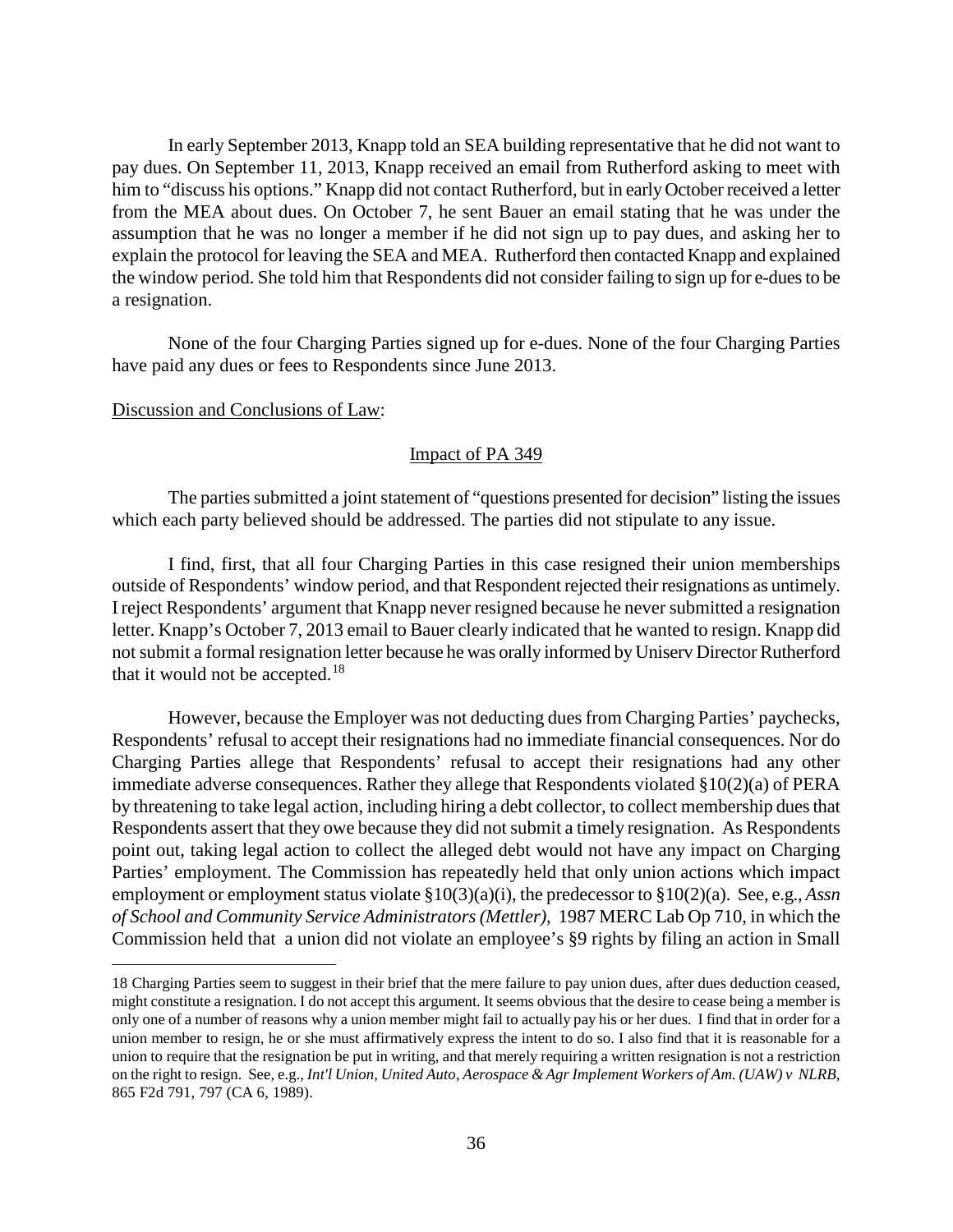Claims court to collect a service fee it claimed that the employee, a nonmember, owed it. The collective bargaining agreement covering the employee did not contain any form of union security agreement. The Small Claims court had entered a judgment against the employee based on a provision in the union's bylaws that required nonmembers to pay an annual service fee. The Commission noted that it had no power to review the court's judgment. It also held that bringing the action could not be construed as a violation of PERA because there was no effect on the employee's employment.

Prior to PA 349, therefore, under established Commission precedent, Respondents' enforcement of its window period for resignations in this case would not have constituted an unfair labor practice because it did not impact the Charging Parties' employment. However, PA 349 added to §9 of PERA an explicit right to refrain from the activities described in that section, including joining and assisting a labor organization. Charging Parties assert that by adding this language, the Legislature gave public employees the right to resign their union memberships at any time. They also assert that any restriction on this right by a labor organization violates §10(2)(a).

The goal of statutory construction is to effectuate the Legislature's intent. *Casco Twp v Secretary of State,* 472 Mich 566, 571 (2005). That intent is clear if the statutory language is unambiguous, and the statute must then be enforced as written. *Lorencz v Ford Motor Co,* 439 Mich 370, 376 (1992); *Weakland v Toledo Eng Co, Inc*, 467 Mich 344, 347 (2003). Every word of a statute should be given meaning and no word should be made nugatory. *People v Warren,* 462 Mich 415, 429, n. 24 (2000). A change in statutory language is presumed to reflect either a legislative change in the meaning of the statute itself or a desire to clarify the correct interpretation of the original statute. *Bush v Shabahang,* 484 Mich 156, 168 (2009).

Section 9(1), as amended, does not explicitly give public employees the right to resign their union membership at will. However, as Charging Parties point out, the NLRB and Courts have held that under the NLRA, union members have an unrestricted right to resign. They have also held that a union commits an unfair labor practice by maintaining or enforcing rules that restrict that right. See *Pattern Makers' League of North America, AFL–CIO v NLRB,* 473 US 95 (1985) and other cases discussed below.

The Commission and Michigan Courts have long recognized that because PERA is modeled on the NLRA, federal precedent, although not controlling, provides valuable guidance in interpreting PERA. *Gibraltar Sch Dist v Gibraltar MESPA-Transp.,* 443 Mich. 326, 335, (1993);, *Central Michigan Univ Faculty Assn v Central Michigan Univ.,* 404 Mich. 268, 273 (1978); *Pontiac Police Officers Assn v Pontiac (After Remand),* 397 Mich 674, 246 N.W.2d 831 (1976); *Detroit Police Officers Assn v Detroit,* 391 Mich 44 at 53 (1974). Respondents argue that *Pattern Makers,* and other authority under the NLRA on resignation of union membership, should serve as precedent for interpreting §9(1)(b) because NLRA permits negotiation of collective bargaining agreements that require membership in a labor organization as a condition of employment, while PERA has never had that requirement. It is true that the 1973 amendment to PERA, which authorized union security agreements, permitted only those agreements that required employees to pay service fees to a union, while the NLRA, on its face, authorizes agreements requiring union membership. However, long before the 1973 amendments to PERA, the requirement of membership in a labor organization under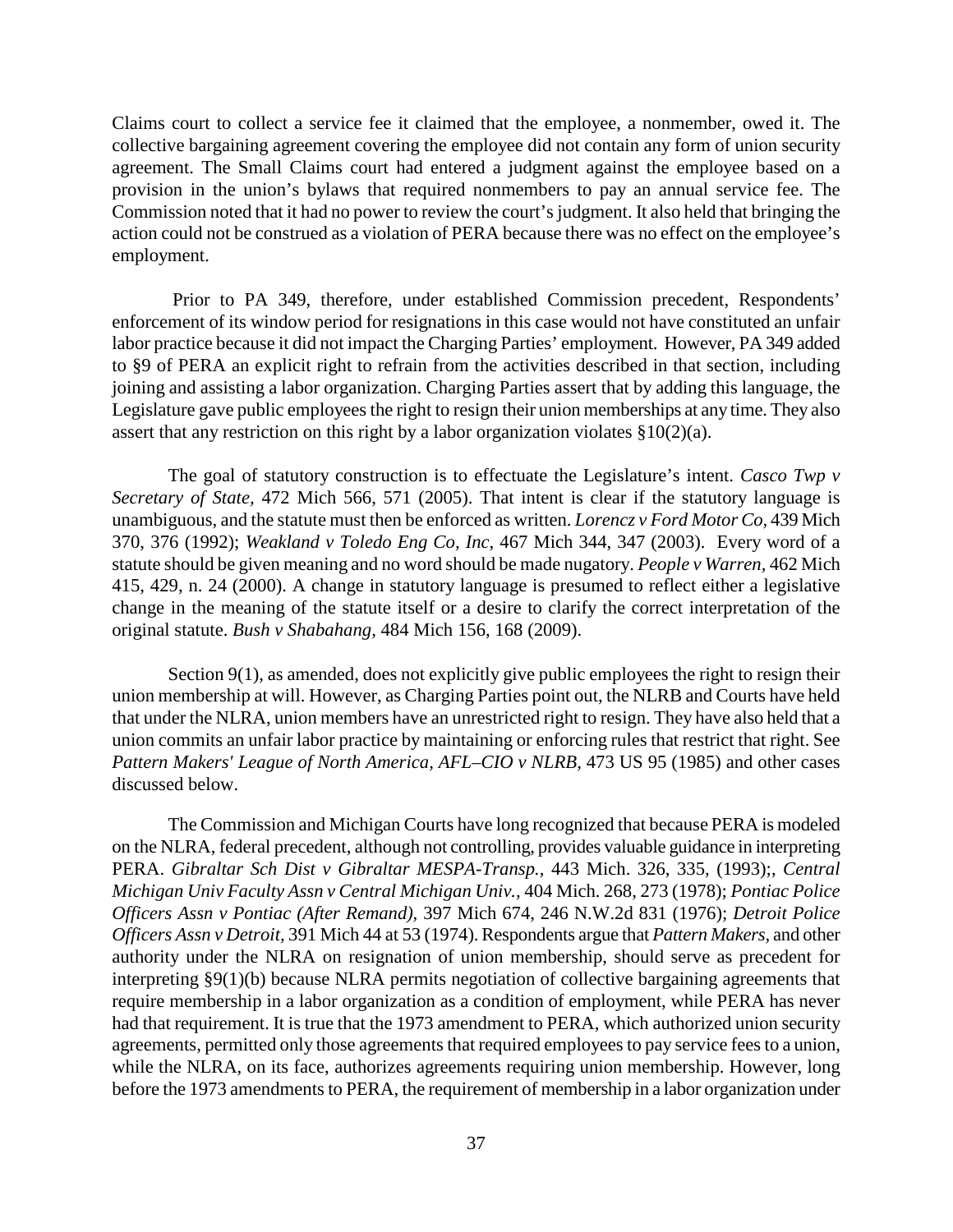the NLRA had been "whittled down to its financial core," i.e., the payment of union dues and fees. *NLRB v General Motors Corp,* 373 US 734, 742 (1963). Moreover, until PA 349 made agency fee agreement unlawful, PERA, on its face, permitted union security agreements that required the payment of service fees equal to the amount charged to members as dues and fees. The right of a union to charge agency fees in the amount of dues and fee was limited only by *Abood v Detroit Bd of Ed,* 431 US 209 (1977), which held that public employees could not constitutionally be required to pay an agency fee that funded expenditures other than those for collective bargaining and contract administration. Later, in *Communications Workers of America v Beck,* 487 US 735 (1988), the Supreme Court brought *Abood* into the private sector by further limiting "financial core" membership under the NLRA to the support of activities germane to collective bargaining, contract administration, and grievance adjustment. In sum, I find that by the time PA 349 went into effect, there was no significant difference between lawful union security agreements under the NLRA and under PERA.

In PA 349, the Legislature inserted into PERA language from the NLRA giving employees the right to refrain from §9 activities, language that had been omitted from previous versions of PERA. I conclude that the Legislature's intent was to incorporate into PERA the right to refrain as it has been interpreted under the NLRA, including what union conduct constitutes unlawful restraint or coercion of the exercise of that right. How I believe these rights and obligations have been interpreted is discussed below.

### Reasonableness of Respondents' Window Period and *West Branch*

Before addressing that question, however, I note that I agree that Respondents presented ample evidence at the hearing that its window period serves the interests of its membership as a whole. The August window period provides Respondents with stable membership numbers and, consequently, a stable revenue figure for the upcoming fiscal year. This substantially assists Respondents in planning for the upcoming year and in budgeting. Knowing the number of members and their locations also helps Respondent adjust staffing. These efficiencies strengthen the organization and allow Respondents to better serve the interests of all the employees it represents. A stable membership figure, by ensuring businesses access to a large and stable market, also allows the MEA to negotiate significant discounts on goods and services for its members.

In *West Branch Rose City EA, MEA,* 17 MPER 25 (2004), an employee covered by a union security agreement sought to resign his MEA membership and assert his right under *Abood* to become an objecting nonmember and limit his contributions to the union to sums used for collective bargaining and contract administration. The Commission held in that case that the MEA's window period was reasonable and organizationally necessary. It concluded, therefore, that the MEA's window period policy was not an arbitrary rule and that it did not violate its duty of fair representation by refusing to allow the charging party to resign outside of the window period in order to exercise his *Abood* rights. However, *West Branch* was decided before PA 349 added the "right to refrain" language to PERA. In *West Branch,* at n 5, the Commission noted that PERA lacked the right to refrain language contained in the NLRA, and stated that it would not infer a right to refrain in the absence of clear legislative intent. While the footnote acknowledged that union membership could not be required under PERA even in the absence of this language, the Commission noted that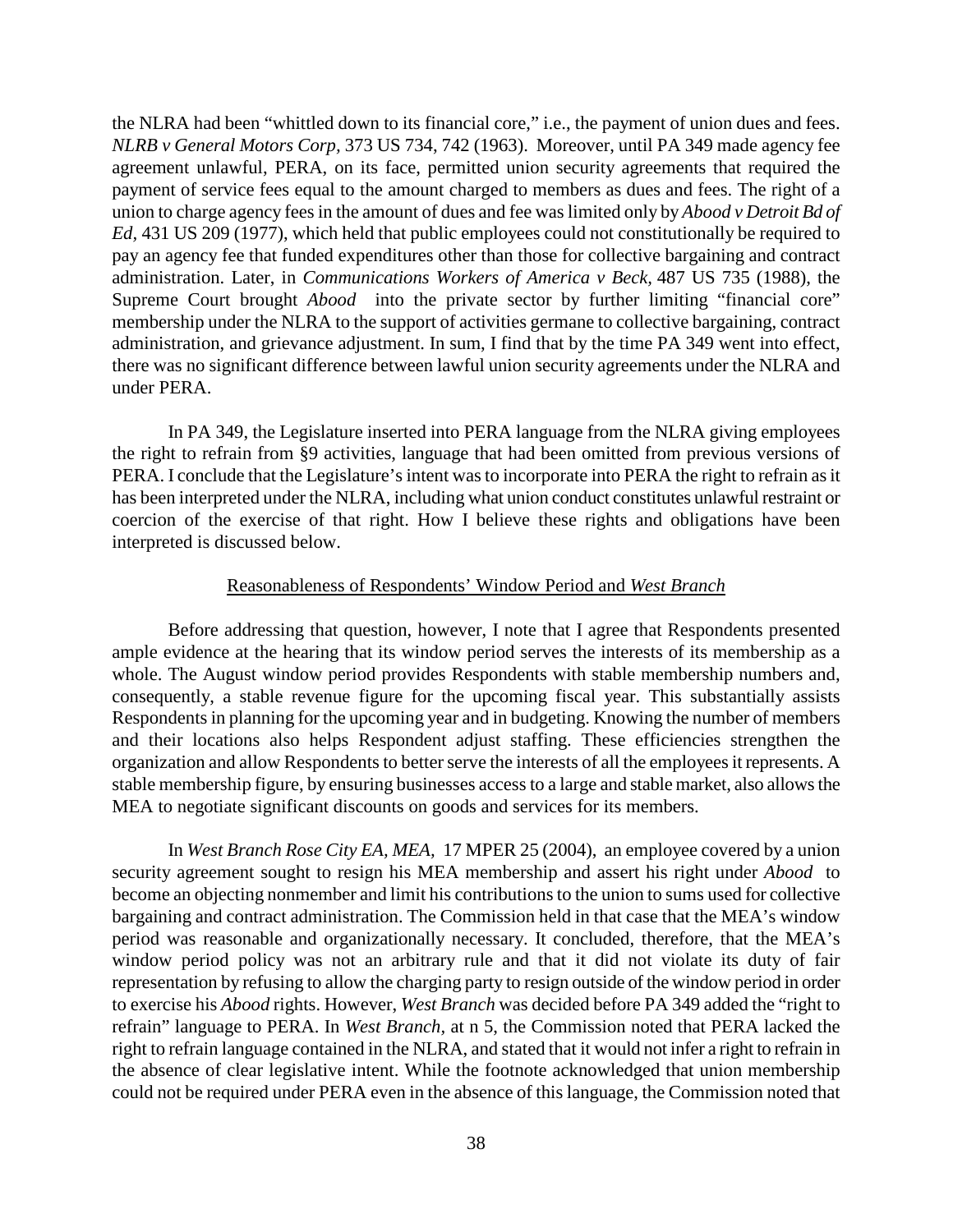the charging party in *West Branch* had voluntarily joined the union initially. I agree with Charging Parties that because of the addition to §9 of a right to refrain, *West Branch* is no longer binding on the issue of whether the MEA's August window period violates §10(2)(a) of PERA.

#### Relevant Case Law under the NLRA

In a seminal decision, *Pattern Makers League of North America,* the Supreme Court declared that union members have a right to resign under the NLRA. This case upheld a decision by the National Labor Relations Board (NLRB) holding that a union violated §8(b)(1)(A) of the NLRA by fining members for violations of a union rule against working during a strike that occurred after the individuals had attempted to resign their memberships. *Pattern Makers League of North America,*  265 NLRB 1332 (1978), In *Pattern Makers,* the union's constitution stated that resignations or withdrawals would not be accepted during a strike. A number of members submitted resignations during a strike and then returned to work. The union refused to accept their resignations and imposed substantial fines on them for violating the rule against working during the strike. One employee was expelled, and the union later attempted to cause his discharge under the union security agreement. The decision does not indicate whether the employees who resigned, but were not expelled, continued to pay dues to the union after they tendered their resignations, but the union did not seek their discharge under the union security clause. The decision also does not indicate how, or whether, the union made efforts to collect the fines from the employees it had not expelled.

Prior to *Pattern Makers,* the Supreme Court had held that fining union members for violations of a union rule did not violate §8(b)(1)(A). *NLRB v Allis-Chalmers Mfg Co,* 388 US 175 (1967). It had also held that where there was no provision in the union constitution or bylaws restricting the right to resign, a union could not lawfully fine employees who had resigned their union memberships before violating a union rule. *NLRB v Granite State Joint Bd, Textile Workers Union of America, Local 1029, AFL-CIO,* 409 US 213 (1972). However, the Supreme Court had never directly addressed the effect of a restriction on resignations contained in a union's constitution. The Court in *Pattern Makers*, at 101, n 9, implicitly acknowledged that provisions in a union's constitution and bylaws are generally considered to constitute a contract between a union and its members, noting that in previous cases it had explicitly left open "the extent to which contractual restrictions on a member's right to resign may be limited by the Act." The Court held, nevertheless, that the union's imposition of fines on employees after they had tendered their resignations from membership constituted unlawful restraint and coercion under §8(b)(1)(A).

The *Pattern Makers* Court rejected the union's argument that language in the NLRA protecting a union's right to prescribe its own rules with respect to the acquisition and retention of membership protected its conduct in that case. The Court held, at 104, that §8(b)(1)(A) allowed unions to enforce only those rules that "impaired no policy Congress embedded in the Act." After reviewing the legislative history of the "acquisition and retention" language, the Court concluded that Congress did not intend that language to authorize restrictions on the right to resign and escape union discipline, noting that in 1947, when the Taft-Hartley Act added that language to the NLRB, union constitutional provisions restricting the right to resign were uncommon. Citing legislative history, the Court concluded that Congress intended to give unions the right to expel members for violations of union rules, but not the right to prevent them from resigning. The Court declared that a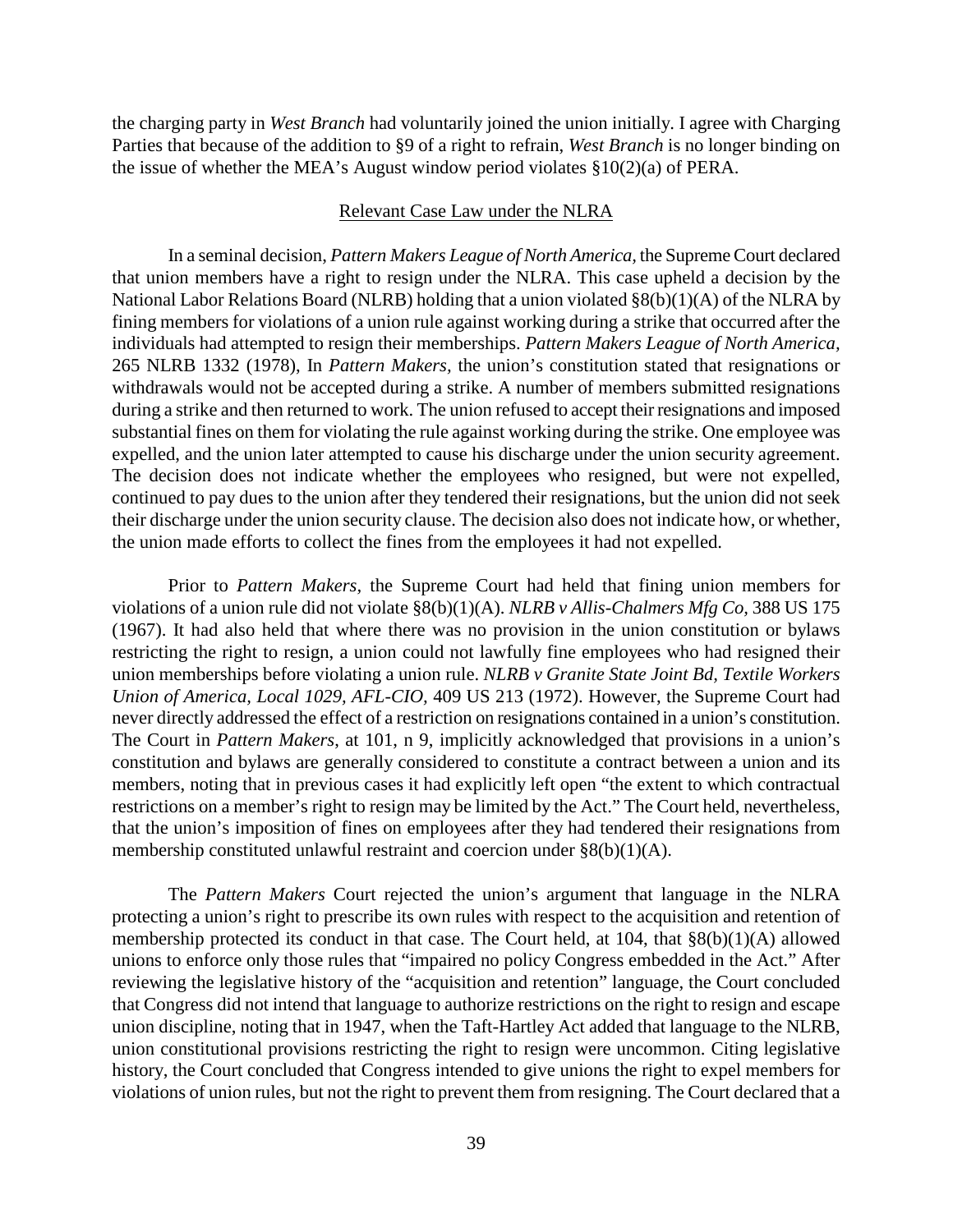policy of "voluntary unionism" was embedded in the NLRA, and it concluded that the restriction on resignations in *Pattern Makers* impaired this policy.

As the Board thereafter stated in *Auto Workers Local 148 (McDonnell-Douglas),* 296 NLRB 970 (1989), after *Pattern Makers* it became settled law under the NLRA that any restrictions placed by a union on its members' right to resign were unlawful, irrespective of the period of restriction, and that the maintenance of such a restriction restrains and coerces employees from exercising their Section 7 rights. *Sheet Metal Workers Local 73 (Safe Air)*, 274 NLRB 374 (1985), aff'd 840 F.2d 501 (CA 7, 1988).

It should be noted, however, that in declaring that a policy of "voluntary unionism" was embedded in the NLRA, the Court was referring to "full" as opposed to "financial core" membership. *Pattern Makers*, at 106. That is, the issue addressed by *Pattern Makers* was whether a union could, by a provision in its constitution, restrict a member from resigning his "full" membership and escape union discipline. *Pattern Makers* did not specifically address whether a union could place restrictions on when a member could resign to escape a financial obligation toward the union.

That issue was addressed by the NLRB in *International Brotherhood of Electrical Workers, Local 2088 (Lockheed Inc),* 302 NLRB 322 (1991). In *Lockheed,* charging party May had signed a checkoff authorization authorizing Lockheed to deduct his "Initiation fee, and on the first pay day of each month, [his] regular membership dues in Local Union 2088, International Brotherhood of Electrical Workers, AFL-CIO, and remit same to said Union." The authorization, tracking the language of §302(c)(4) of the Labor Management Relations Act (LMRA), provided that it would be "irrevocable for a period of one year from the date hereof or until the expiration of the present collective bargaining agreement between the Company and the Union, whichever is the shorter of the two periods." May sent a letter to the union outside of the period stated in the checkoff authorization resigning his membership. He also sent a letter to Lockheed revoking his checkoff authorization. The union did not accept this letter as a resignation, the employer continued to deduct dues, and the union continued to accept them. At the time May sent this letter there was a collective bargaining agreement in effect between the union and Lockheed, but no union security agreement. The record did not indicate that there was any union bylaw or provision in the union constitution restricting the right to resign. May filed a charge alleging that the union violated §§8(b)(1)(A) and (2) of the NLRA. The union argued that by signing the checkoff authorization, May "elected to forego his right to be able to stop payment of dues at any time" and thereby effectively agreed to waive any right to resign except in the manner and at the time specified in the authorization. It argued that the resignation letter, which did not comply with the terms of the authorization, did not constitute an effective resignation of membership.

The NLRB framed the question as whether a union, without reliance on any valid unionsecurity clause, could seek to require the continued checkoff of union membership dues from the wages of an employee who signed a dues-checkoff authorization that was irrevocable for 1 year or the expiration of the current collective-bargaining agreement, whichever is sooner, but who resigned from membership before the end of that period of irrevocability. It concluded that its policy concerning the effect of a resignation on a checkoff authorization for deduction of union dues needed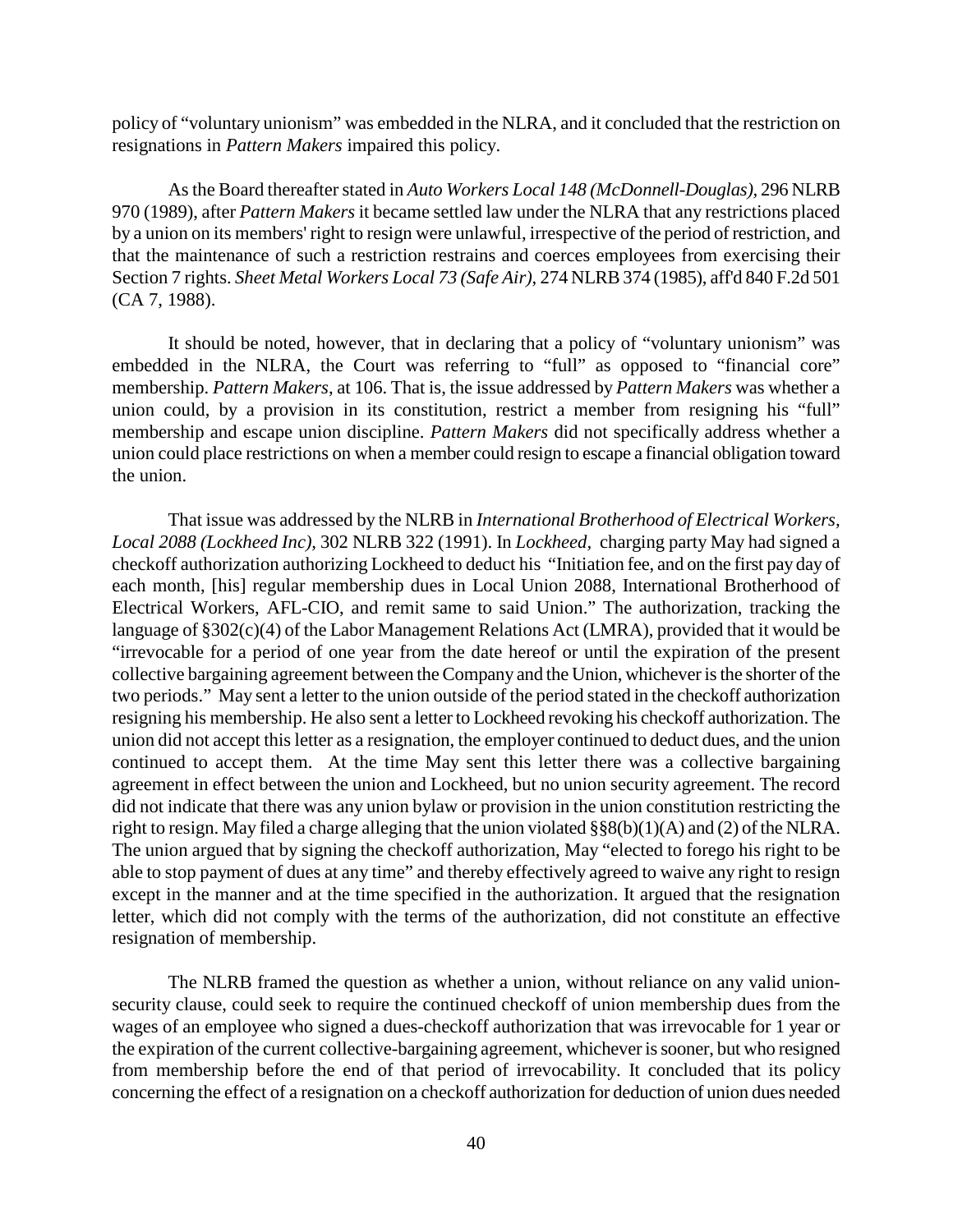reexamination. In its reexamination, the Board first examined the legislative history of  $\S 302(c)(4)$ , but concluded that it provided no answer and that the question should be decided in accord with more general policies of the NLRA. It stated, at 327-329,

In particular, we find it reasonable to take account of the policy of "voluntary unionism" that, as the Supreme Court explained in *Pattern Makers*, was incorporated into the Act by the 1947 Taft-Hartley amendments, and of the principle that waivers of statutory rights must be clear and unmistakable.

In its 1947 modification of Section 7 of the Act, Congress gave employees the right to refrain from engaging in the activities specified in that section. Because those activities include "join[ing], or assist[ing] labor organizations," it can hardly be disputed that Section 7 protects both the right to refrain from belonging to a union and the right to refrain from contributing money to it, except to the extent that the proviso to Section 8(a)(3) of the Act permits an employee to be required to pay dues under a contractual provision as there defined. These expressly stated policies of the Act, together with the contractual principles reviewed in section C below, must inform our decision concerning what the Respondent could lawfully require of May after he resigned membership and revoked his authorization for deductions made from his wages for the support of the Respondent.

\*\*\*

Our review of statutory policies and contractual principles persuades us that there is no reasonable basis for precluding an employee from individually agreeing that he will pay dues to a union whether or not he is a member of it and that he will pay such dues through a partial assignment of his wages, i.e., a checkoff. Neither is there a reasonable basis for precluding enforcement of such a voluntary agreement. But the policies discussed above also make it reasonable for us to conclude that an employee who has promised only to pay union "membership" dues by checkoff for 1 year has not necessarily thereby obliged himself to continue paying such dues throughout that period—i.e., to continuing assisting the union—even when he is no longer a union member. We will require clear and unmistakable language waiving the right to refrain from assisting a union, just as we require such evidence of waiver with regard to other statutory rights. The authorization signed by May, which refers only to an obligation with respect to payments of "my Initiation fee" and "my regular membership dues" plainly does not meet this standard.

The Respondent seeks to surmount this difficulty by arguing that May in fact continued to be a "member" even after he attempted to resign, because his authorization was not merely an agreement to pay dues through a checkoff mechanism but also constituted an agreement to refrain from resigning his membership. Hence, the Respondent in essence argues May waived two rights through the authorization—his right to refrain from assisting the Respondent and his right to refrain from belonging to it. Under this theory, May continued to owe dues as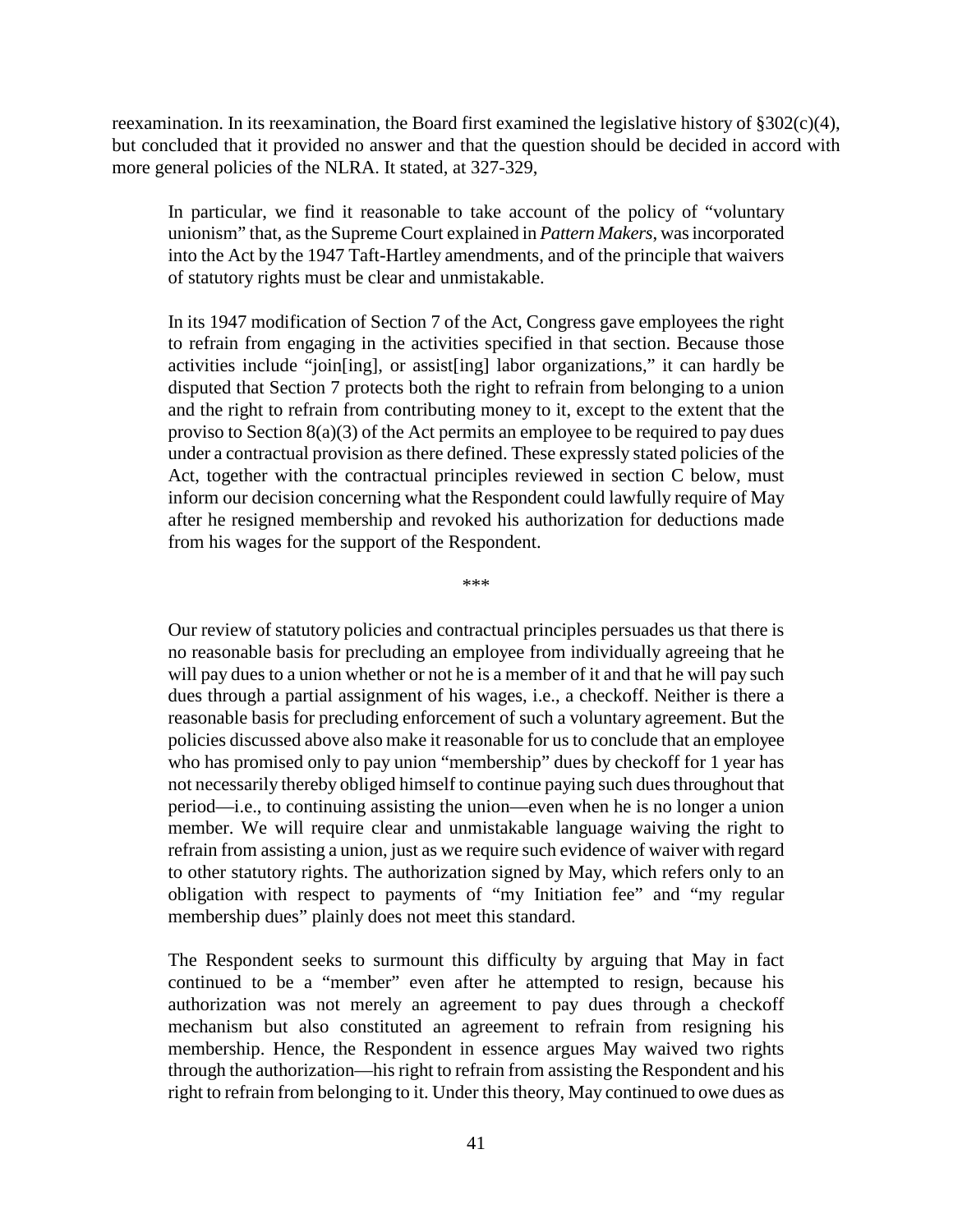a member and to be obligated, during the stated irrevocability period of the authorization, to have those dues deducted from his wages. Because, however, we find the authorization's references to payment of dues insufficiently clear to require continued payment of membership dues after resignation, a fortiori we find the language insufficiently clear to prohibit May from resigning.

In reaching this conclusion, we are not identifying forced union membership with forced payment of dues. As noted above, we agree that the Board's decision in *Shen-Mar* rejecting that equation is still good law.<sup>[19](#page-41-0)</sup> We recognize that paying dues and remaining a union member can be two distinct actions. We merely hold that the policy of "voluntary unionism" that informs the Supreme Court's decision in *Pattern Makers* with regard to remaining, or declining to remain, a union member also logically relates to other forms of union activity. The policy warrants the application of a test that will assure that the extraction of moneys from an employee's wages to assist a union, if not authorized by a lawful union-security clause, is in accord with the employee's voluntary agreement. If the employee did not agree, when he signed the authorization, to have "regular membership dues" deducted even when he is no longer a union member, then the employee's continued financial support of the union is not clearly "voluntary" after he has resigned.

Accordingly, we will construe language relating to a checkoff authorization's irrevocability—i.e., language specifying an irrevocable duration for either 1 year from the date of the authorization's execution or on the expiration of the existing collective-bargaining agreement—as pertaining only to the *method* by which dues payments will be made *so long as dues payments are properly owing*. We shall not read it as, by itself, a promise to pay dues beyond the term in which an employee is liable for dues on some other basis. Explicit language within the checkoff authorization clearly setting forth an obligation to pay dues even in the absence of union membership will be required to establish that the employee has bound himself or herself to pay the dues even after resignation of membership. If an authorization contains such language, dues may properly continue to be deducted from the employee's earnings and turned over to the union during the entire agreed-upon period of irrevocability, even if the employee states he or she has had a change of heart and wants to revoke the authorization. [Emphasis in original].

On the same day as *Lockheed,* the Board issued another case involving an employee who resigned his union membership and attempted to revoke his checkoff obligation outside of the window period provided in the checkoff authorization. In that case, the Board dismissed the charge against the union. It concluded that a checkoff agreement authorizing the employer "to deduct from my pay each month, while I am in employment with the collective bargaining unit in the Company, and irrespective of my membership status in the Union, monthly dues, assessments…" clearly obligated the charging party to pay dues after he resigned his union membership until he properly

<span id="page-41-0"></span><sup>19</sup> *Shen-Mar Food Products*, 221 NLRB 1329 (1976), enfd as modified 557 F2d 396 (CA 4, 1977).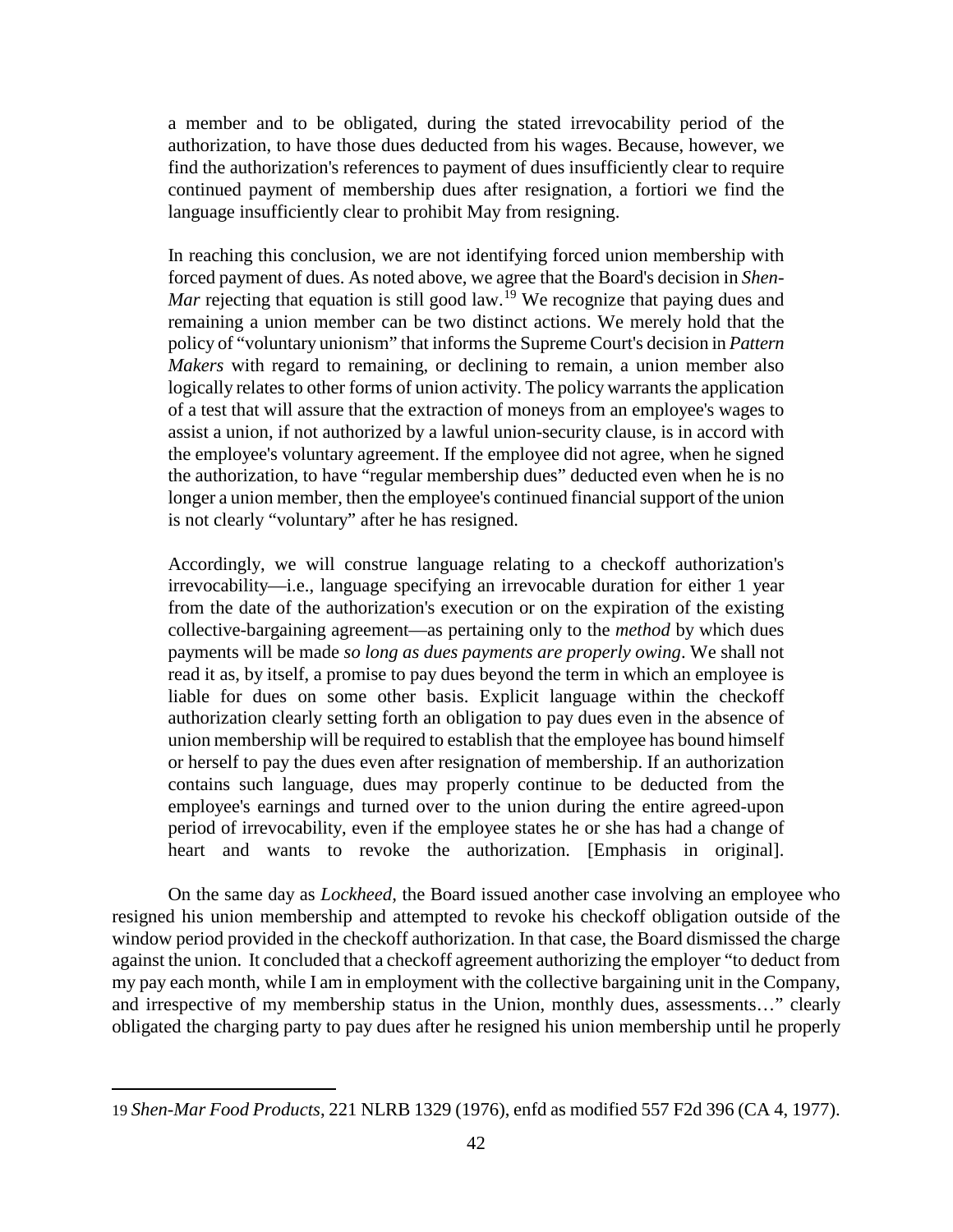revoked his checkoff authorization within the designated window period. *United Steelworkers of America, Local 4671,* 302 NLRB 367 (1991).

In *Schweizer Local No 1752 (UAW) (Schweizer Aircraft Corp),* 320 NLRB 528 (1995), an employee resigned his union membership and attempted to revoke his checkoff authorization outside of the window period while he was subject to a valid union security agreement. The authorization contained language similar to that in *Lockheed,* authorizing the deduction of "membership dues, including an initiation or reinstatement fee and monthly dues in such sums as may be established from time to time by said local union in accordance with the Constitution of the International Union, UAW AFL-CIO." However, the Board concluded that since the employee was covered by a valid union security clause, he had no §7 right to refrain from financially assisting the union. Therefore, it concluded, the clear and explicit waiver analysis of *Lockheed* did not apply, and the employee was not privileged to revoke his checkoff authorization outside of the window period. The Board noted, at 530, n 6, that the case did not raise any *Beck* issue, since following the employee's resignation, an adjustment was made to the amount being deducted from his wages reflecting his status as a financial core member who objected to payment of full union dues and fees.

Two days before *Schweizer,* the Board issued *California Saw and Knife Works,* 320 NLRB 224 (1995). In that decision, it concluded that a union's window period for making *Beck* objections, as applied solely to members who resigned outside the window period and not employees who were nonmembers during the last window period, acted as an arbitrary restriction on employees' right to resign from union membership, citing *Pattern Makers,* and also on these employees' right not to be compelled to support the union's nonrepresentational expenditures. The Board noted that an employee could exercise *Beck r*ights only when not a member of the union, and that the window period, as applied to those who had newly resigned, effectively compelled these employees to contribute to (what even the union would agree were) non-collective bargaining expenditures. The majority of the Board adopted this reasoning in *Polymark Corp,* 329 NLRB 9 (1999) to again find that a union's window period for making *Beck* objections, as applied to members who resigned after the window period, violated  $\S 8 (b)(1)(A)$  of the NLRB.

From the above, I conclude that the law under the NLRA is as follows. First, the "right to refrain" in §7 includes the right to resign one's union membership at any time. The proviso in the NLRA which protects the right of a union to prescribe its own rules with respect to the acquisition or retention of membership, and which has been broadly interpreted as giving a union the right to control its internal affairs, does not authorize restrictions on the right to resign. Therefore, a union unlawfully restrains or coerces employees in the exercise of their §7 rights if its actions restrict their right to resign even if, as in *Pattern Makers,* there is no direct impact on the employees' employment. It is unclear whether a member could, by any means, waive his or her right to resign full membership at any time. However, it is clear, under the authority of *Pattern Makers,* that members do not waive their right to resign full membership merely by voluntarily becoming a member of a union that has a rule in its constitution or bylaws restricting the right to resign. The Board has also held that the §7 "right to refrain" of employees who are not covered by a valid union security clause also includes the right to refrain from financially assisting a union after resigning. An employee can waive that right by signing an individual agreement to financially support the union after he has resigned his membership. However, because this is an agreement to waive a statutory right, the waiver must be clear, explicit, and unmistakable.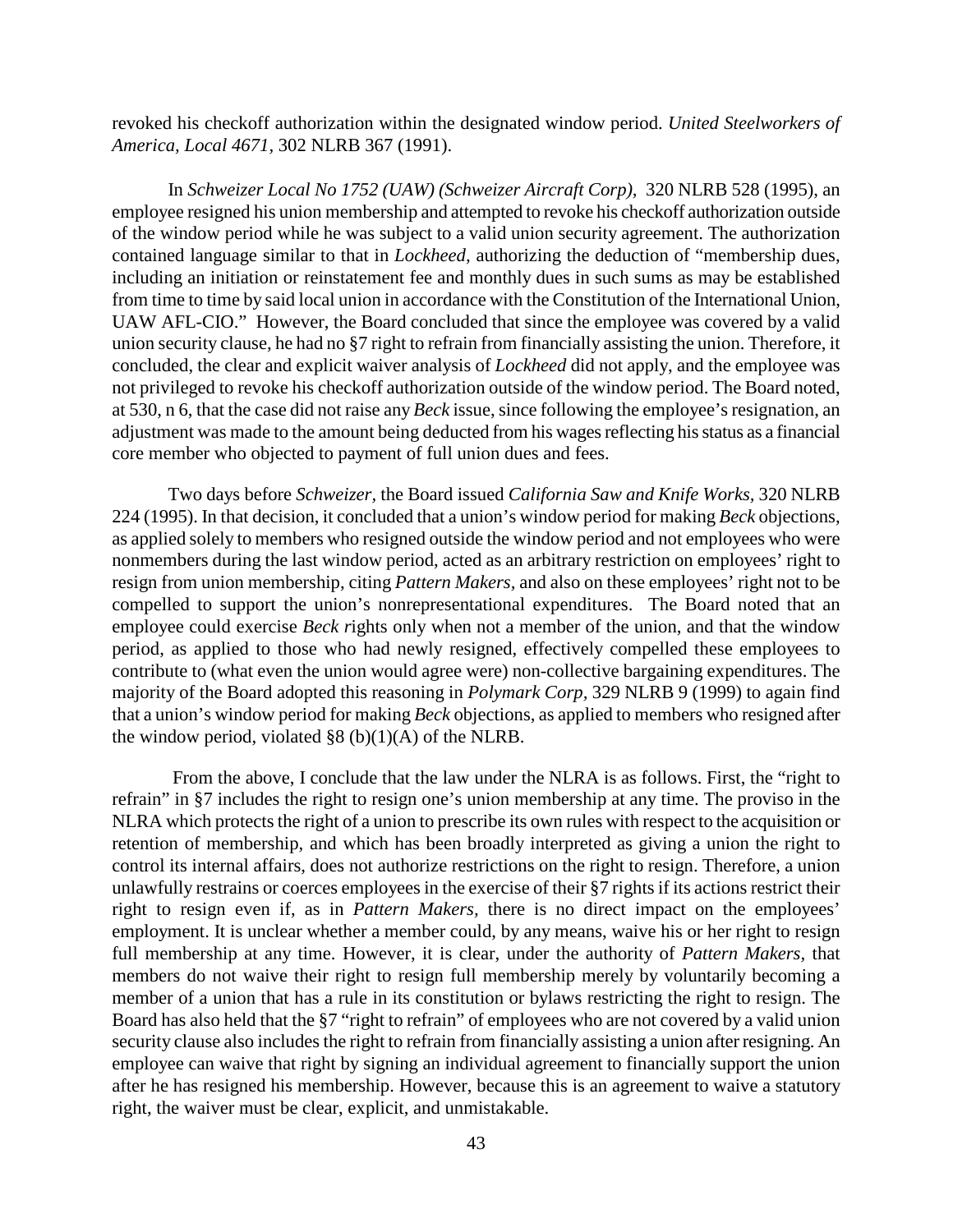### Application to the Facts of the Case

Respondents argue that finding their August window period to be unlawful would affect their ability to establish criteria for the acquisition of membership. That is, they argue that they have the right, under §10(2)(a), to require, as a condition of membership, that employees agree to limit their right to resign. They argue that their ability to establish criteria for the acquisition of membership cannot be impaired in the absence of a demonstrable impact on the Charging Parties' employment, which is not present in this case.

As Respondents point out, PA 349 left intact the proviso in §10(2), identical to that in  $\S(6)(1)(A)$  of the NLRA, stating that the prohibition against restraint or coercion of public employees in the exercise of §9 rights does not impair the right of a labor organization to prescribe its own rules with respect to the acquisition or retention of membership. As the Supreme Court noted in *Pattern Makers,* at 102, this language had been interpreted to protect a union's right to fine and expel members for violations of its internal rules. The Court in *Pattern Makers,* however, found that a restriction on the right to resign, although made part of the union's constitution, was not an internal union matter outside the reach of  $\S 8(b)(1)(A)$ . After reviewing the legislative history, the Court concluded that in enacting the proviso protecting the union's right to make its own rules as part of the Taft-Hartley Amendments, Congress did not intend to allow union restrictions on the right to resign membership. It stated, at 103:

The congressional purpose to preserve unions' control over their own "internal affairs" does not suggest intent to authorize restrictions on the right to resign. Traditionally, union members were free to resign and escape union discipline. In 1947, union constitutional provisions restricting the right to resign were uncommon, if not unknown. Therefore, allowing unions to "extend an employee's membership obligation through restrictions on resignation" would "expan[d] the definition of internal action" beyond the contours envisioned by the Taft-Hartley Congress. *International Assn of Machinists, Local 1414 (Neufeld Porsche-Audi, Inc,* 270 NLRB No. 209, p 11 (1984). [Footnotes omitted].]

In *Pattern Makers,* the union imposed fines on individuals it claimed had not validly resigned, but took no action that impacted their employment. Clearly, the Court in *Pattern Makers* concluded that Congress, in adopting Taft-Hartley, intended the right to resign full union membership to constitute such a fundamental right that a union's restriction of this right would constitute unlawful restraint or coercion even if the union's actions did not have an effect on their exmembers' employment.

Respondents also argue that the addition in PA 349 of §10(3) indicates the Legislature's intent to make unlawful only union restrictions on resignation from membership that impact the member's employment status. Section 10(3) now explicitly states that individuals may not be required as a condition of employment to, among other things, remain members of a labor organization. Respondents argue that if the Legislature's intent had been to make all union restrictions on the right to resign unlawful under §10(2)(a), §10(3) would be unnecessary. Section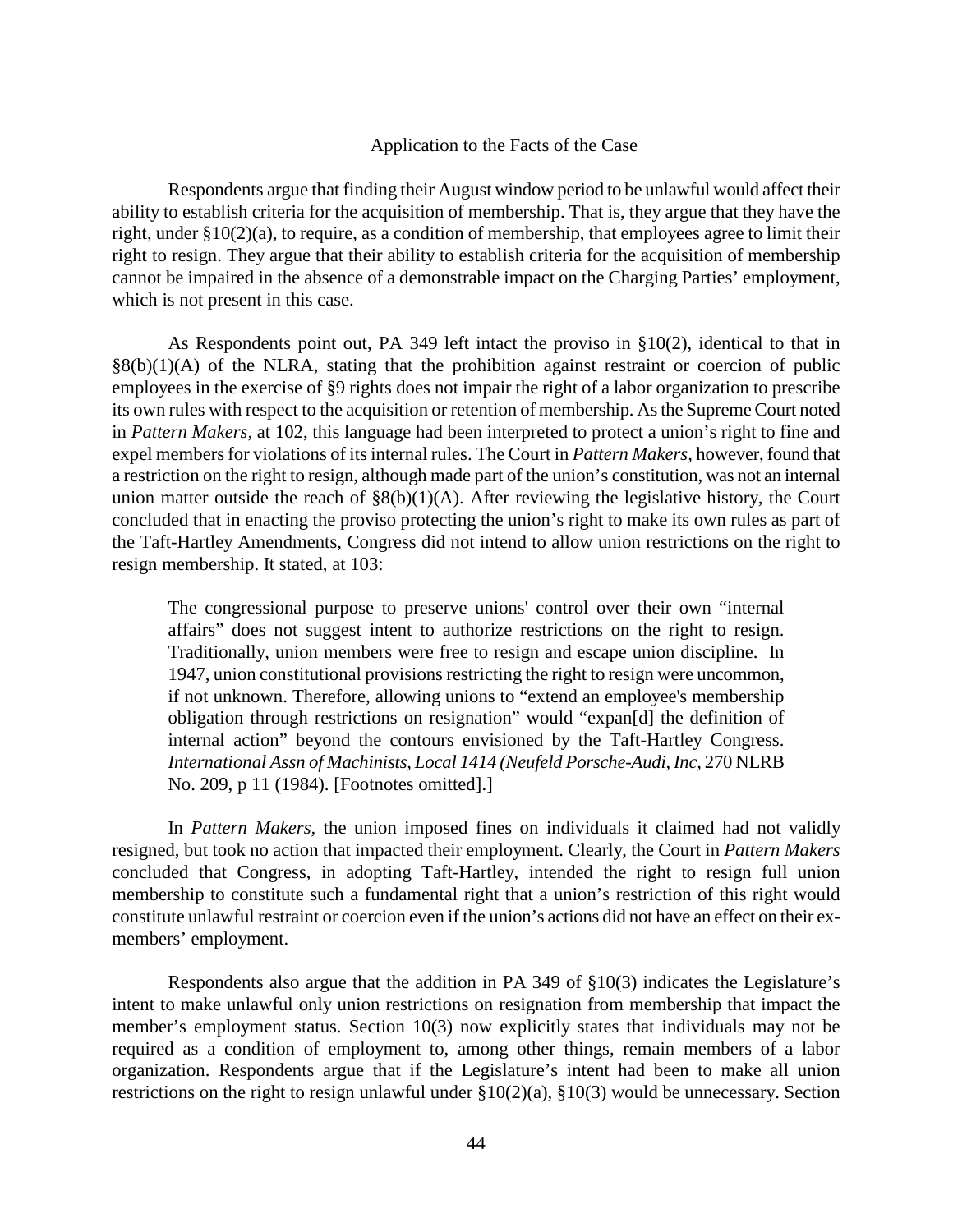10(3), however, is the provision in the statute which explicitly outlaws union security agreements. As such, it replaces the former  $\S 10(2)$  and the former proviso to  $\S 10(1)(c)$  which explicitly permitted such agreements. Like these former proviso, the new §10(3) addresses the rights of public employers, as well as unions and public employees. I do not agree that the inclusion of §10(3) indicates that Legislature did not also intend to bar unions from otherwise restricting its members right to resign.

As discussed above, I find that when the Legislature added the right to refrain language to §9 of PERA, it incorporated into PERA the right to refrain as it has been interpreted under the NLRA. I find that under §9(b) of PERA employees have a right to resign their union memberships at will. I conclude that any union rule or policy, including the MEA's August window period policy, which limits or restricts that right violates §10(2)(a) of PERA. I conclude, therefore, that Respondents' maintenance and enforcement of the last sentence of Article I of its bylaws, which on its face restricts the rights of employees to resign their memberships at will, constituted unlawful restraint and coercion of employees' §9 rights and therefore violates §10(2)(a) of PERA.

I also find that, under the principal of "voluntary unionism," a member can agree to limitations on his right to resign his "financial core" membership, i.e., his obligation to pay dues and fees, at least if that restriction is reasonable. I conclude that Respondents could lawfully condition admission to membership on an individual's written agreement to limit his right to resign his "financial core" membership at any time. However, I find that this agreement, as a waiver of individual statutory rights, must be clear, explicit, and unmistakable. I find that merely becoming or remaining a member of a labor organization with a rule or policy restricting the right to resign cannot constitute a clear and explicit waiver of the statutory right to resign at will. Moreover, I find that to constitute a valid waiver of the right to resign at will, any agreement signed by an individual member waiving their right to resign must clearly state that "membership" is limited to the obligation to pay dues and fees.

I find that the Continuing Membership Agreements signed by the Charging Parties in this case do not clearly, explicitly and unmistakably waive their right to resign their "financial core" memberships at will. The Continuing Membership Agreements signed by the Charging Parties do not define "membership" or clearly state that membership is limited to an obligation to pay dues or fees. I conclude, therefore, that Respondents also violated §10(2)(a) of PERA by refusing to accept Charging Parties' resignations outside of the August window period.

The remaining question is whether Respondents violated  $\S 10(2)(a)$  by threatening to take action against Charging Parties, whether hiring a debt collector or filing suit, to collect the dues and assessments Respondents assert that Charging Parties owe.

As discussed above, the NLRB has held that paying dues and being a union member are two separate actions, and that employees can agree to continue paying dues after resigning their memberships. In *International Brotherhood of Electrical Workers (Lockheed),* the NLRB held that where the issue was whether a union could lawfully continue to demand that the employer continue checking off dues after the employee's resignation, the Board would require the agreement to continue to pay dues after resignation to be clear and unmistakable, in accord with the standard for waivers of other statutory rights. In that case, the union sought to use the employees' employer to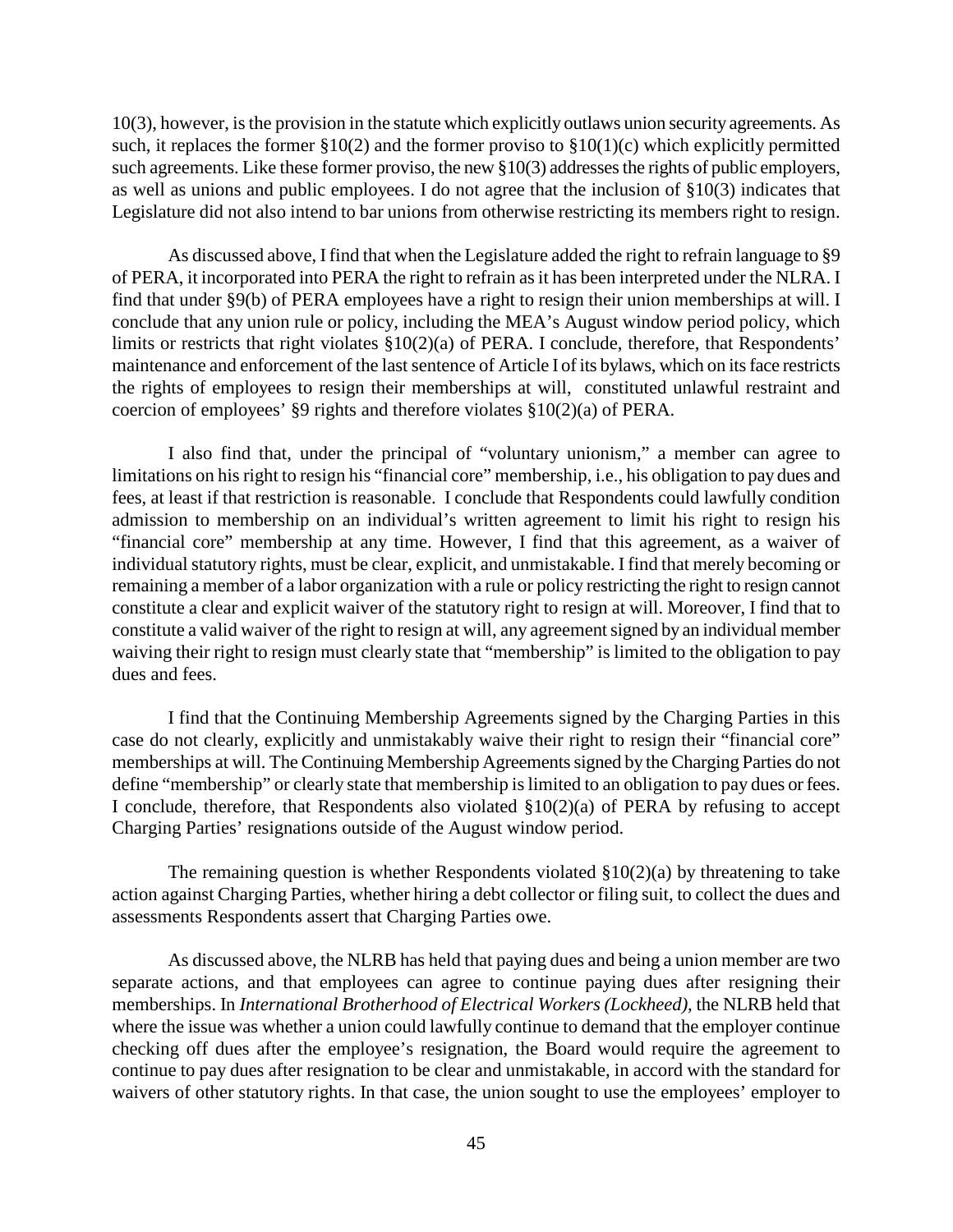collect the dues that the union claimed it was owed. Here, however, Respondents have not demanded that Charging Parties' employer continue to deduct dues from their paychecks, and the Employer is prohibited from deducting dues from the paychecks of even those members who would prefer that the Employer do so.

Respondents argue that they cannot be found to have violated  $\S 10(2)(a)$  of PERA by threatening to take legal action against the Charging Parties to collect dues because a threat to invoke a legal right cannot constitute a violation of the Act. Respondents argue that a statute, in this case PERA, should be interpreted in a manner consistent with constitutional principles.<sup>[20](#page-45-0)</sup> They assert that finding them to have committed an unfair labor practice based solely on their threat to take legal action on a debt would infringe on their First Amendment right to petition and of access to the courts. Respondents cite the Supreme Court's holding in *Bill Johnson's Restaurants v NLRB,* 461 US 732, 745-46 (1983). In *Bill Johnson*, the Court held that because of the First Amendment's protection of the right to access to the courts, the filing and prosecution of a state court lawsuit by an employer against its employee could not be enjoined as an unfair labor practice under the NLRA, regardless of the employer's motive for filing the suit, unless the lawsuit "lacked a reasonable basis." The Court stated that if the plaintiff in the lawsuit was able to present the Board with evidence that its lawsuit raised genuine issues of material fact, the Board should proceed no further with the unfair labor practice proceeding until the state court suit was concluded since the NLRA should not be construed to allow the Board to usurp the traditional fact-finding function of a state court. The Court also held that if the state court proceeding resulted in a judgment adverse to the employer, and the NLRB then concluded that the suit was filed to retaliate against the employee for his protected concerted activity, the Board could find an unfair labor practice and order appropriate relief. In a subsequent case, *BE & K Construction Co v NLRB,* 536 US 516 (2002), the Court held that an employer's unsuccessful state court lawsuit against a union could not form the basis for an unfair labor practice finding unless the Board could conclude that the suit was "objectively baseless," i.e. no reasonable litigant could expect success on the merits.

Respondents also argue that the Commission lacks jurisdiction to find a violation of PERA because this dispute has no impact on Charging Parties' employment. As mentioned above, the Commission has consistently held that it has no jurisdiction to interfere with internal union affairs absent some direct impact on employment. See, e.g., *Assn of School and Community Service Administrators (Mettler),* supra*; Organization of Classified Custodians,* 1996 MERC Lab Op 181 (no exceptions) (suspension and expulsion from union membership an internal union matter not subject to regulation by the Commission absent some impact on employment); *AFSCME Local 118,*  1991 MERC Lab Op 617 (no exceptions) (whether union collected dues from members for work done during the summer months an internal union matter where there was no impact on employment); *Macomb Co Professional Deputy Sheriff's Assn,* 1995 MERC Lab Op 595 (no

<span id="page-45-0"></span><sup>20</sup> For the proposition that PERA must be interpreted in line with constitutional principles, Respondents cite *Grass Lake Cmty Schs,* 1978 MERC Lab Op 1186, aff'd *Jackson Co Ed Assn v Grass Lake Cmty Schs,* 95 Mich App 635, (1979). In *Grass Lake,* the Commission held that even if union representatives authored a petition presented to the employer's school board asking it to replace its chief negotiator, the union did not violate §10(3)(b) of PERA prohibiting unlawful coercion of an employer in the selection of its representative for collective bargaining. The Commission held that since the presentation of a petition to a governing body is conduct protected by the First Amendment, it would not find the mere presentation of the petition to violate the Act.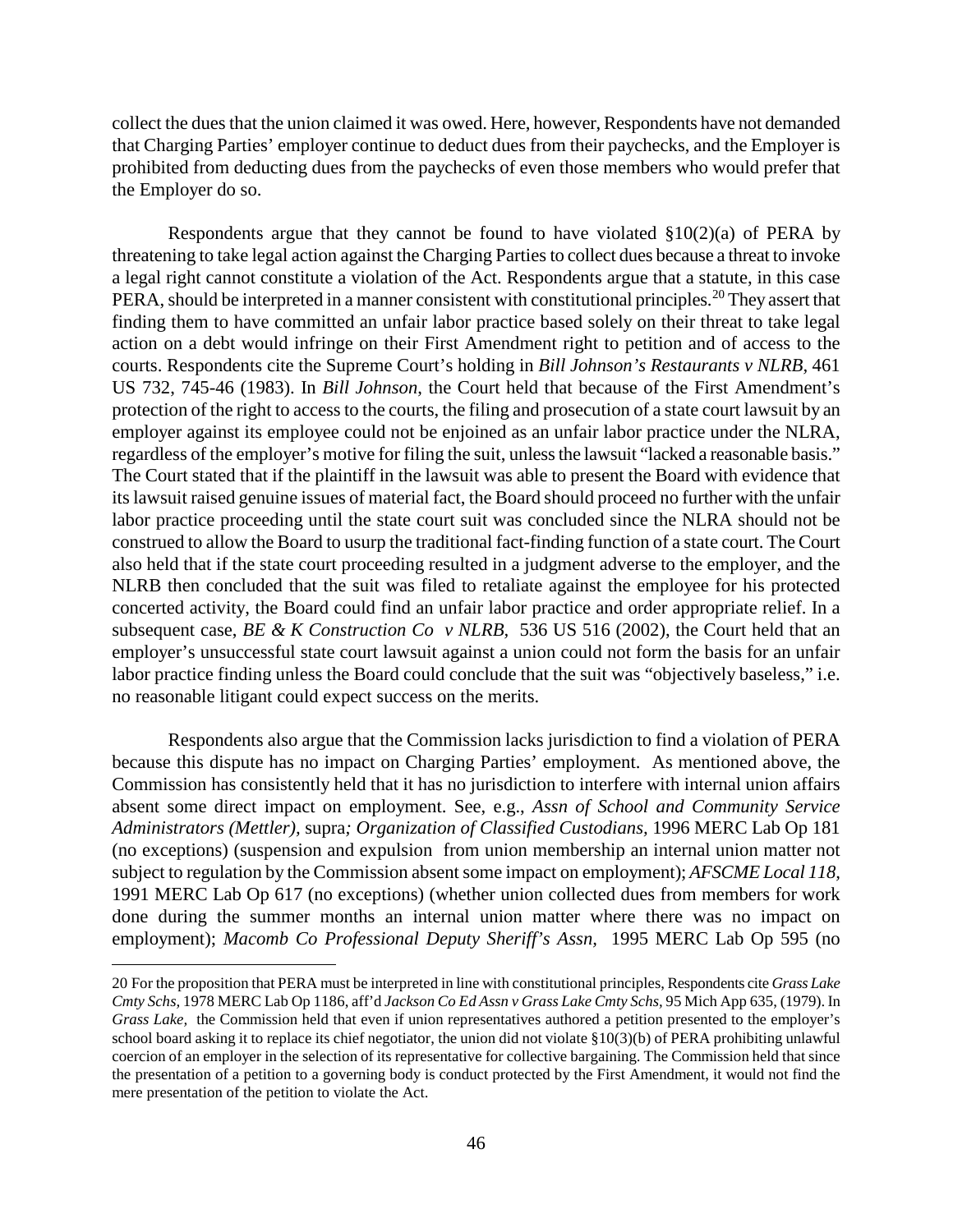exceptions) (union's lawsuit, after member resigned, to collect back dues that were mistakenly not withheld during her employment an internal union matter not affecting her employment); *Detroit Assn of Educational Office Employees,* (no exceptions) 1980 MERC Lab Op 1058 (dispute between union and members over whether they were required to pay back dues as a condition of remaining members an internal union matter where no employer action or involvement in the dispute).

As discussed above, I agree that a union's restrictions on the right to resign union membership are not internal union matters protected by the provision giving the union the right to prescribe its own rules with respect to the acquisition or retention of membership. However, I agree with Respondents that the Commission does not have jurisdiction under PERA to find an unfair labor practice based on a union's attempts to enforce the terms of a private agreement between itself and an ex-member when these attempts do not involve either the ex-member's employer or employment. I conclude, therefore, that Respondents did not violate §10(2)(a) of PERA by threatening to hire a debt collector or file suit to collect the sums it claimed were owed by the Charging Parties.

In sum, my conclusions are as follows. The addition of right to refrain language to in  $\S9(1)(b)$ of PERA gave employees the right under §9 of PERA to resign their union memberships at will and prohibited unions from restricting that right by rule or policy. The Charging Parties in this case had a §9 right to resign their union memberships outside of the MEA's August window period. They did not clearly and explicitly waive that right either by joining Respondents when that organization had a bylaw that restricted when they could resign or by the Continuing Memberships agreements which they signed. All four Charging Parties either resigned in writing or, in the case of Knapp, requested to resign but were explicitly told that a written resignation request made outside the union window period would be futile. I conclude that Respondents continued maintenance and enforcement of the August window period contained in the last sentence of Article I of its bylaws violated §10(2)(a) of PERA because it constituted an unlawful restriction on employees' right to resign. I also conclude that Respondents violated §10(2)(a) of PERA by refusing Charging Parties' requests to resign outside the August window period. I find that Respondents did not violate §10(2)(a) by threatening to hire a debt collector or file suit to collect the dues Respondents claimed that Charging Parties owed for them.

### Respondents' Failure to Notify Charging Parties of the Window Period

Charging Parties also argue that Respondents breached their duty of fair representation toward them by failing "to take sufficient action to notify them and other teachers of the steps needed to extricate themselves fully from any financial obligation to the unions." As discussed in the fact section above, Respondents' August window period for resignations is contained in Article I of its bylaws, which are on the MEA website. However, the website does not include a specific link to "resignations" or "August window period." The MEA *Voice,* a publication regularly sent to members, publicizes the website. However, neither Article I of the bylaws nor other information specifically about the August window period is published in the *Voice.*

In support of the argument that Respondents had a duty to affirmatively notify them of the August window period, Charging Parties first cite *Steele v Louisville & NPR,* 323 US 192 (1944),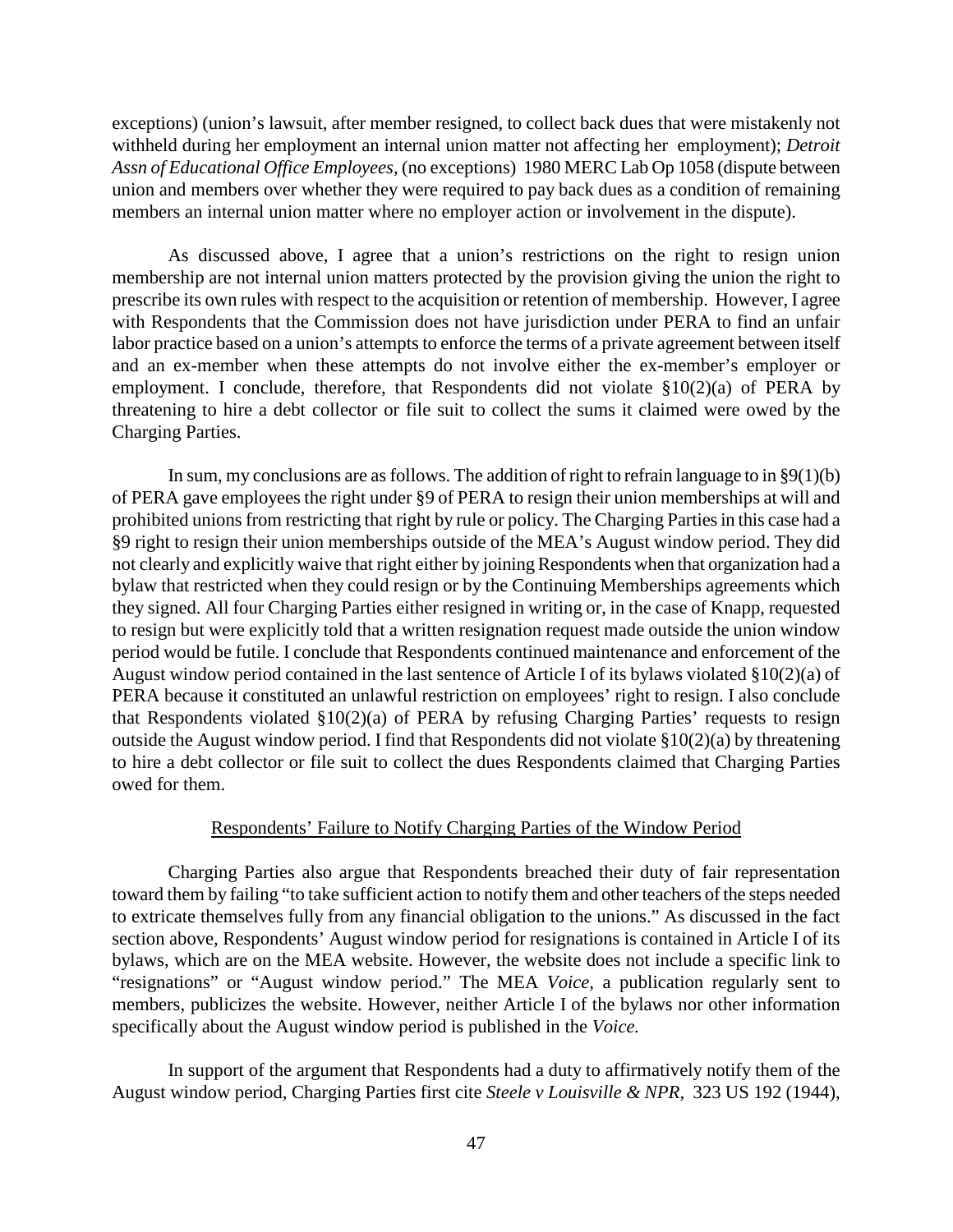for the proposition that a union's duty of fair representation toward nonmembers includes the duty to "keep nonmembers informed of important issues." In *Steele,* which arose under the Railway Labor Act, a union representing railroad firemen excluded black firemen from membership. It also negotiated collective bargaining agreements with provisions that explicitly discriminated against them. While not holding that the union's exclusion of the black firemen from membership was unlawful, the Supreme Court held that since the union was the statutory representative of the class of firemen, it owed a duty toward all employees in that class, including those who were not union members. The Supreme Court said, at 204, that the union's duty to represent nonmembers without hostile discrimination, fairly, impartially and in good faith, required it to consider the views of nonmembers, and where necessary, provide these nonmembers with "notice of and opportunity for hearing upon its proposed action."

Charging Parties go on in their brief to discuss the development of the statutory and common law cause of action for breach of the duty of fair representation, including, as set out in *Vaca v Sipes,*  386 US 171,177 (1967), the duty of a union "to serve the interest of all unit members without hostility or discrimination toward any, to exercise its discretion with complete good faith and honesty, and to avoid arbitrary conduct." Among the other cases they cite is *American Postal Workers Union, Local 6885 v American Postal Workers Union,* 665 F2d 1096 (CA DC 1981), in which a local union challenged a contract negotiated by its international union on its behalf. The local alleged that the international breached its duty of fair representation by a series of actions it took during negotiations, including promising to consult with the local union but failing to do so before changing its bargaining position. Before rejecting the claim that the international had breached its duty of fair representation, the Court reviewed cases holding that unions violated their duty of fair representation by failing to adequately inform members about matters on which they were required to act. In one of the cases discussed, unions failed to tell members that if they ratified the contract which was before them for a vote, the employer would eliminate the entire unit. In another, the union breached its duty by failing to tell an employee that failure to join the union and pay dues would result in his discharge.

Charging Parties conclude with a discussion of *Knox v Service Employees International Union, Local 1000, 567 US* \_\_\_\_ (2012), where the issue was whether a union violated the constitutional rights of nonmembers when it required them to pay a union special assessment intended to fight a ballot proposal. The special assessment was announced after the union's annual window period for nonmembers to make objections to the amount of the agency fee, and the union therefore provided nonmembers with no opportunity to object to paying the special assessment. In finding that the union acted improperly, the Court held, as Charging Parties note, that "a nonmember cannot make an informed choice about a special assessment or dues increase that is unknown when the annual notice is sent."

From the cases discussed above, Charging Parties argue that Respondents had a duty to provide them, and all its other members, with sufficient information to make an informed choice during the August window period. However, Charging Parties have provided no good authority for the proposition that a union's duty of fair representation includes the obligation to provide its members with information about how to go about resigning their memberships. A union's duty of fair representation requires it to represent employees fairly and without hostility with respect to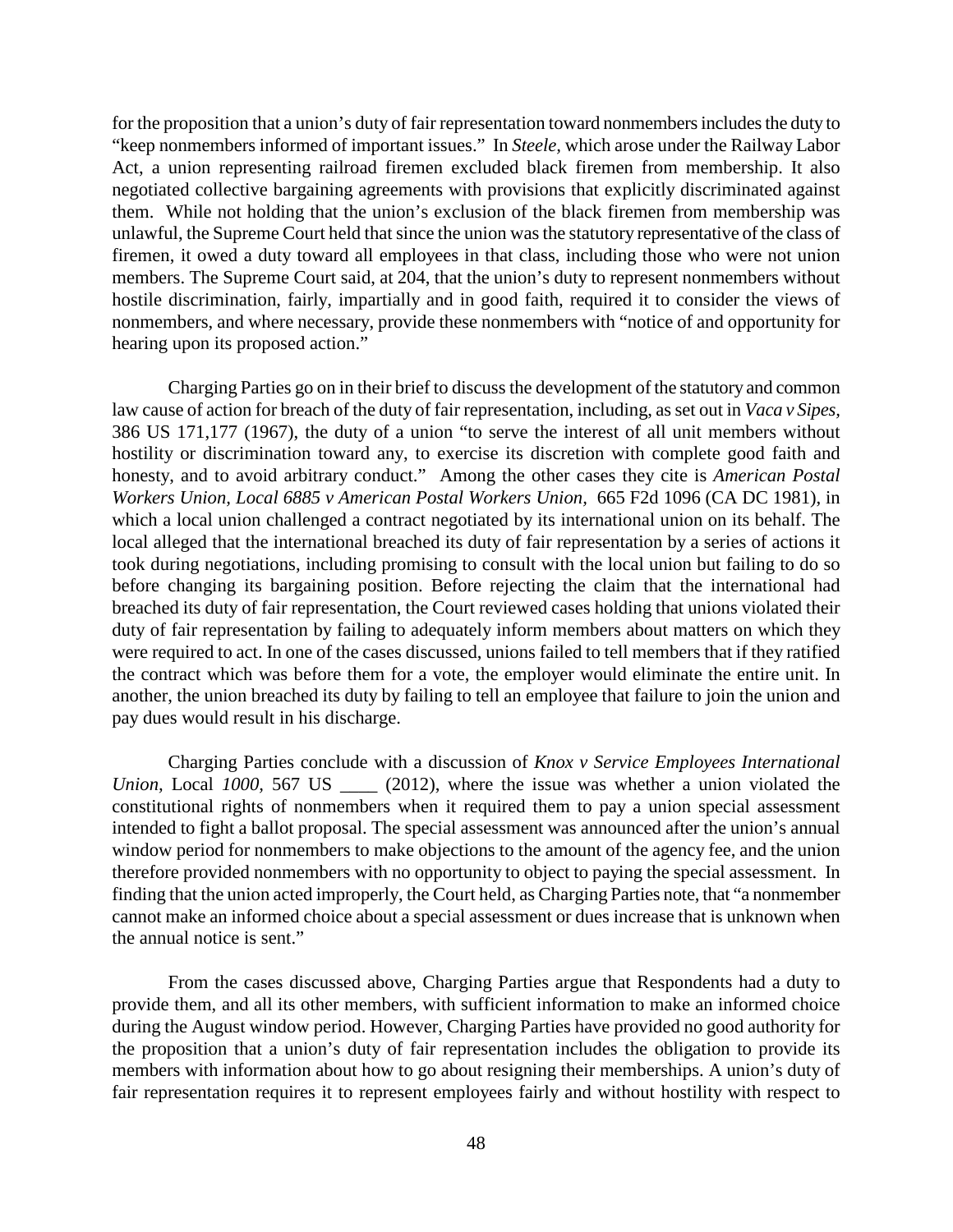matters related to their employment. This sometimes includes, as discussed in the cases cited by Charging Parties, an affirmative duty to inform employees about matters that affect their employment status or their terms and conditions of employment. As Respondents rightly point out, however, the duty of fair representation is coextensive with the union's authority under the statute to bargain on the employee's behalf, i.e., it extends only to matters for which the union is the employees' exclusive representative. See, e.g., *Detroit Bd of Ed,* 1997 MERC Lab Op 394. Even if union members have the right to resign, as I have concluded that they do, I find that information about how to resign does not fall into this category, at least for members not subject to a union security agreement.<sup>[21](#page-48-0)</sup> I conclude that Respondents' duty of fair representation under §10(2)(a) did not include an obligation to provide members not subject to a union security agreement with information about how to resign their memberships.

I note that Charging Parties argue that the sheer number of MEA members who failed to sign up for e-dues or pay their dues in cash for the 2013-2014 membership year, approximately 8,000, as contrasted with the 900 to 1500 who actually resigned in August 2013, indicates that Respondents failed to provide sufficient notice of the resignation process. Of course, some of these 8,000 members may have been unaware of Respondents' resignation process. Others may have been unaware that they needed to resign their union memberships in order to escape a financial obligation to Respondent after PA 349 took effect, or that there was and is a distinction between being a member of a bargaining unit and being a member of the union representing that unit. In recognition that employees needed information about the effect of PA 349 on their rights and responsibilities, the Legislature specifically directed the Department of Licensing and Regulatory Affairs to provide this type of information to employees, as well as to public employers and labor organizations. This to me indicates that the Legislature understood that unions did not have an affirmative duty to educate their members concerning the changes wrought by PA 349.

#### Proposed Remedy

In accord with my conclusion that Respondents violated  $\S 10(2)(a)$  by maintaining and enforcing their August window period policy on resignations because it constituted unlawful restraint or coercion of their members' right to resign their memberships at will, I will recommend to the Commission that it order Respondents to cease and desist from enforcing this policy and either remove Article I from the MEA bylaws or amend it to reflect that the August window period, as reflected in the last sentence of that article, cannot be enforced.

In accord with my conclusion Respondents violated  $\S 10(2)(a)$  by refusing to accept Charging Parties' resignations in September and October 2013, I will recommend that the Commission order Respondents to cease and desist from refusing to accept Charging Parties' resignations and notify them in writing that their resignations have been accepted. In accord with my conclusion that Respondents' threats to hire a debt collector or take other actions to collect sums that Charging Parties allegedly owed pursuant to a private contract with Respondents did not violate PERA, I recommend that this allegation be dismissed. I also recommend that the Commission find that

<span id="page-48-0"></span><sup>21</sup> The issue, for members subject to a union security agreement, is whether their rights under *Abood* and *Chicago Teachers Union, Local No 1, AFT, AFL-CIO v Hudson* 475 US 292 (1986), require this notice.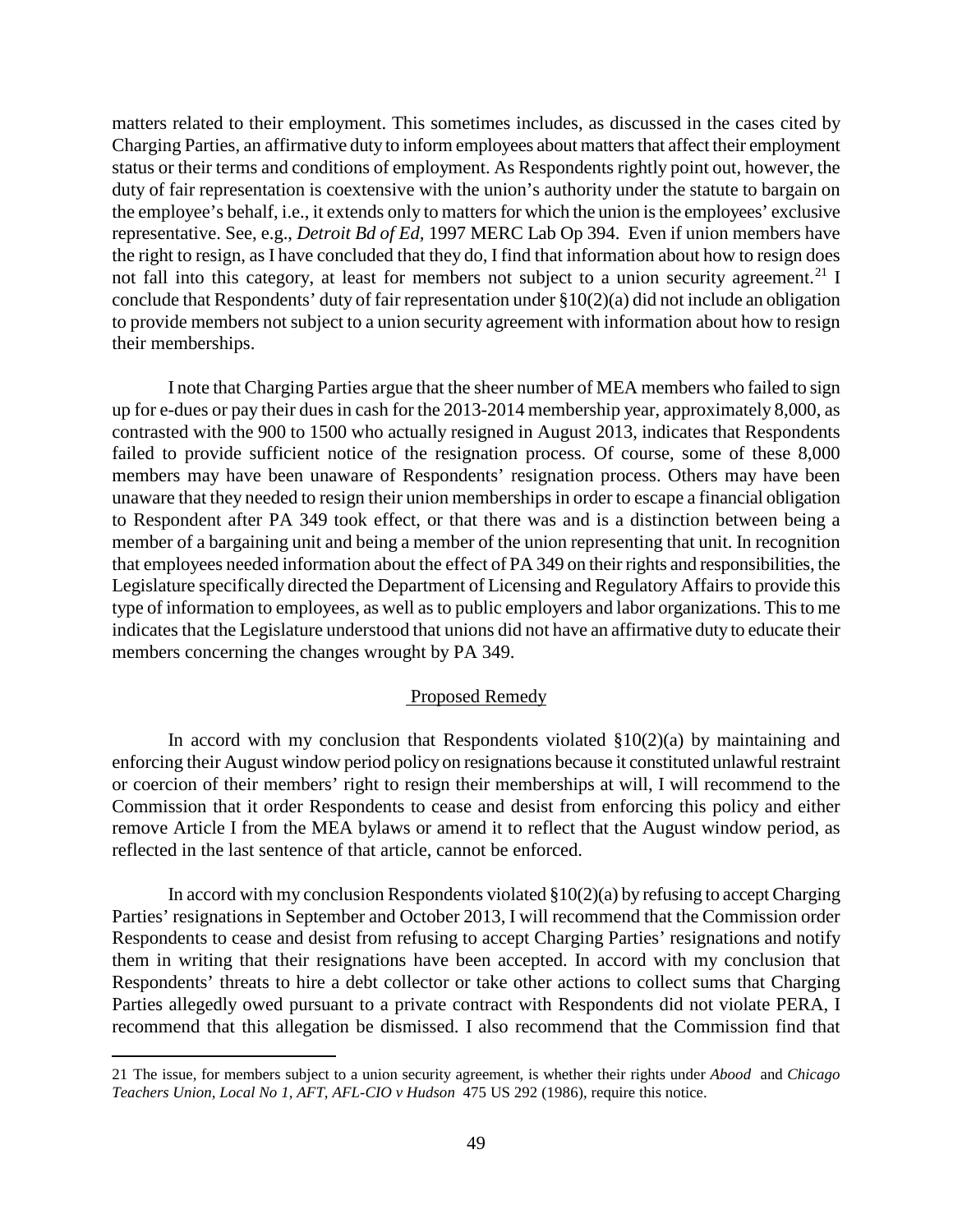Respondents duty of fair representation did not include an affirmative obligation to provide notice to Charging Parties, or to other members not subject to union security agreements, of its August window period.

I will also recommend that the Commission issue an order requiring Respondents to take the actions set forth below, including ordering Respondents, with the permission of the Employer, to post a notice to its members on the Employer's premises and ordering Respondents to publish the order in both its online and paper editions of the *Voice.*

Based on the findings and stipulations of fact and findings and conclusions of law above, I recommend that the Commission issue the following order.

## **RECOMMENDED ORDER**

Respondents Saginaw Education Association and Michigan Education Association, its officers and agents, are hereby ordered to:

1. Cease and desist from restraining and coercing employees in the exercise of their right under §9 of PERA to refrain from joining or assisting labor organizations by:

- a. Maintaining or enforcing the rule contained in Article I of the MEA's bylaws prohibiting members from resigning their union memberships except during the month of August;
- b. Refusing to accept Kathy Eady-Miskiewicz's September 18, 2013 resignation from her union membership, Jason LaPorte's September 18, 2013 resignation from his union membership, Susan Romska's September 20, 2013 resignation from her union membership, and Matt Knapp's October 7, 2013 resignation from his union membership.
- 2. Take the following affirmative action to effectuate the purposes of the Act:
	- a. Remove the last sentence of Article I from the bylaws or amend the bylaw to reflect the fact that the last sentence of Article can no longer be enforced as written;
	- b. Affirmatively notify Kathy Eady-Miskiewicz, Jason LaPorte, Susan Romska, and Matt Knapp in writing that their resignations in September and October 2013 have been accepted;
	- c. With the agreement of the Charging Parties' employer, the Saginaw Public Schools, post the attached notice to union members in conspicuous places on the employer's premises, including all places where notices to members of the Saginaw Education Association's bargaining unit are normally posted, for a period of 30 consecutive days; within 60 days of the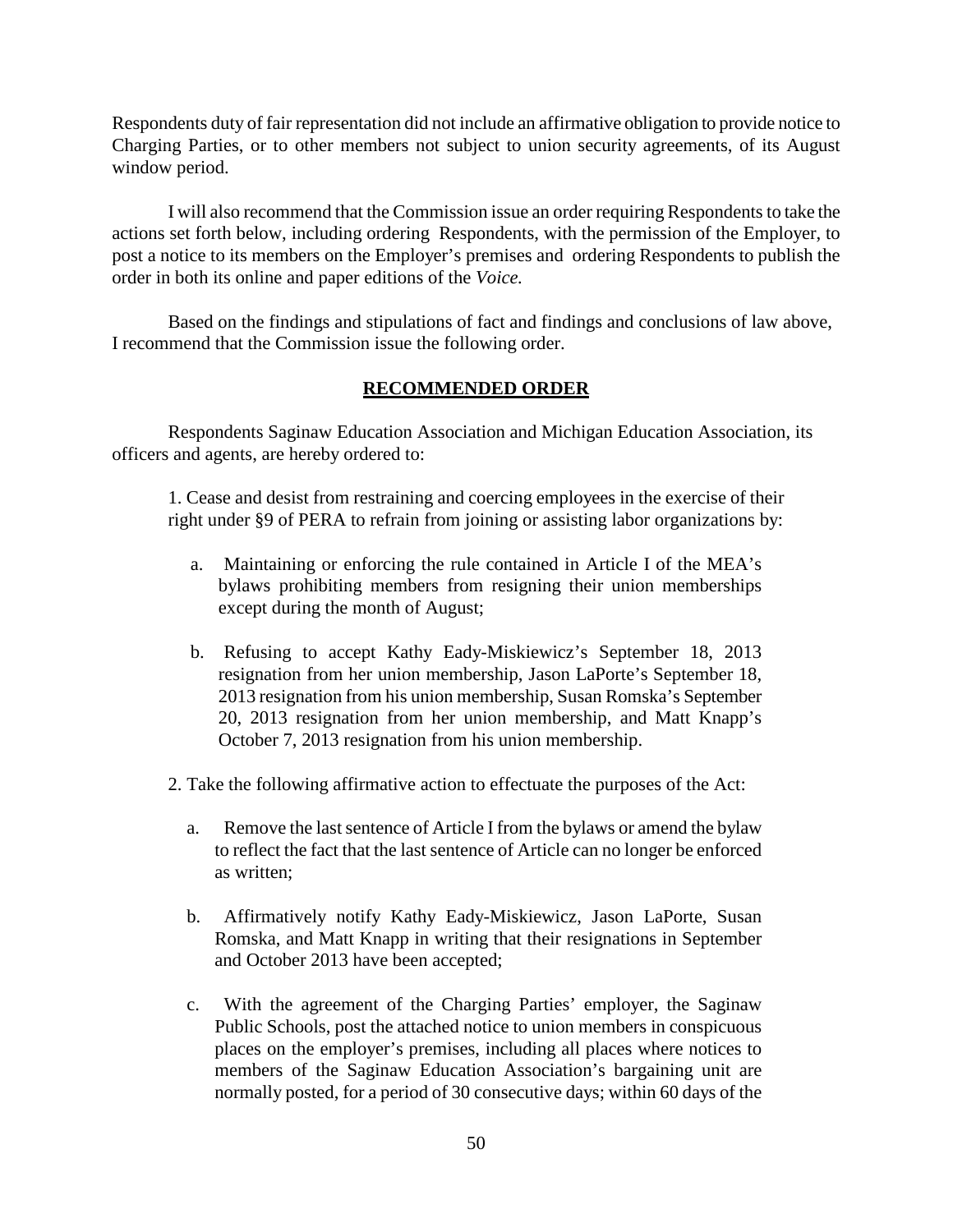date of this order, publish the attached notice in both the print and online editions of the MEA *Voice* and email or mail copies of this editions of the *Voice* to all members who normally receive the *Voice.*

### MICHIGAN EMPLOYMENT RELATIONS COMMISSION

\_\_\_\_\_\_\_\_\_\_\_\_\_\_\_\_\_\_\_\_\_\_\_\_\_\_\_\_\_\_\_\_\_\_\_\_\_\_\_\_\_\_\_\_\_\_\_\_\_\_

 Julia C. Stern Administrative Law Judge Michigan Administrative Hearing System

Dated: August 29, 2014